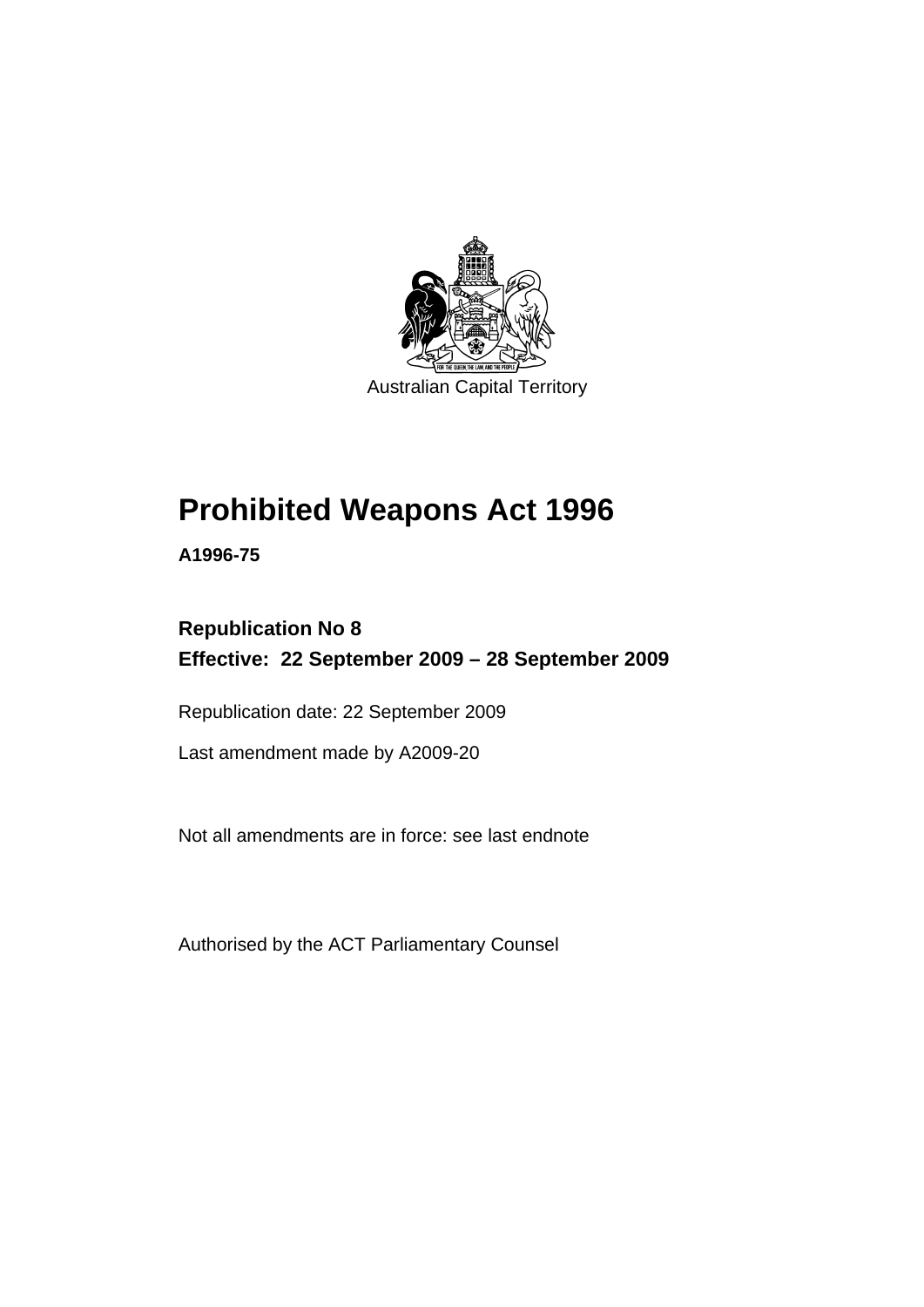#### **About this republication**

#### **The republished law**

This is a republication of the *Prohibited Weapons Act 1996* (including any amendment made under the *Legislation Act 2001*, part 11.3 (Editorial changes)) as in force on 22 September 2009*.* It also includes any amendment, repeal or expiry affecting the republished law to 22 September 2009.

The legislation history and amendment history of the republished law are set out in endnotes 3 and 4.

#### **Kinds of republications**

The Parliamentary Counsel's Office prepares 2 kinds of republications of ACT laws (see the ACT legislation register at www.legislation.act.gov.au):

- authorised republications to which the *Legislation Act 2001* applies
- unauthorised republications.

The status of this republication appears on the bottom of each page.

#### **Editorial changes**

The *Legislation Act 2001*, part 11.3 authorises the Parliamentary Counsel to make editorial amendments and other changes of a formal nature when preparing a law for republication. Editorial changes do not change the effect of the law, but have effect as if they had been made by an Act commencing on the republication date (see *Legislation Act 2001*, s 115 and s 117). The changes are made if the Parliamentary Counsel considers they are desirable to bring the law into line, or more closely into line, with current legislative drafting practice.

This republication does not include amendments made under part 11.3 (see endnote 1).

#### **Uncommenced provisions and amendments**

If a provision of the republished law has not commenced or is affected by an uncommenced amendment, the symbol  $\mathbf{U}$  appears immediately before the provision heading. The text of the uncommenced provision or amendment appears only in the last endnote.

#### **Modifications**

If a provision of the republished law is affected by a current modification, the symbol  $\mathbf{M}$ appears immediately before the provision heading. The text of the modifying provision appears in the endnotes. For the legal status of modifications, see *Legislation Act 2001*, section 95.

#### **Penalties**

The value of a penalty unit for an offence against this republished law at the republication date is—

- (a) if the person charged is an individual—\$100; or
- (b) if the person charged is a corporation—\$500.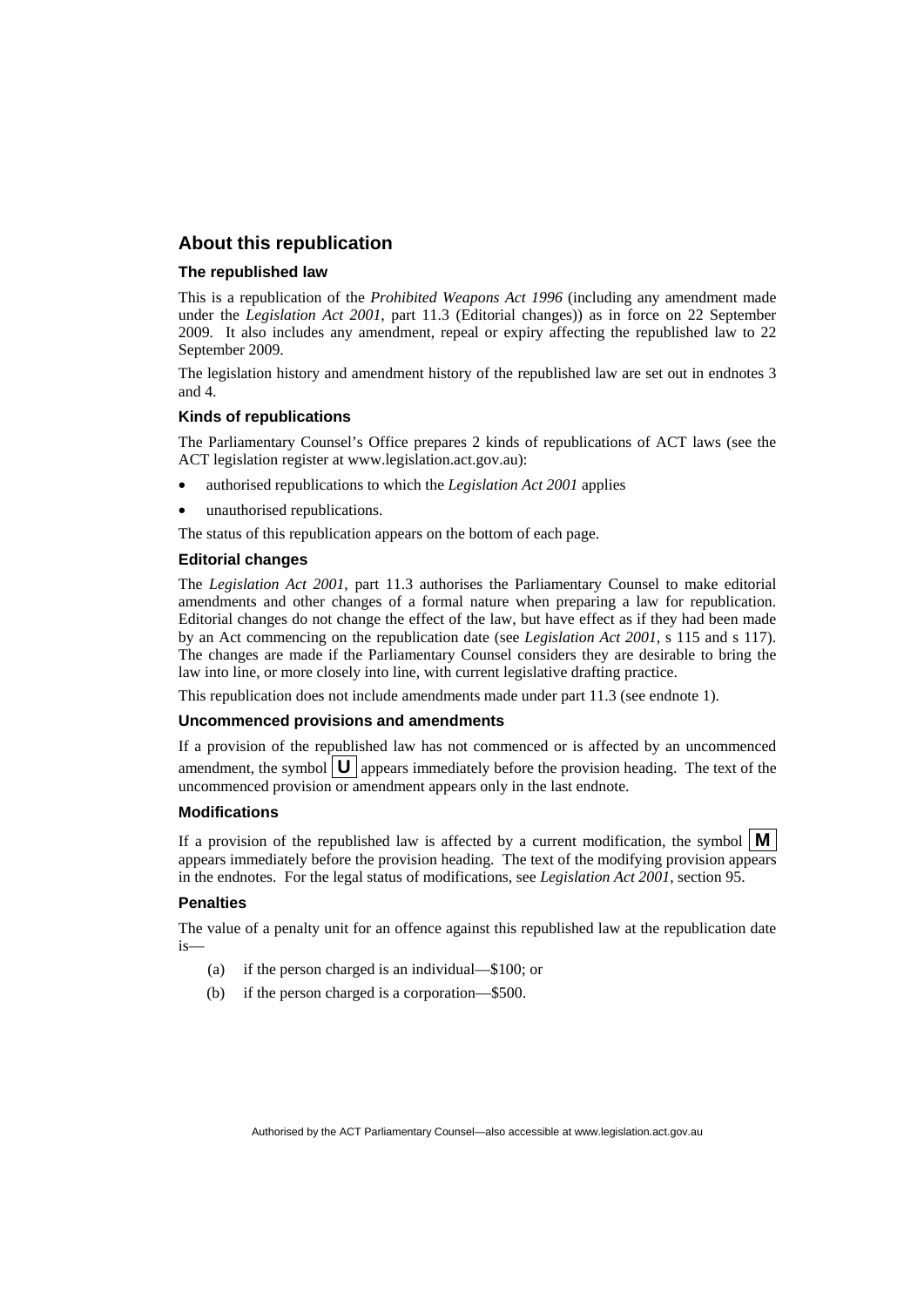

# **[Prohibited Weapons Act 1996](#page-6-0)**

# **Contents**

| Part 1  | <b>Preliminary</b>                                                                    |                |
|---------|---------------------------------------------------------------------------------------|----------------|
| 1       | Name of Act                                                                           | $\overline{2}$ |
| 2       | Dictionary                                                                            | 2              |
| 2A      | <b>Notes</b>                                                                          | 2              |
| 2B      | Offences against Act—application of Criminal Code etc                                 | 2              |
| 3       | Meaning of <i>possession</i> —Act                                                     | 3              |
| ЗA      | Evidence of possession-prohibited weapons or articles at premises                     | 4              |
| 3B      | Evidence of possession-care, control or management of prohibited<br>weapon or article | 4              |
| 4       | Application of Act                                                                    | 5              |
| Part 1A | <b>Important concepts</b>                                                             |                |
| 4A      | Meaning of <i>prohibited</i> weapon-Act                                               | 7              |
| 4B      | Meaning of <i>prohibited article</i> —Act                                             | 8              |

| - R8     | Prohibited Weapons Act 1996  | contents 1 |
|----------|------------------------------|------------|
| 22/09/09 | Effective: 22/09/09-28/09/09 |            |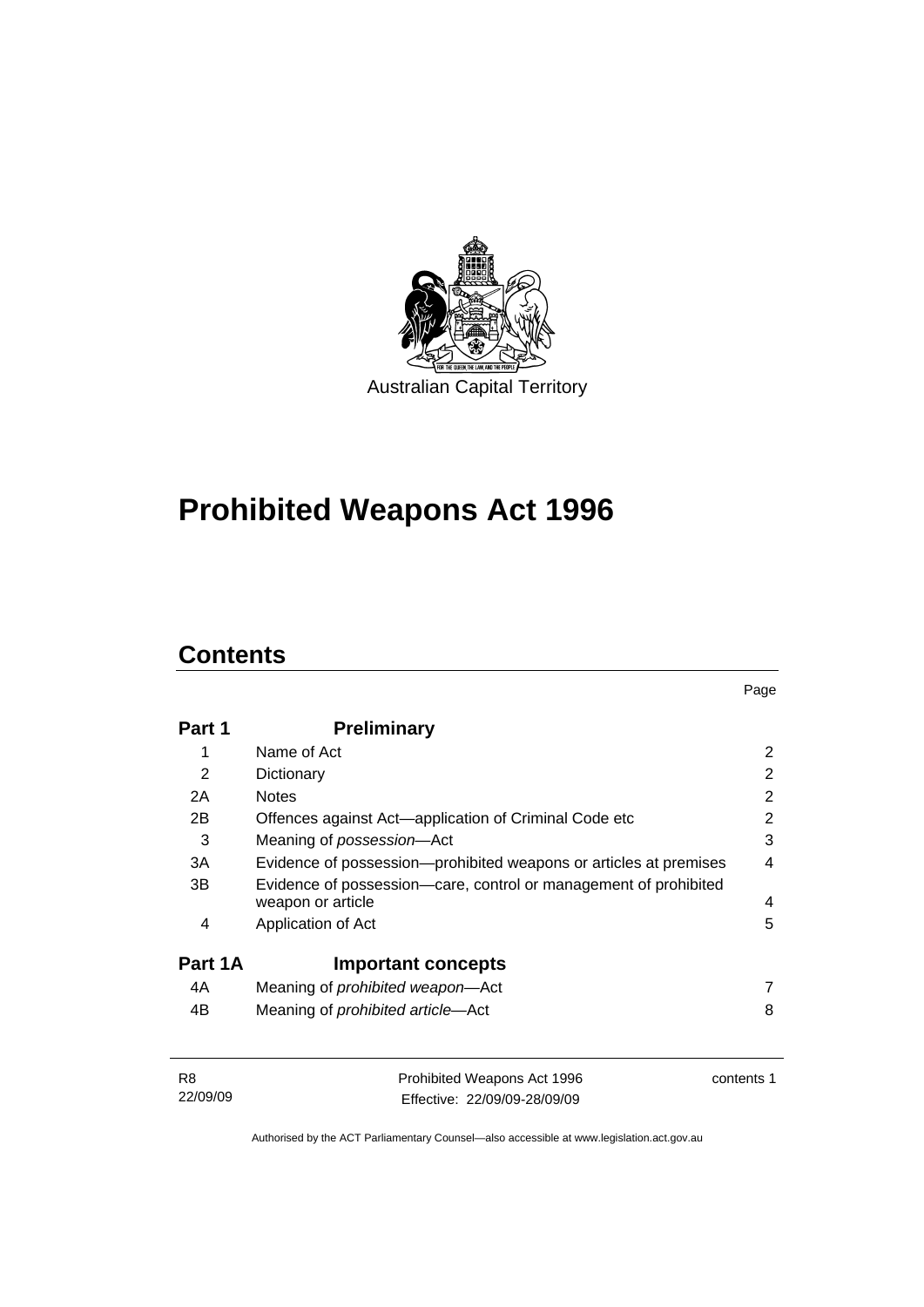#### Contents

| ×<br>٧ |
|--------|
|--------|

| Part 1B        | <b>Unregulated weapons</b>                                                     |                |
|----------------|--------------------------------------------------------------------------------|----------------|
| 4C             | Meaning of unregulated weapon-Act                                              | 9              |
| 4CA            | Meaning of connected-pt 1B                                                     | 9              |
| 4D             | Unregulated weapons-seizure by police                                          | 9              |
| 4E             | Unregulated weapons-receipt for seizure                                        | 10             |
| 4F             | Unregulated weapons-examination                                                | 10             |
| 4G             | Unregulated weapons-access to things seized                                    | 11             |
| 4H             | Unregulated weapons-review of decision to seize                                | 11             |
| 4 <sub>l</sub> | Unregulated weapons-forfeiture                                                 | 12             |
| Part 1C        | <b>Minister's guidelines</b>                                                   |                |
| 4K             | Minister's guidelines                                                          | 13             |
| Part 1D        | Declarations about prohibited articles and<br>weapons                          |                |
| 4L             | Prohibited articles and weapons declarations by registrar                      | 14             |
| 4M             | Effect of certain declarations                                                 | 14             |
| Part 2         | <b>Offences</b>                                                                |                |
| 5              | Offence-unauthorised possession or use of prohibited weapons                   | 15             |
| 6              | Offence—unauthorised possession or use of prohibited articles                  | 15             |
| 6A             | Declarations about authorised possession and use of laser pointers             | 16             |
| 6B             | Guidelines for declarations under section 6A                                   | 16             |
| $\overline{7}$ | Inspection of prohibited weapons or articles by police                         | 17             |
| 8              | Offence-disposal of prohibited weapons and articles by unauthorised<br>holders | 17             |
| Part 3         | <b>Permits</b>                                                                 |                |
| 9              | Permits                                                                        | 19             |
| 11             | Contravention of conditions                                                    | 19             |
| 12             | Production of permit                                                           | 20             |
| 13             | Surrender of cancelled permit                                                  | 20             |
| Part 3A        | <b>Notification and review of decisions</b>                                    |                |
| 14             | Meaning of reviewable decision-pt 3A                                           | 21             |
| contents 2     | Prohibited Weapons Act 1996                                                    | R <sub>8</sub> |
|                | Effective: 22/09/09-28/09/09                                                   | 22/09/09       |
|                |                                                                                |                |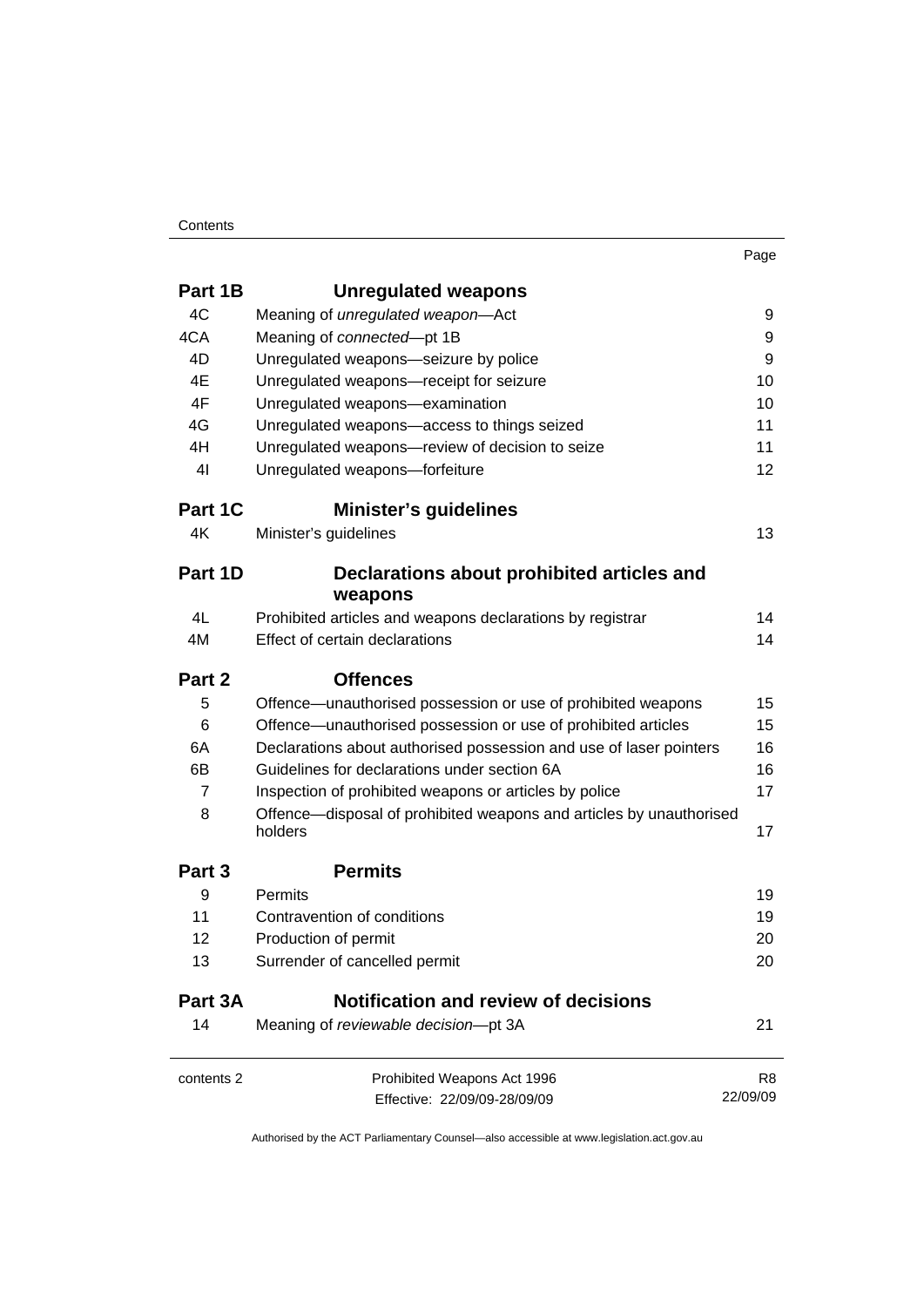|                            |             |                                                                                    | Contents   |
|----------------------------|-------------|------------------------------------------------------------------------------------|------------|
|                            |             |                                                                                    | Page       |
| 14A                        |             | Reviewable decision notices                                                        | 21         |
| 14B                        |             | Applications for review                                                            | 21         |
| Part 4                     |             | <b>Miscellaneous</b>                                                               |            |
| 15                         |             | Information to be supplied                                                         | 22         |
| 16                         | articles    | Disposal of surrendered or seized prohibited weapons or prohibited                 | 22         |
| 17                         |             | Evidentiary provisions                                                             | 23         |
| 17A                        |             | Determination of fees                                                              | 23         |
| 18                         |             | Approved forms                                                                     | 23         |
| 19                         |             | Regulation-making power                                                            | 23         |
| Part 5                     |             | <b>Transitional</b>                                                                |            |
| 50                         |             | Definitions-pt 5                                                                   | 25         |
| 51                         |             | Pre-commencement Act-permitted weapons and articles generally                      | 25         |
| 52                         |             | Pre-commencement Act-permitted weapons and articles-late<br>application for permit | 26         |
| 53                         |             | <b>Transitional regulations</b>                                                    | 27         |
| 54                         | Expiry-pt 5 |                                                                                    | 27         |
| <b>Schedule 1</b>          |             | <b>Prohibited weapons</b>                                                          | 28         |
| <b>Part 1.1</b>            |             | <b>Prohibited bladed weapons</b>                                                   | 28         |
| <b>Part 1.2</b>            |             | <b>Prohibited hand weapons</b>                                                     | 31         |
| <b>Part 1.3</b>            |             | <b>Prohibited missile weapons</b>                                                  | 33         |
| <b>Part 1.4</b>            |             | Other prohibited weapons                                                           | 34         |
| <b>Schedule 2</b>          |             | <b>Prohibited articles</b>                                                         | 36         |
| <b>Schedule 3</b>          |             | <b>Reviewable decisions</b>                                                        | 37         |
| <b>Dictionary</b>          |             |                                                                                    | 38         |
| R <sub>8</sub><br>22/09/09 |             | Prohibited Weapons Act 1996<br>Effective: 22/09/09-28/09/09                        | contents 3 |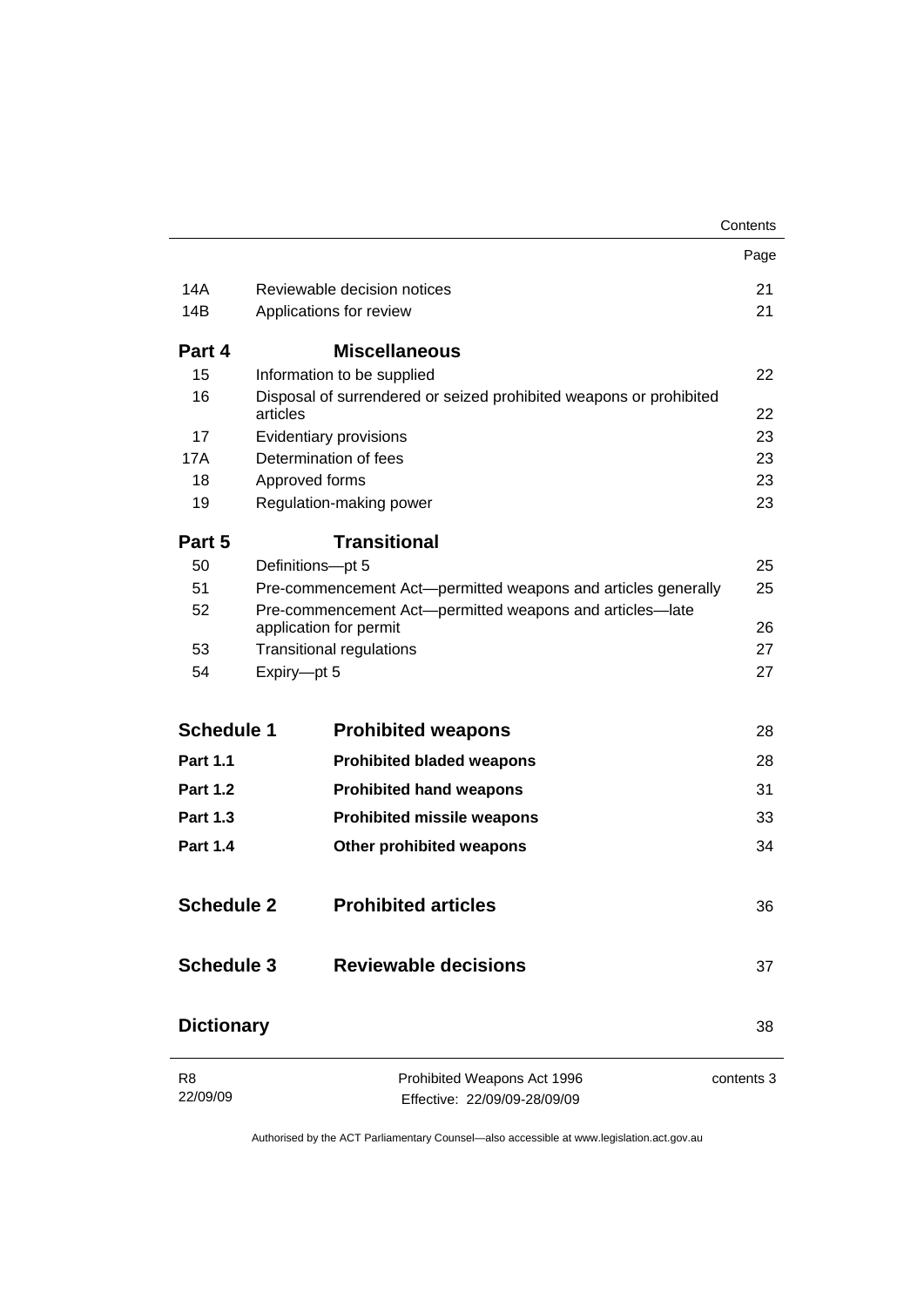#### Contents

#### **Endnotes**

|   | About the endnotes     | 40 |
|---|------------------------|----|
| 2 | Abbreviation key       | 40 |
| 3 | Legislation history    | 41 |
| 4 | Amendment history      | 42 |
| 5 | Earlier republications | 46 |
| 6 | Uncommenced amendments | 47 |

contents 4 **Prohibited Weapons Act 1996** Effective: 22/09/09-28/09/09

Page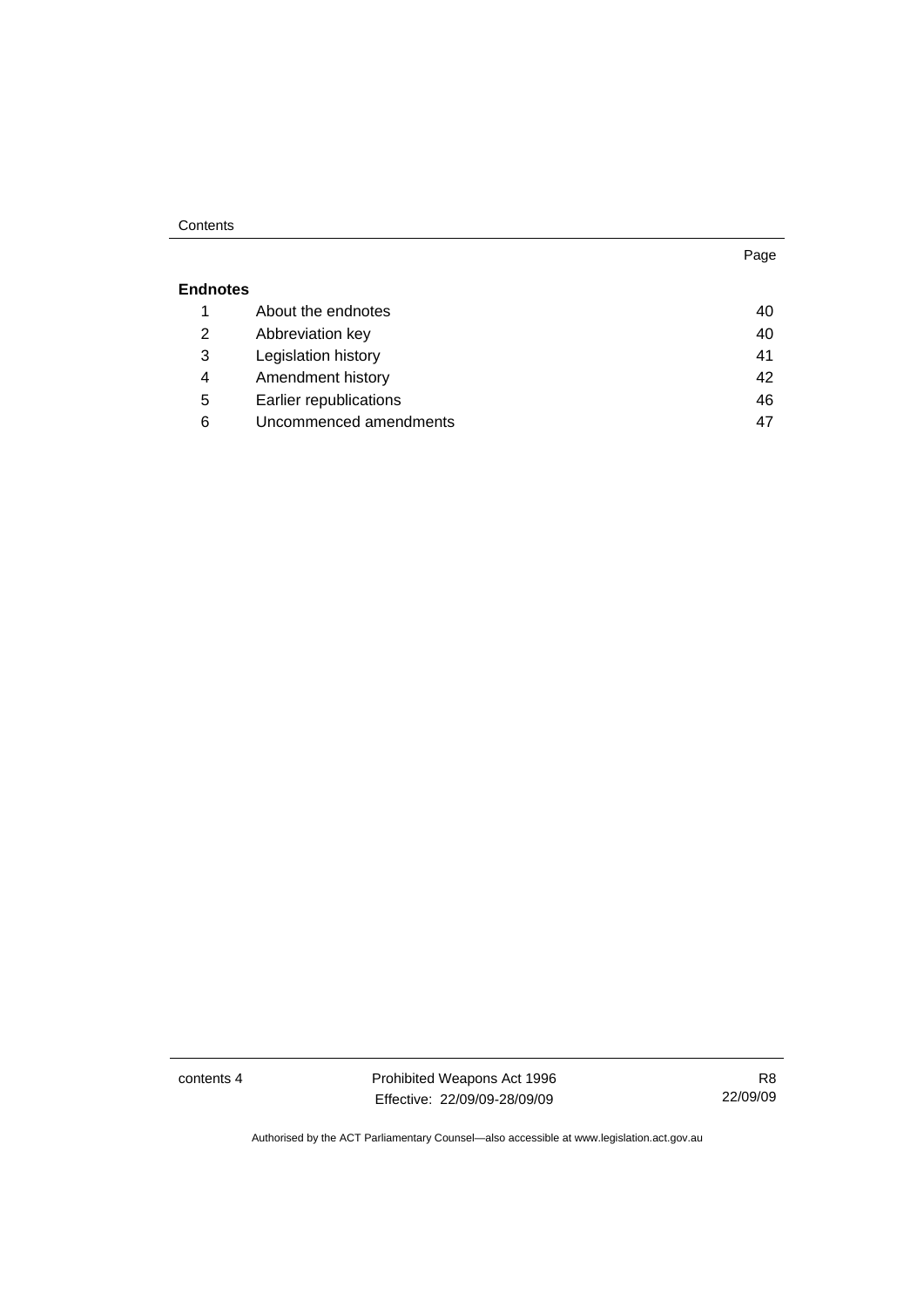<span id="page-6-0"></span>

# **Prohibited Weapons Act 1996**

An Act to prohibit the possession of certain dangerous weapons and other articles, and for related purposes

R8 22/09/09

ׇ֚֡֬

Prohibited Weapons Act 1996 Effective: 22/09/09-28/09/09

page 1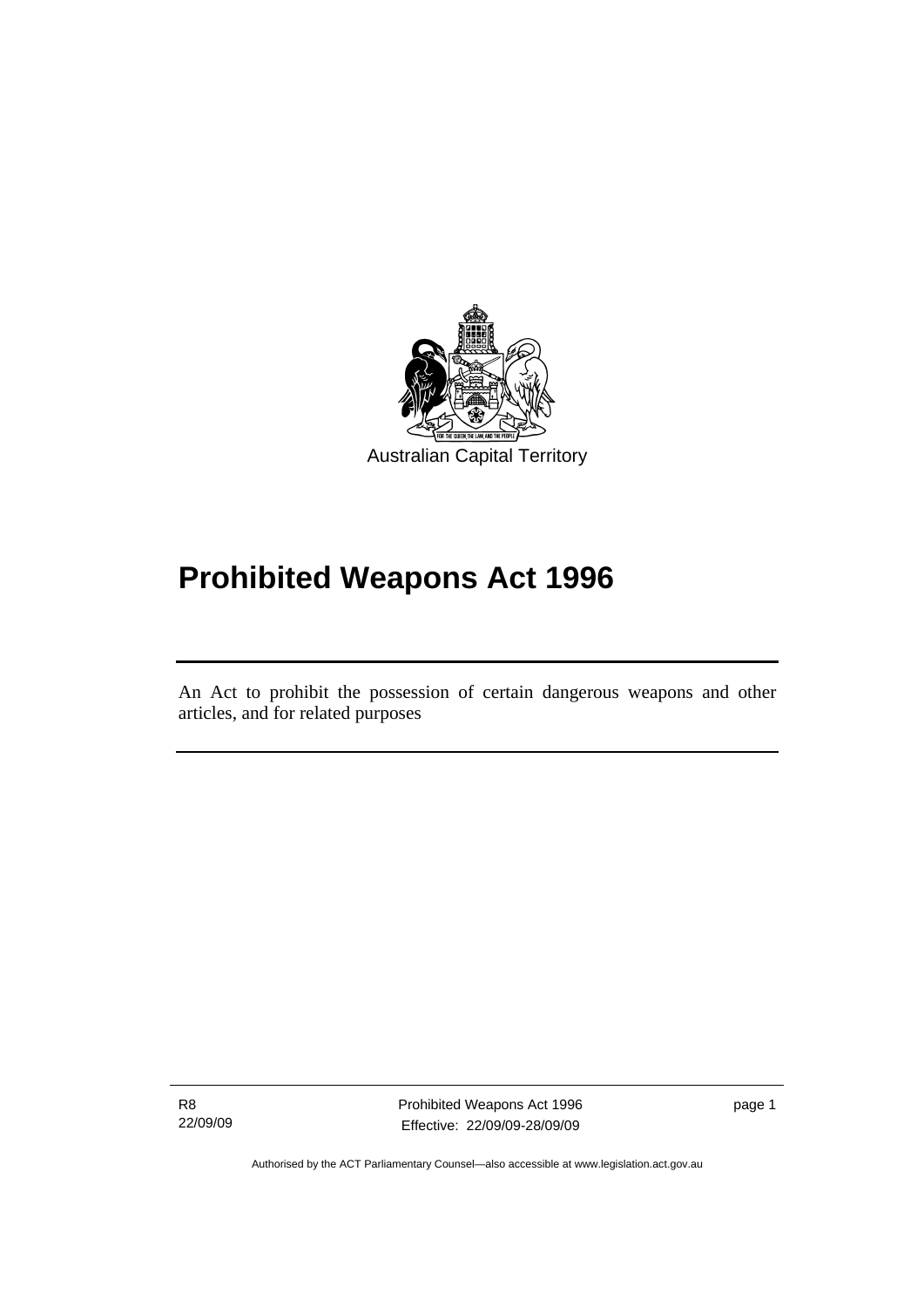#### <span id="page-7-0"></span>Part 1 **Preliminary**

Section 1

# **Part 1** Preliminary

#### **1 Name of Act**

This Act is the *Prohibited Weapons Act 1996*.

#### **2 Dictionary**

The dictionary at the end of this Act is part of this Act.

*Note 1* The dictionary at the end of this Act defines certain terms used in this Act, and includes references (*signpost definitions*) to other terms defined elsewhere.

> For example, the signpost definition, '*firearm*—see the *Firearms Act 1996*, section 6.' means that the term 'firearm' is defined in that section and the definition applies to this Act.

*Note 2* A definition in the dictionary (including a signpost definition) applies to the entire Act unless the definition, or another provision of the Act, provides otherwise or the contrary intention otherwise appears (see Legislation Act, s 155 and s 156 (1)).

#### **2A Notes**

A note included in this Act is explanatory and is not part of this Act.

*Note* See the Legislation Act, s 127 (1), (4) and (5) for the legal status of notes.

#### **2B Offences against Act—application of Criminal Code etc**

Other legislation applies in relation to offences against this Act.

*Note 1 Criminal Code*

The Criminal Code, ch 2 applies to the following offences against this Act (see Code, pt 2.1):

- s 5 (Offence—unauthorised possession or use of prohibited weapons)
- s 6 (Offence—unauthorised possession or use of prohibited articles)

page 2 **Prohibited Weapons Act 1996** Effective: 22/09/09-28/09/09

R8 22/09/09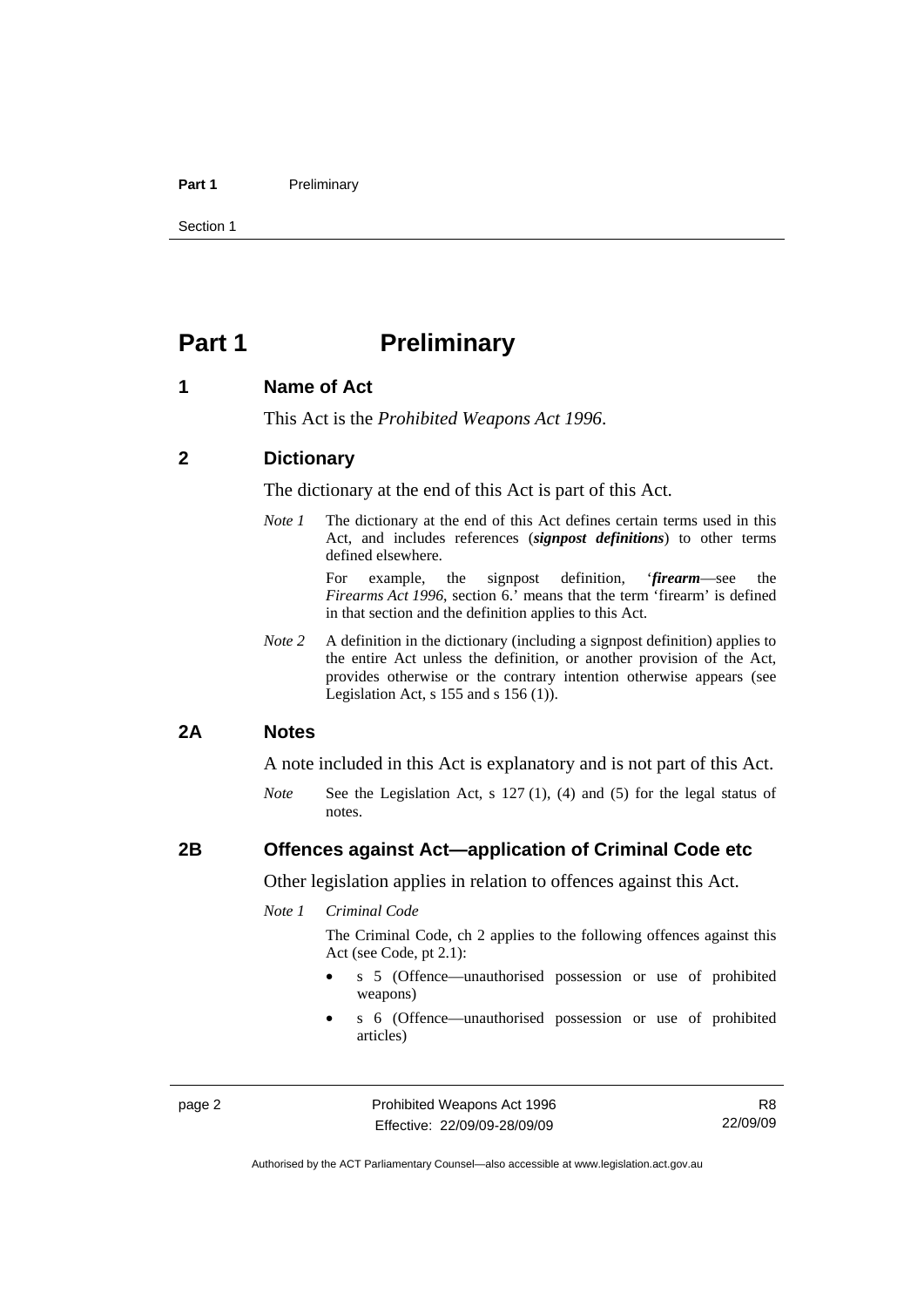<span id="page-8-0"></span>• s 8 (Offence—disposal of prohibited weapons and articles by unauthorised holders).

The chapter sets out the general principles of criminal responsibility (including burdens of proof and general defences), and defines terms used for offences to which the Code applies (eg *conduct*, *intention*, *recklessness* and *strict liability*).

*Note 2 Penalty units* 

The Legislation Act, s 133 deals with the meaning of offence penalties that are expressed in penalty units.

# **3 Meaning of** *possession***—Act**

- (1) For this Act, a person has *possession* of a prohibited weapon or prohibited article if the person—
	- (a) has the weapon or article on his or her person, including in something carried or worn by the person (*physical possession*); or
	- (b) has the weapon or article at premises owned, leased or occupied by the person; or
	- (c) otherwise has the care, control or management of the firearm.
- (2) Also, for this Act, a person has *possession* of a prohibited weapon or prohibited article if—
	- (a) part of the weapon or article is in the person's possession; and
	- (b) other parts of the weapon or article are in the possession of 1 or more other people; and
	- (c) at least 1 of the other people is in possession of the other part or parts for an agreed purpose with the person; and
	- (d) the parts would make up the weapon or article if fitted together.

page 3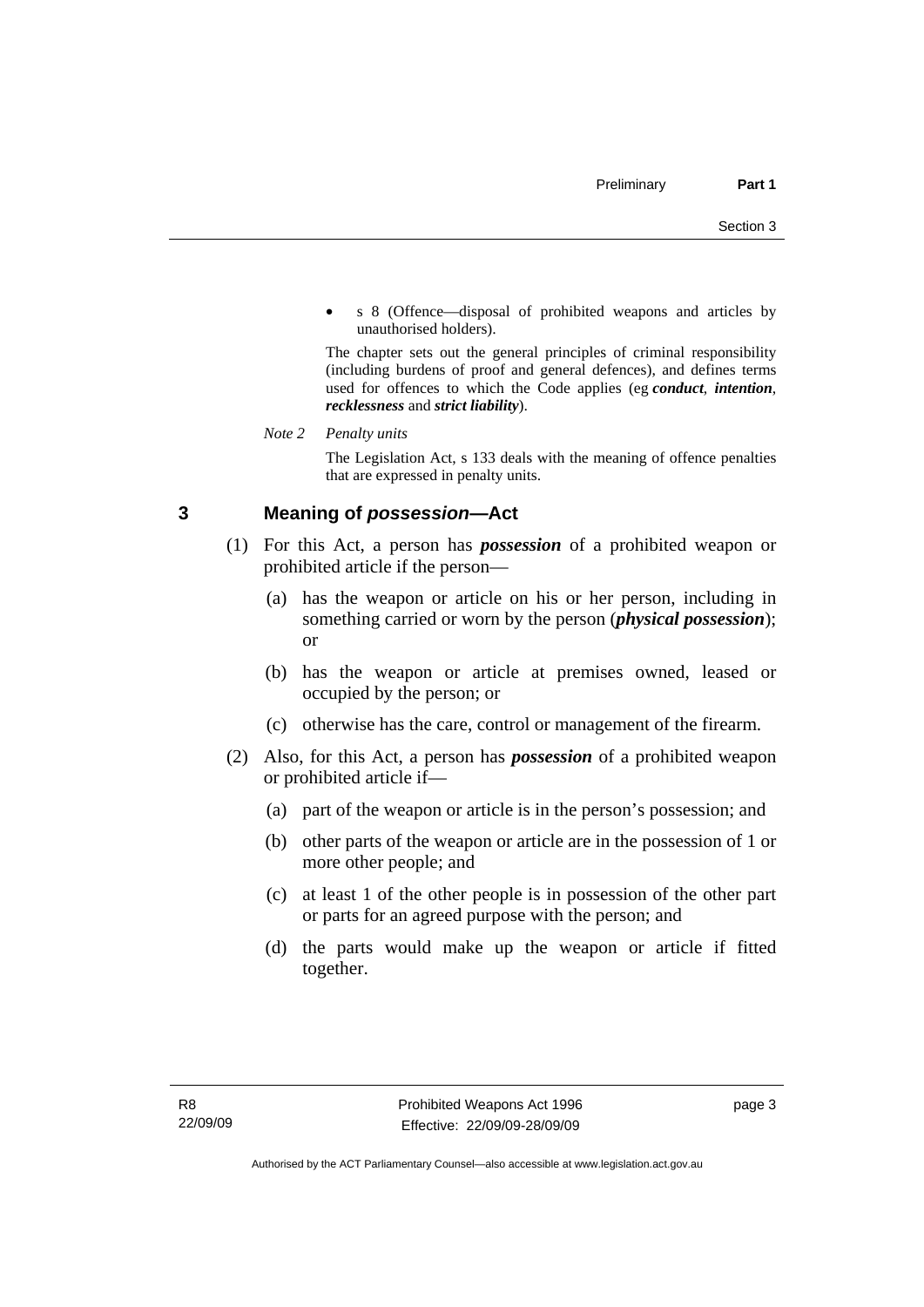### <span id="page-9-0"></span>**3A Evidence of possession—prohibited weapons or articles at premises**

- (1) For this Act, a person is not taken to have possession of a prohibited weapon or prohibited article only because the weapon or article is at premises owned, leased or occupied by the person if—
	- (a) the person does not know that the weapon or article is at the premises; or
	- (b) someone else who is authorised to possess the weapon or article—
		- (i) is also at the premises; or
		- (ii) has the care, control or management of the weapon or article; or
	- (c) someone else who is not authorised to possess the weapon or article has the care, control or management of the weapon or article; or
	- (d) the trier of fact is otherwise satisfied that the person was not in possession of the weapon or article.
- (2) To remove any doubt, a defendant to a prosecution for an offence against this Act who wishes to rely on a matter mentioned in subsection (1) has the evidential burden in relation to the matter.

#### **3B Evidence of possession—care, control or management of prohibited weapon or article**

- (1) To work out whether a person has the care, control or management of a prohibited weapon or prohibited article for this Act, each of the following must be considered:
	- (a) whether the person knows about the weapon or article;
	- (b) whether the person can use or dispose of the weapon or article;
	- (c) whether the person can control or prevent someone else from using or having physical possession of the weapon or article.

R8 22/09/09

Authorised by the ACT Parliamentary Counsel—also accessible at www.legislation.act.gov.au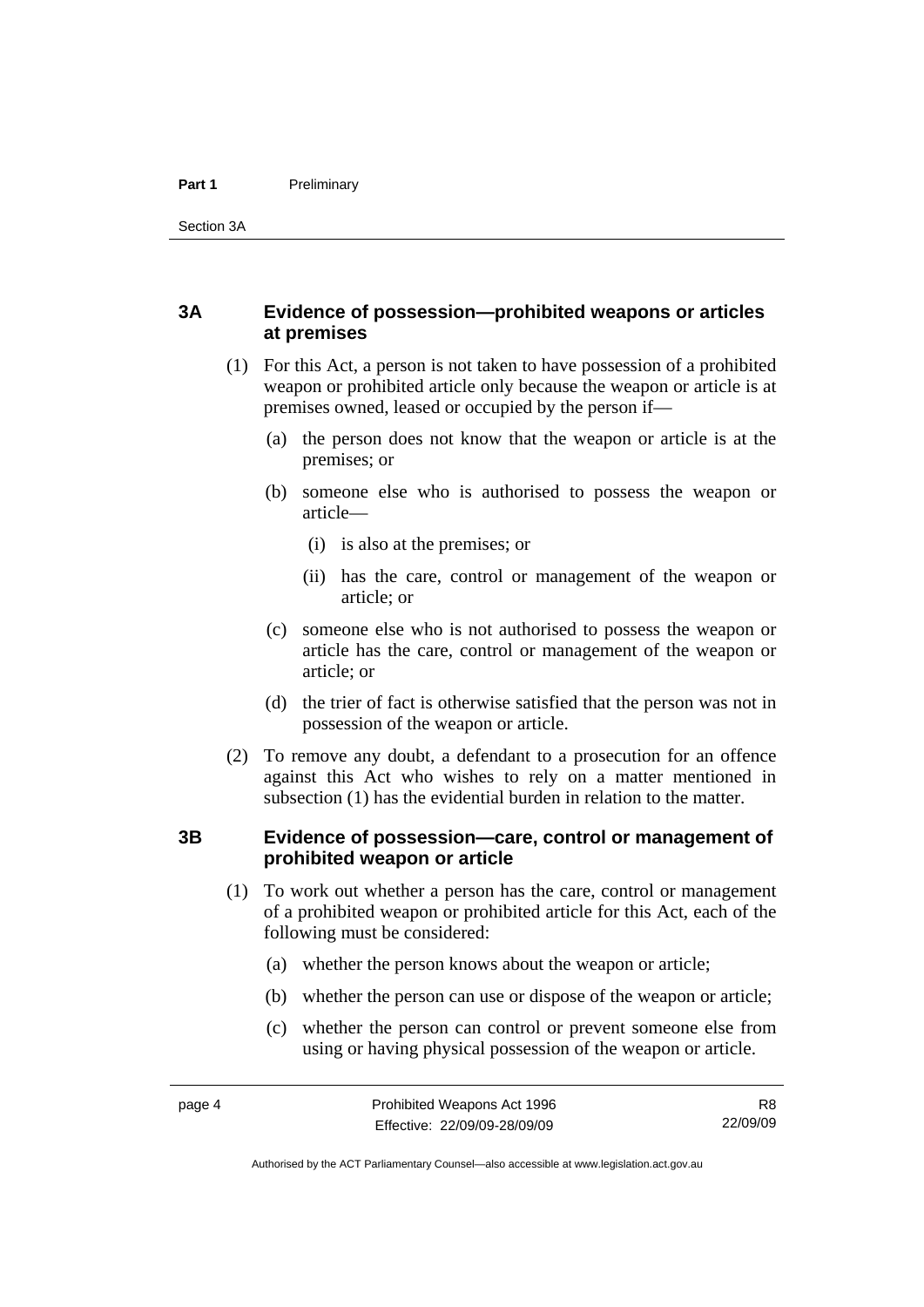<span id="page-10-0"></span>(2) In this section:

*physical possession*—see section 3 (1) (a).

# **U 4 Application of Act**

- (1) A person does not commit an offence against this Act only because of something done by the person in the exercise of the person's functions as a member of—
	- (a) the Australian Federal Police or a police force of a State or another Territory; or
	- (b) the Defence Force; or
	- (c) a visiting force within the meaning of the *Defence (Visiting Forces) Act 1963* (Cwlth); or
	- (d) the Australian Cadet Corps established under the *Defence Act 1903* (Cwlth); or
	- (e) the council of the Australian War Memorial or of the staff of the memorial who, in the exercise of his or her functions and duties in accordance with the *Australian War Memorial Act 1980* (Cwlth), has in his or her possession a prohibited weapon, forming part of the memorial collection within the meaning of that Act; or
	- (f) the council of the National Museum of Australia or of the staff of the museum who, in the exercise of his or her functions and duties in accordance with the *National Museum of Australia Act 1980* (Cwlth), has in his or her possession a prohibited weapon forming part of the memorial collection under that Act.
	- *Note* A reference to an Act includes a reference to the statutory instruments made or in force under the Act, including regulations and permits (see *Legislation Act 2001*, s 104).

page 5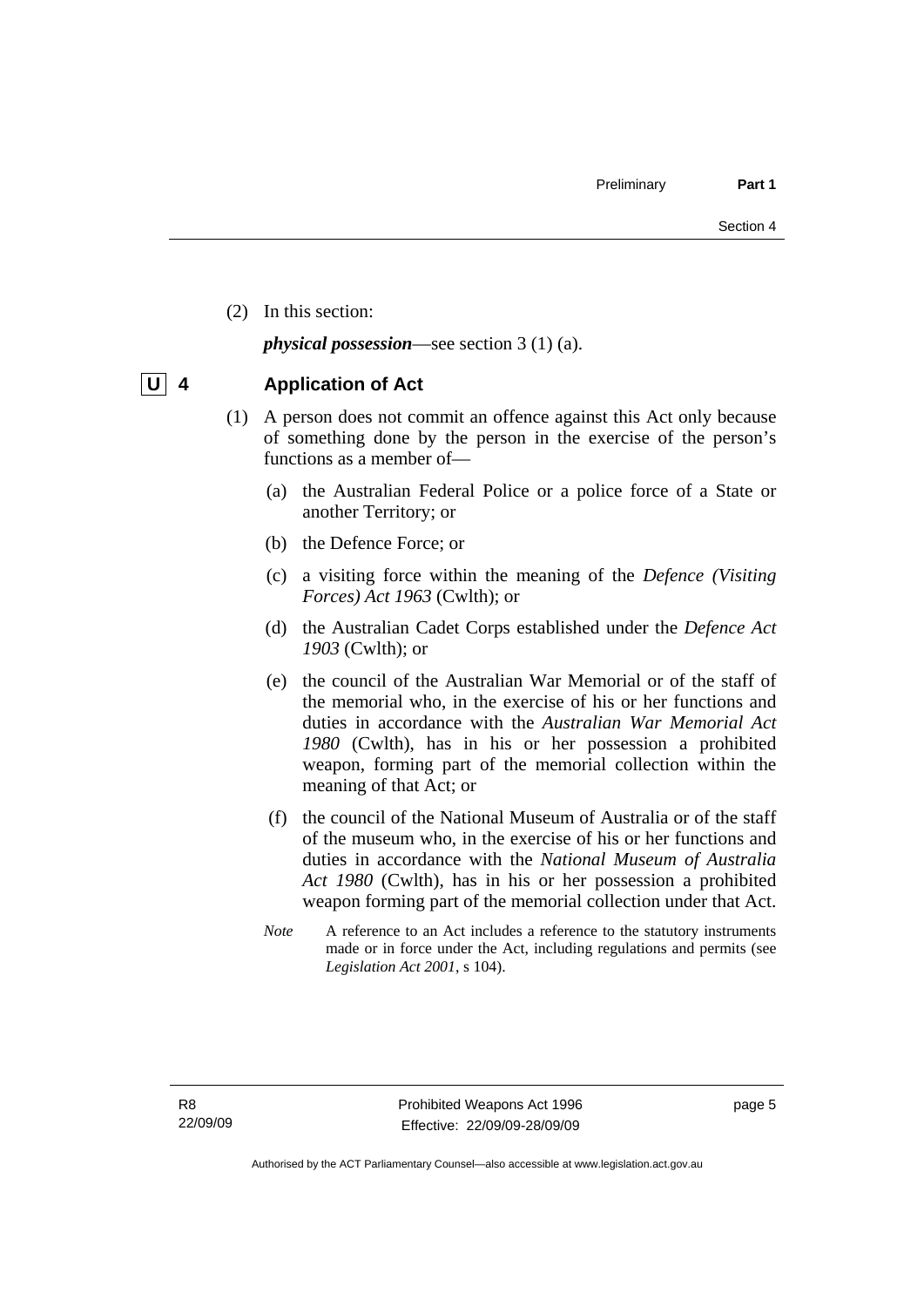#### Section 4

- (2) A corrections officer does not commit an offence against this Act only because of something done by the officer in the exercise of the officer's functions.
	- *Note Corrections officer*, *exercise* and *function* are defined in the Legislation Act, dict, pt 1.

page 6 **Prohibited Weapons Act 1996** Effective: 22/09/09-28/09/09

R8 22/09/09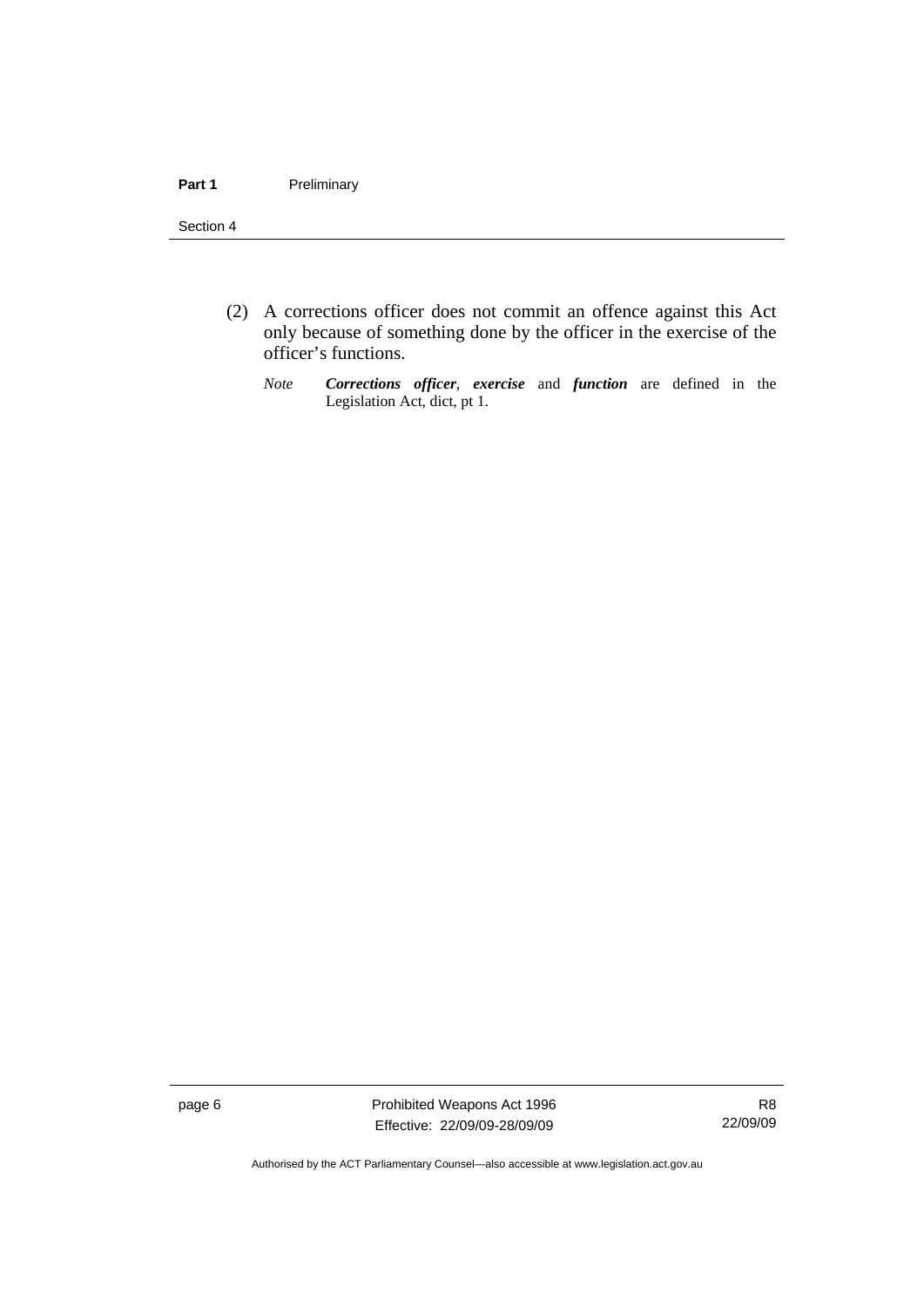# <span id="page-12-0"></span>**Part 1A Important concepts**

#### **4A Meaning of** *prohibited weapon***—Act**

(1) In this Act:

### *prohibited weapon*—

- (a) means—
	- (i) a weapon or thing described in schedule 1; and
	- (ii) a weapon or thing prescribed by regulation; and
	- (iii) something declared to be a prohibited weapon under section 4L; and
- (b) includes a modified prohibited weapon.
- (2) However, *prohibited weapon* does not include something declared not to be a prohibited weapon under section 4L.
- (3) A regulation may amend schedule 1—
	- (a) by adding the name or description of a weapon or thing; or
	- (b) by amending a name or description of a prohibited weapon to more accurately describe the weapon; or
	- (c) by omitting the name and description of a prohibited weapon.
- (4) In this section:

*modified prohibited weapon* means a weapon or thing that would be a prohibited weapon if—

- (a) it did not have something missing from it, or a defect or obstruction; or
- (b) something had not been added to it.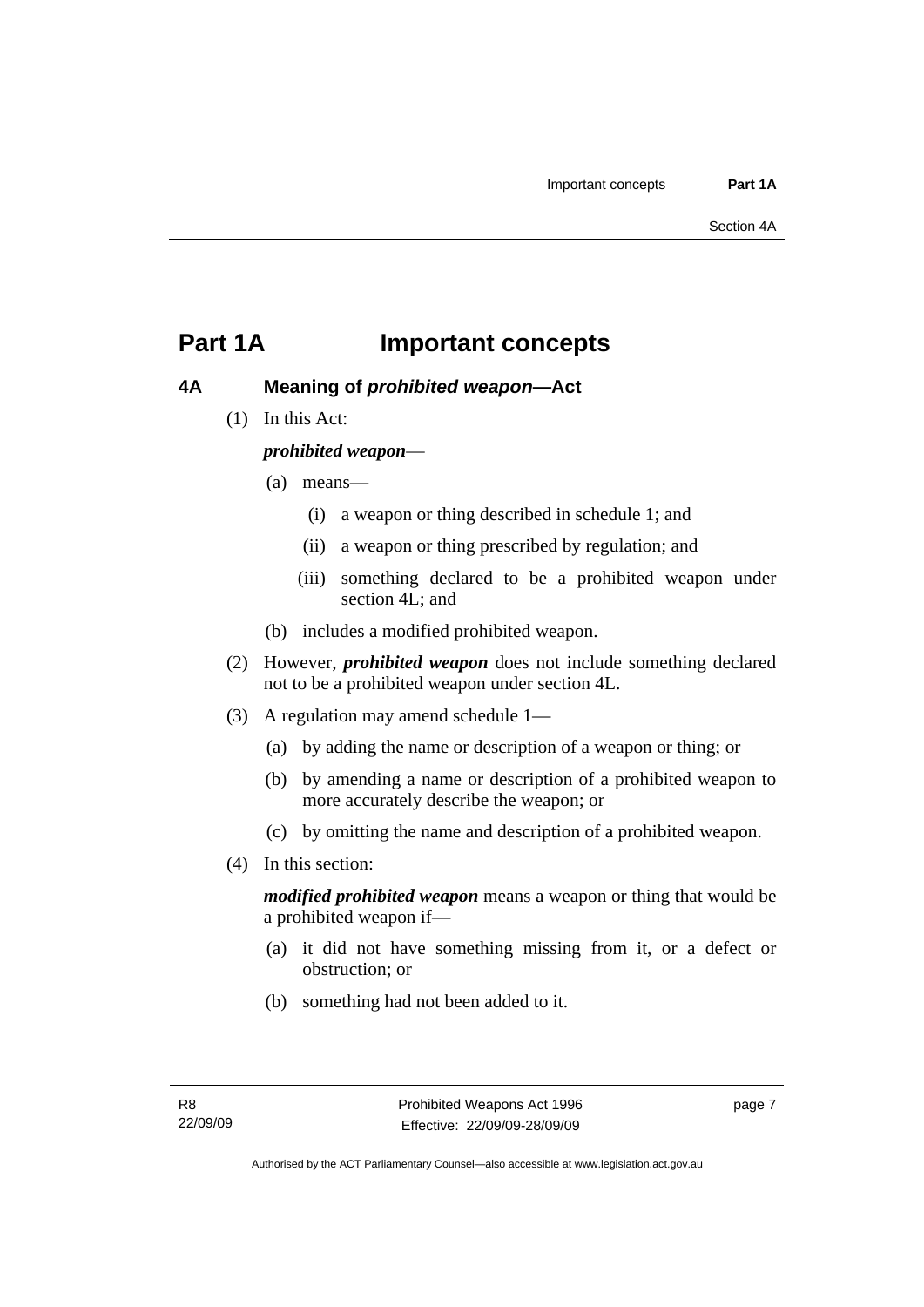#### <span id="page-13-0"></span>**Part 1A Important concepts**

Section 4B

#### **4B Meaning of** *prohibited article***—Act**

(1) In this Act:

#### *prohibited article*—

- (a) means—
	- (i) an article described in schedule 2; and
	- (ii) an article prescribed by regulation; and
	- (iii) something declared to be a prohibited article under section 4L; and
- (b) includes a modified prohibited article.
- (2) However, *prohibited article* does not include something declared not to be a prohibited article under section 4L.
- (3) A regulation may amend schedule 2—
	- (a) by adding the name or description of an article; or
	- (b) by amending a name or description of a prohibited article to more accurately describe the article; or
	- (c) by omitting the name and description of a prohibited article.
- (4) In this section:

*modified prohibited article* means an article that would be a prohibited article if—

- (a) it did not have something missing from it, or a defect or obstruction; or
- (b) something had not been added to it.

Authorised by the ACT Parliamentary Counsel—also accessible at www.legislation.act.gov.au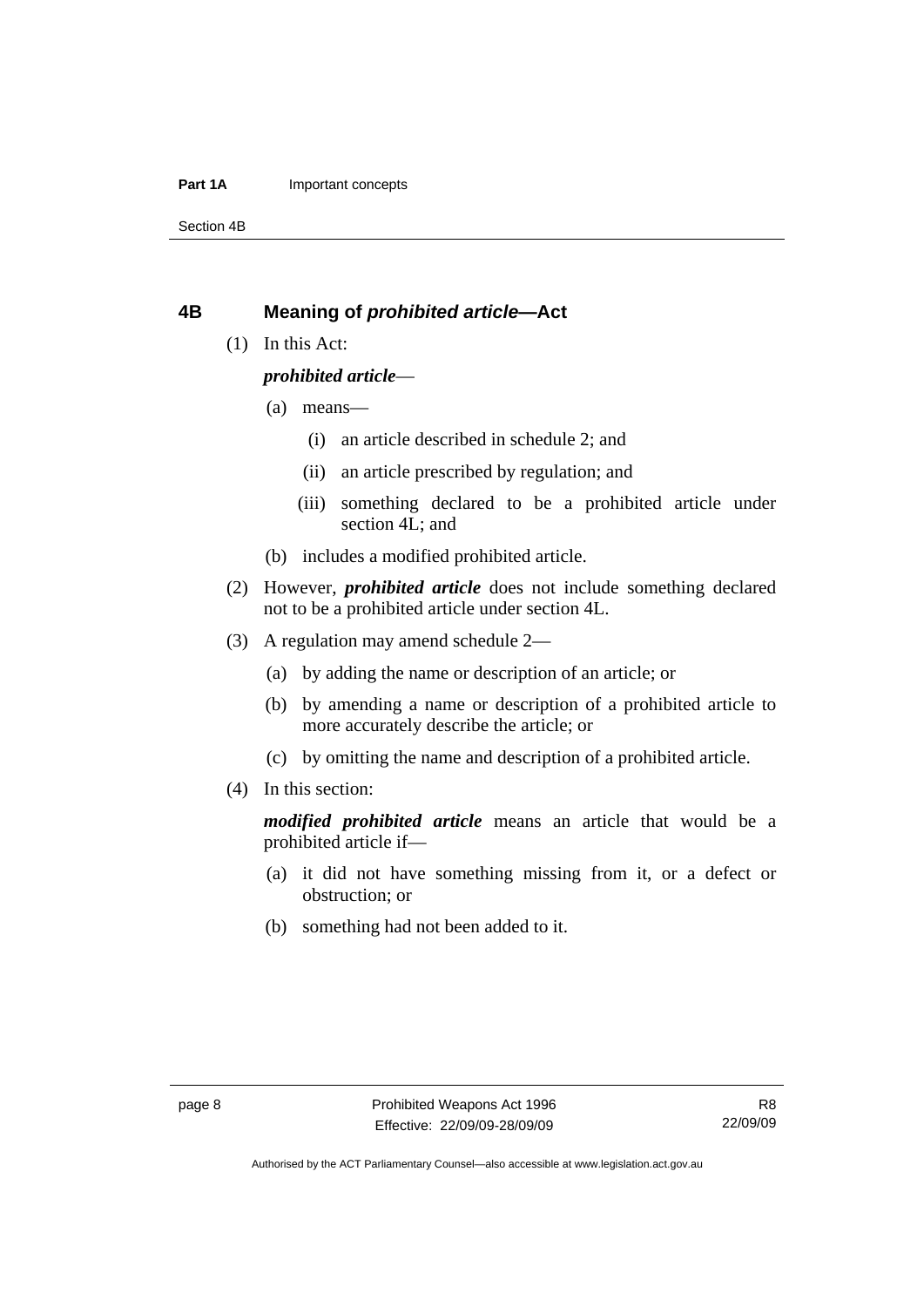# <span id="page-14-0"></span>**Part 1B Unregulated weapons**

### **4C Meaning of** *unregulated weapon***—Act**

In this Act:

#### *unregulated weapon*—a thing is an *unregulated weapon* if—

- (a) the thing is designed, made or altered to be used as a weapon; and
- (b) the only practical use of the thing is as a weapon; and
- (c) the thing is not a prohibited weapon; and
- (d) the possession or use of the thing is not authorised under this Act.

### **4CA Meaning of** *connected***—pt 1B**

In this part:

*connected*—a thing is *connected* with an offence if—

- (a) the offence has been committed in relation to it; or
- (b) it will provide evidence of the commission of the offence; or
- (c) it was used, is being used, or is intended to be used, to commit the offence.

### **4D Unregulated weapons—seizure by police**

A police officer may seize a thing if the police officer believes on reasonable grounds that the thing is an unregulated weapon and that the seizure is necessary—

 (a) because the thing would pose a risk to the safety of anyone if used; and

page 9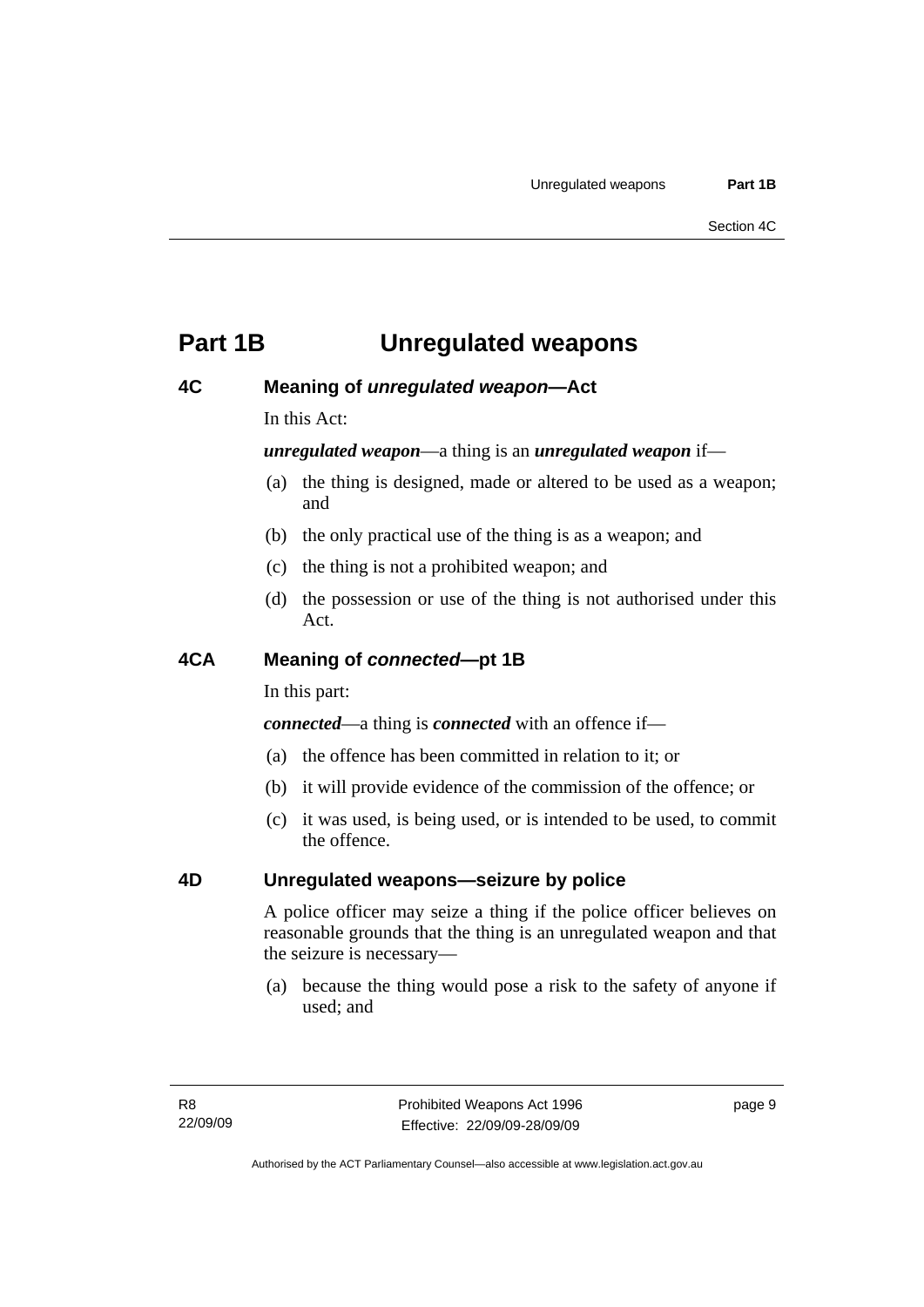#### <span id="page-15-0"></span>**Part 1B** Unregulated weapons

Section 4E

 (b) to prevent the thing from being used or concealed, lost or destroyed.

#### **4E Unregulated weapons—receipt for seizure**

- (1) A police officer who seizes a thing under section 4D must give a receipt for the thing to the person from whom it was seized.
- (2) If, for any reason, it is not practicable to comply with subsection (1), the police officer must leave the receipt, secured conspicuously, at the premises where it was seized (the *place of seizure*).
- (3) The receipt must include the following:
	- (a) a description of the thing seized;
	- (b) an explanation of why the thing was seized;
	- (c) the police officer's name, and how to contact the officer;
	- (d) if the thing is removed from the place of seizure under section 4F—the address of the place to which the thing is removed.

### **4F Unregulated weapons—examination**

- (1) A police officer who seizes a thing under section 4D (Unregulated weapons—seizure by police) may remove the thing from the premises where it was seized to another place for examination or processing, for not longer than 7 days (the *7-day period*).
- (2) A police officer may apply to the Magistrates Court for an extension of the 7-day period if the officer believes on reasonable grounds that the thing cannot be examined or processed within that time.
- (3) The police officer must, if practicable, give notice of the application to the person from whom the thing was seized, and the person is entitled to be heard on the application.

R8 22/09/09

Authorised by the ACT Parliamentary Counsel—also accessible at www.legislation.act.gov.au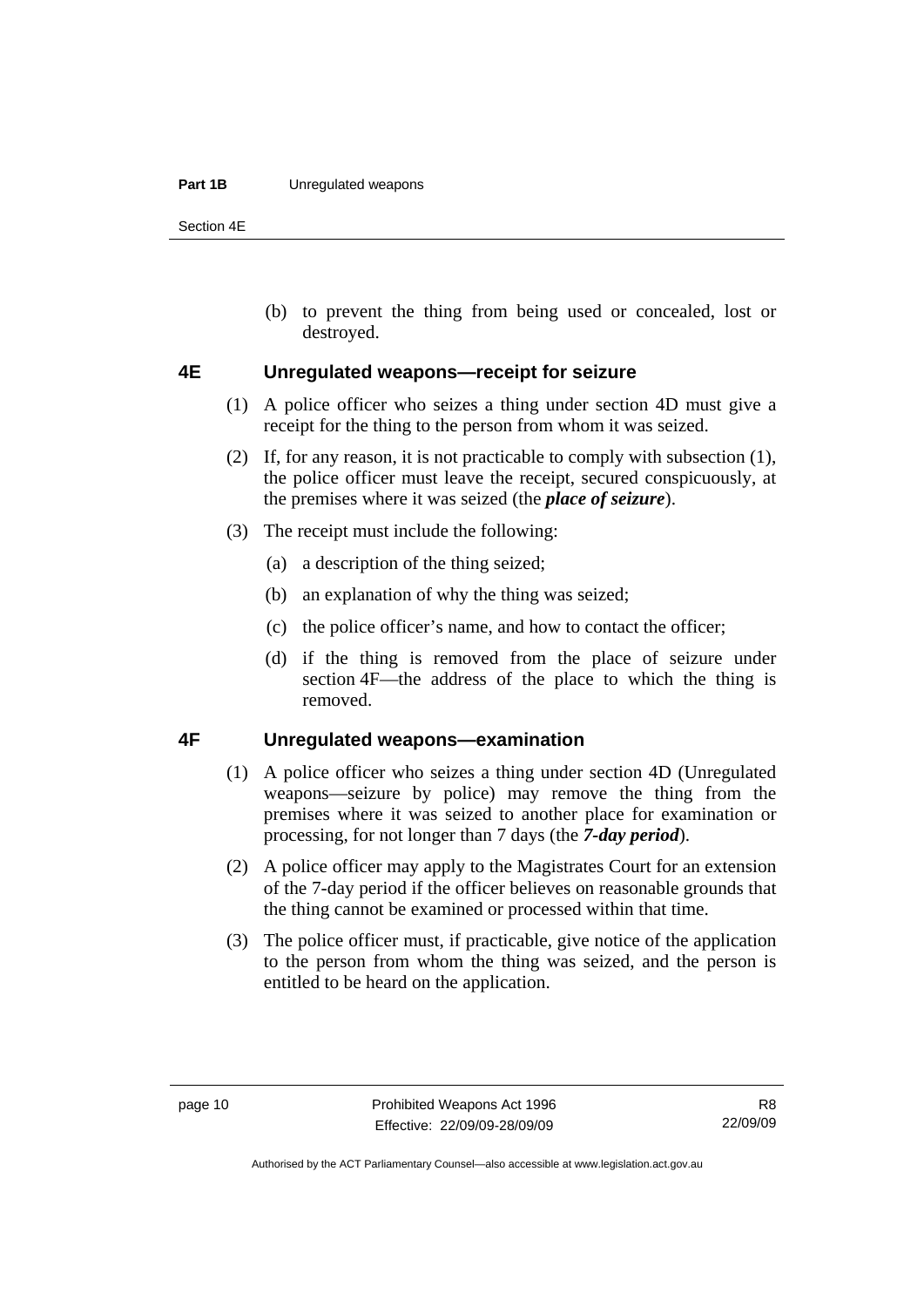- <span id="page-16-0"></span> (4) The court may order the extension if satisfied on reasonable grounds that the thing cannot be examined or processed within the 7-day period.
- (5) If a thing is moved to another place under this section, the police officer must, if practicable, tell the person from whom the thing was seized (or the person's representative) the results of the examination or processing.

### **4G Unregulated weapons—access to things seized**

A person who would, apart from the seizure, be entitled to inspect a thing seized under section 4D (Unregulated weapons—seizure by police) may inspect it.

### **4H Unregulated weapons—review of decision to seize**

- (1) The registrar must review each seizure under section 4D (Unregulated weapons—seizure by police) and order the return of the thing to the person from whom it was seized if—
	- (a) when seized, the thing was not—
		- (i) an unregulated weapon; or
		- (ii) a prohibited weapon; or
	- (b) within 30 days after the day of seizure, the thing is not a prohibited weapon; or
	- (c) the registrar has no reasonable grounds to believe that the thing is connected with an offence against any of the following:
		- (i) this Act;
		- (ii) the *Firearms Act 1996*;
		- (iii) the *Crimes Act 1900;*
		- (iv) the Criminal Code;
		- (v) another law prescribed by regulation.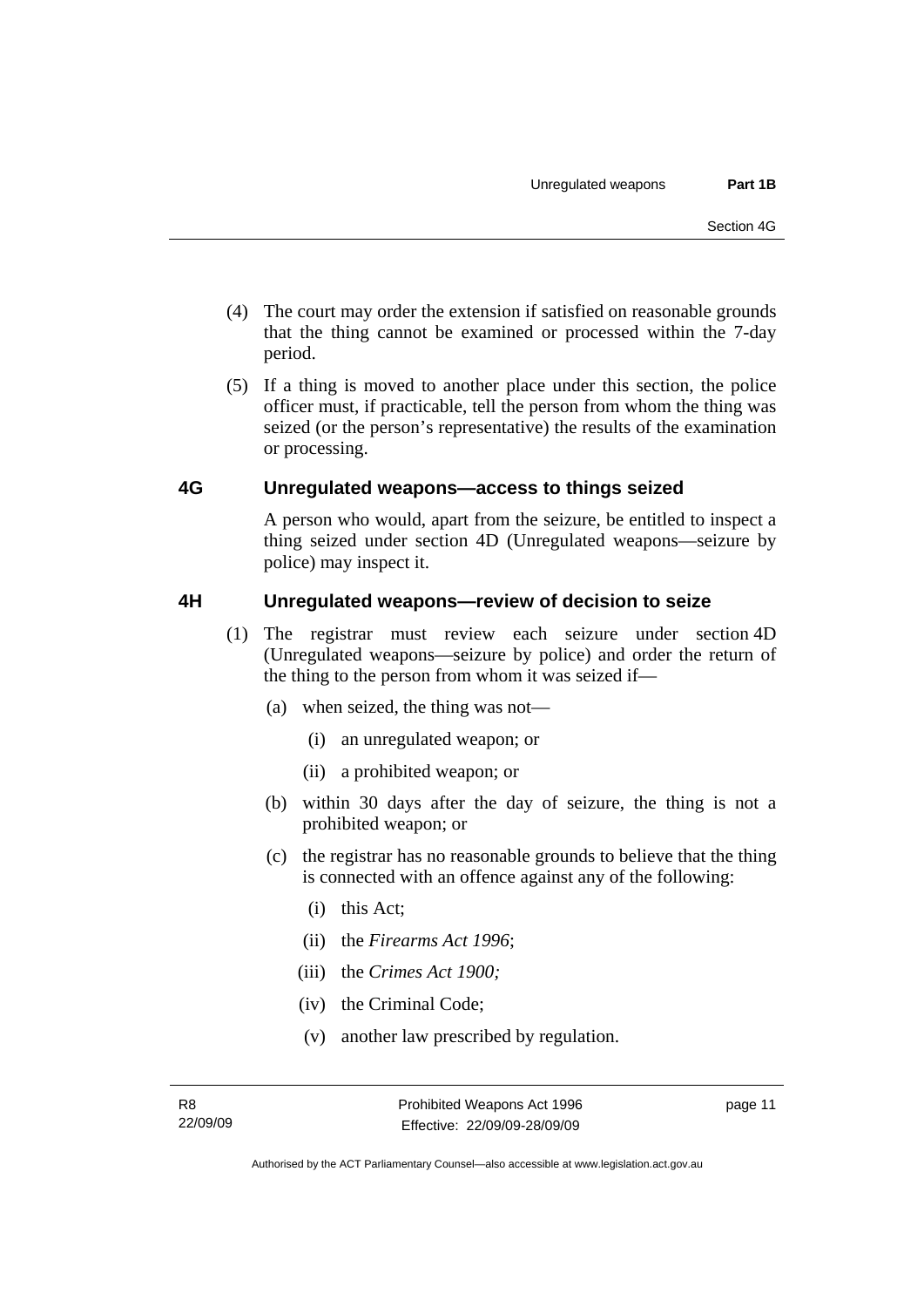#### <span id="page-17-0"></span>**Part 1B** Unregulated weapons

Section 4I

- (2) If a thing is ordered to be returned under subsection (1) to the person from whom it was seized, but it cannot be returned, the Territory must pay reasonable compensation to the owner of the thing for its loss.
- (3) In this section:

*offence* includes an offence that there are reasonable grounds for believing has been, is being or will be, committed.

### **4I Unregulated weapons—forfeiture**

- (1) A thing seized under section 4D (Unregulated weapons—seizure by police) is forfeited to the Territory if there is no requirement under section 4H—
	- (a) to return the thing to the person from whom it was seized; or
	- (b) to pay compensation for the thing.
- (2) A thing forfeited to the Territory may be destroyed or otherwise disposed of as the chief executive directs.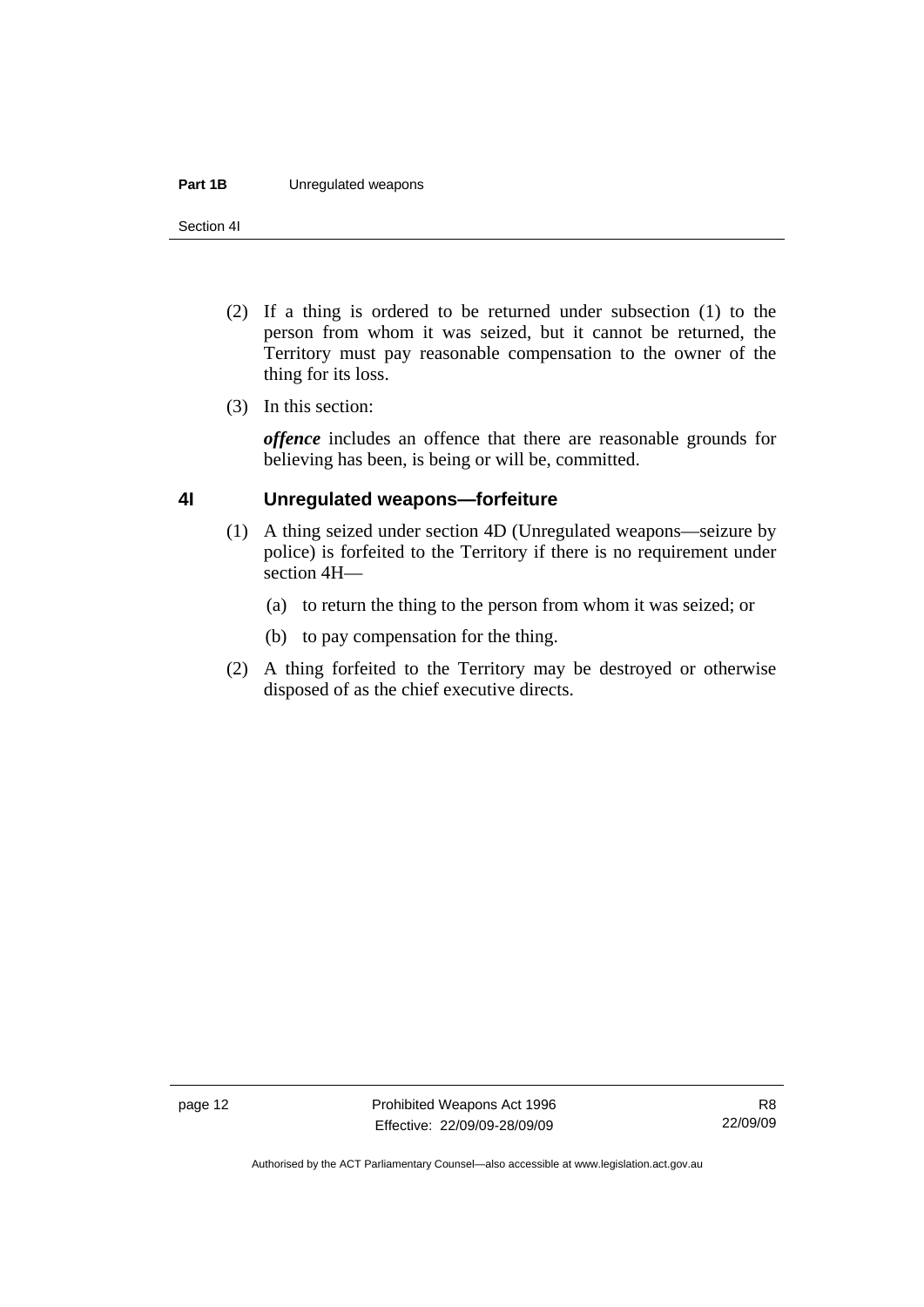# <span id="page-18-0"></span>**Part 1C Minister's guidelines**

# **4K Minister's guidelines**

- (1) The Minister may make guidelines about the making of a decision by the registrar under section 4L.
- (2) The registrar must comply with any guidelines under this section.
- (3) A guideline is a disallowable instrument.
	- *Note* A disallowable instrument must be notified, and presented to the Legislative Assembly, under the Legislation Act.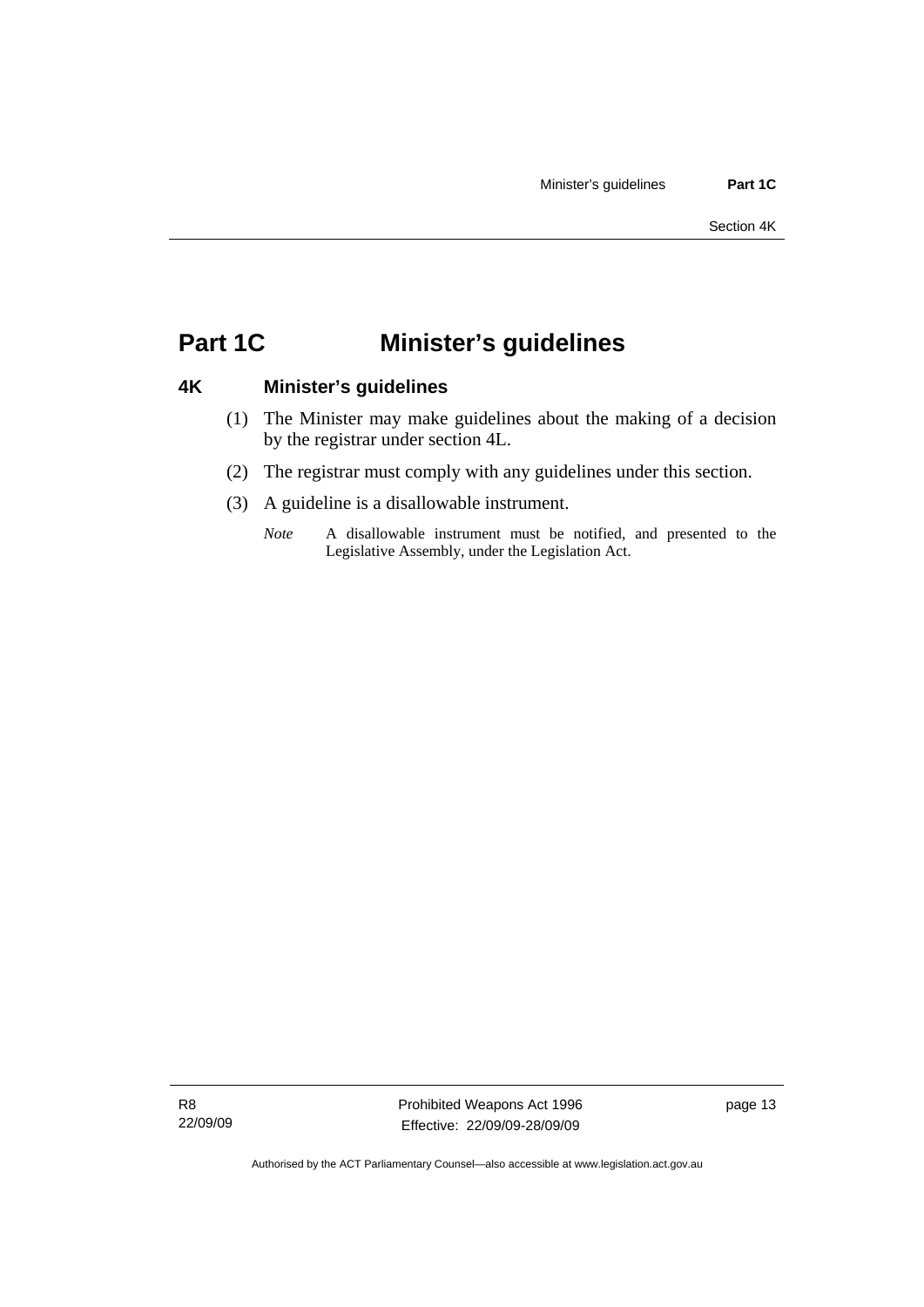<span id="page-19-0"></span>Section 4L

# **Part 1D Declarations about prohibited articles and weapons**

#### **4L Prohibited articles and weapons declarations by registrar**

- (1) The registrar may, in accordance with any guidelines under section 4K (Minister's guidelines), do any of the following:
	- (a) declare something to be a prohibited article;
	- (b) declare an unregulated weapon to be a prohibited weapon;
	- (c) declare that something is not a prohibited article or prohibited weapon.
- (2) A declaration remains in force for 3 months beginning on the day after the day the declaration is notified under the Legislation Act.
- (3) A declaration is a disallowable instrument.

*Note* A disallowable instrument must be notified, and presented to the Legislative Assembly, under the Legislation Act.

(4) The registrar must also publish the declaration in a daily newspaper.

*Note Daily newspaper*—see the Legislation Act, dictionary, pt 1.

#### **4M Effect of certain declarations**

A person does not commit an offence against this Act in relation to the possession or use of a thing that is the subject of a declaration under section  $4L(1)(a)$  or (b) if the elements of the offence happen less than 2 days after the day the declaration is notified under the Legislation Act.

Authorised by the ACT Parliamentary Counsel—also accessible at www.legislation.act.gov.au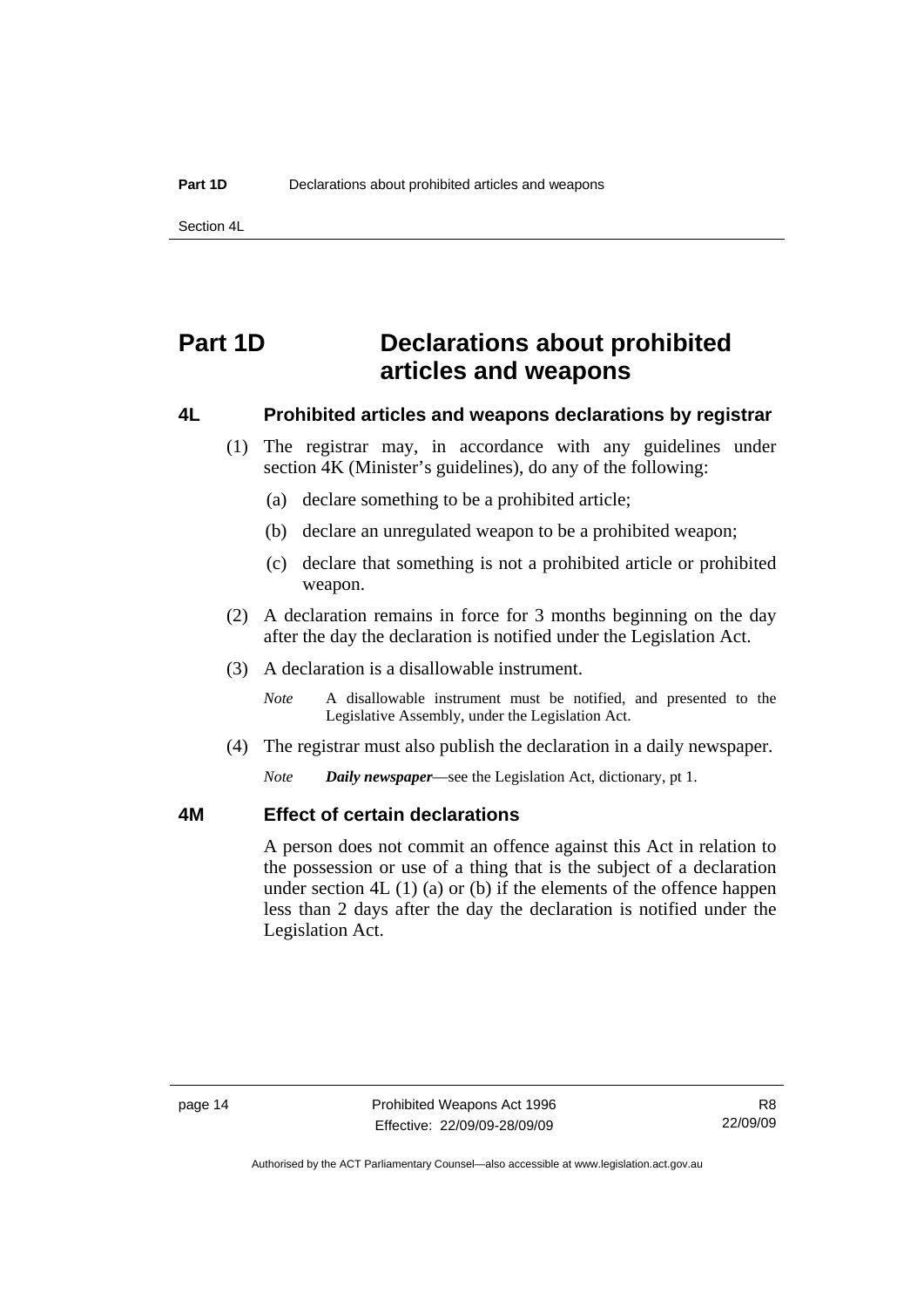# <span id="page-20-0"></span>**Part 2 Offences**

### **5 Offence—unauthorised possession or use of prohibited weapons**

A person commits an offence if the person—

- (a) possesses or uses a prohibited weapon; and
- (b) is not authorised by a permit, or otherwise under this Act, to possess or use the weapon.

Maximum penalty: 500 penalty units, imprisonment for 5 years or both.

*Note* A reference to an Act includes a reference to the statutory instruments made or in force under the Act, including any regulation (see Legislation Act, s 104).

### **6 Offence—unauthorised possession or use of prohibited articles**

A person commits an offence if the person—

- (a) possesses or uses a prohibited article; and
- (b) is not authorised by a permit, or otherwise under this Act, to possess or use the article.

Maximum penalty: 200 penalty units, imprisonment for 2 years or both.

*Note* A reference to an Act includes a reference to the statutory instruments made or in force under the Act, including any regulation (see Legislation Act, s 104).

page 15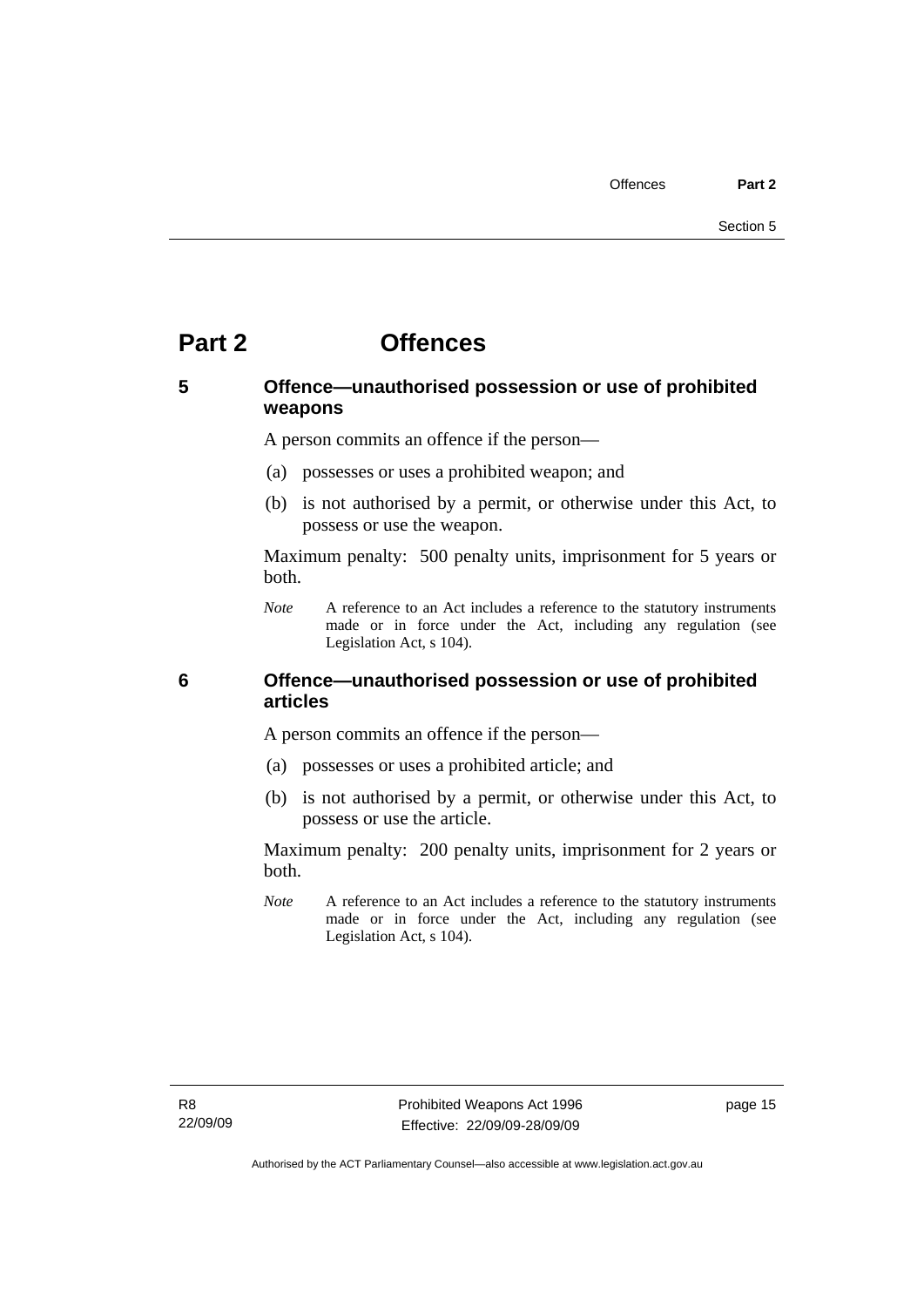### <span id="page-21-0"></span>**6A Declarations about authorised possession and use of laser pointers**

- (1) The registrar may, in accordance with any guidelines under section 6B, declare that the possession or use of a laser pointer is authorised.
	- *Note 1* A power to make a statutory instrument includes power to make different provision in relation to different matters or different classes of matters (see Legislation Act, s 48.)
	- *Note 2* A reference to an Act includes a reference to a provision of an Act (see Legislation Act, s 7 (3)).
- (2) A declaration may provide for the authorisation—
	- (a) to apply generally or in a particular case; or
	- (b) to be conditional.
- (3) A declaration is a disallowable instrument.

*Note* A disallowable instrument must be notified, and presented to the Legislative Assembly, under the Legislation Act.

(4) In this section:

*laser pointer* means a prohibited weapon that is a hand-held article, commonly known as a laser pointer, designed or adapted to emit a laser beam with an accessible emission level of greater than 1mW.

# **6B Guidelines for declarations under section 6A**

- (1) The Minister may make guidelines about the making of a declaration under section 6A.
- (2) The registrar must comply with any guidelines under this section.
- (3) A guideline is a disallowable instrument.
	- *Note* A disallowable instrument must be notified, and presented to the Legislative Assembly, under the Legislation Act.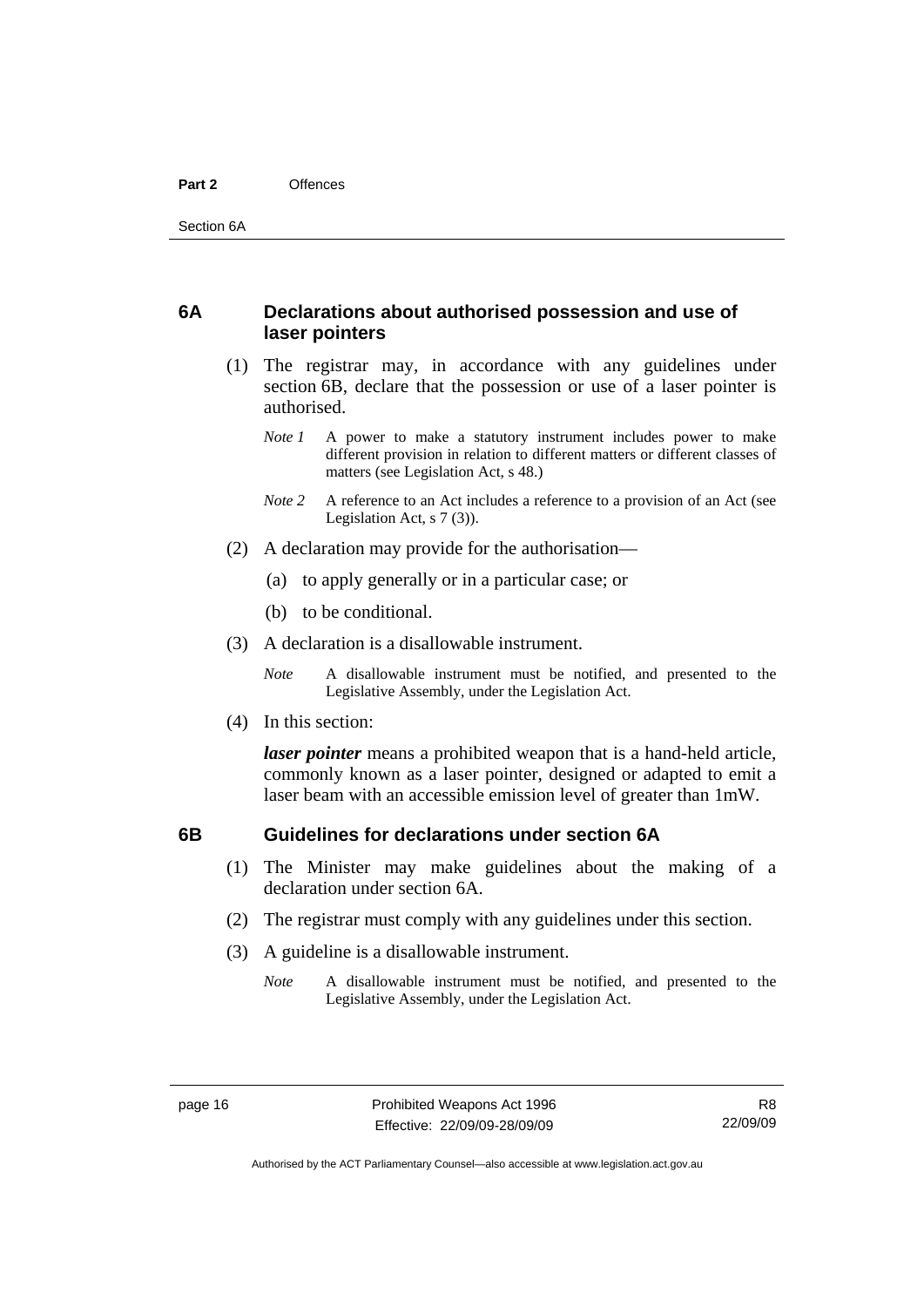### <span id="page-22-0"></span>**7 Inspection of prohibited weapons or articles by police**

- (1) A person who possesses a prohibited weapon or prohibited article shall, on demand made by a police officer at any time, produce for inspection by that officer—
	- (a) the weapon or article; and
	- (b) any permit that authorises the person to possess the weapon or article.

Maximum penalty: 50 penalty units.

- (2) A person commits an offence against subsection (1) only if the police officer, when making the demand, explains to the person that failure to comply with the demand is an offence against this Act.
- (3) In subsection (1), a reference to a *prohibited weapon* or a *prohibited article* includes a reference to a part of a prohibited weapon or a prohibited article.

### **8 Offence—disposal of prohibited weapons and articles by unauthorised holders**

- (1) A person commits an offence if—
	- (a) the person has possession of a prohibited weapon or prohibited article; and
	- (b) the person is not, or is no longer, authorised by a permit or otherwise under this Act to possess the weapon or article; and
	- (c) within 7 days after the day the person comes into possession of, or is no longer authorised to possess, the weapon or article, the person fails—
		- (i) to surrender the weapon or article to a police officer; or

page 17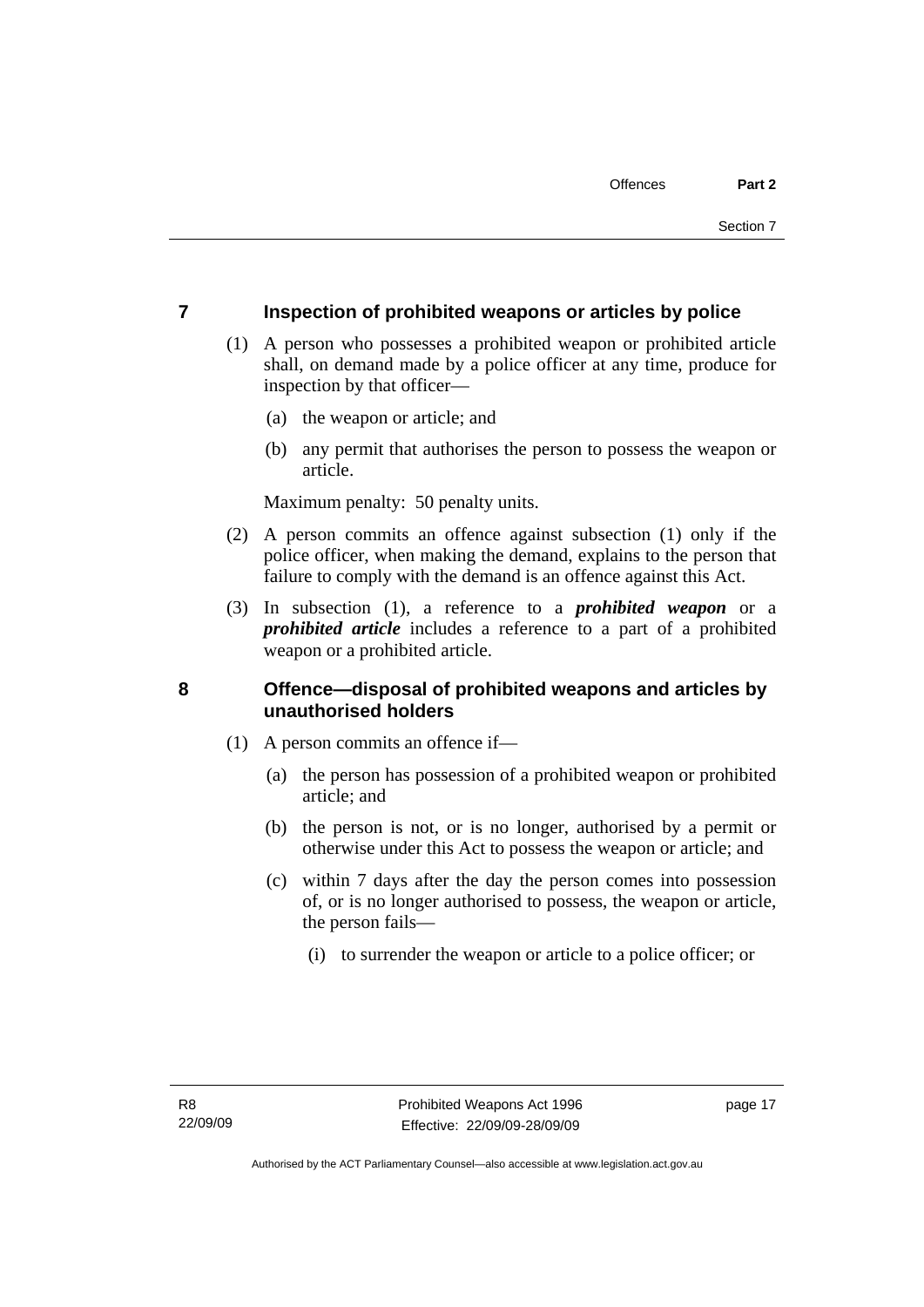(ii) to dispose of the weapon or article to someone who is authorised by a permit to possess it.

Maximum penalty: 50 penalty units, imprisonment for 6 months or both.

- (2) A person does not contravene any other provision of this Act because the person—
	- (a) disposed of or surrendered a prohibited weapon or prohibited article in accordance with this section; or
	- (b) accepted a prohibited weapon or prohibited article under this section.

page 18 **Prohibited Weapons Act 1996** Effective: 22/09/09-28/09/09

R8 22/09/09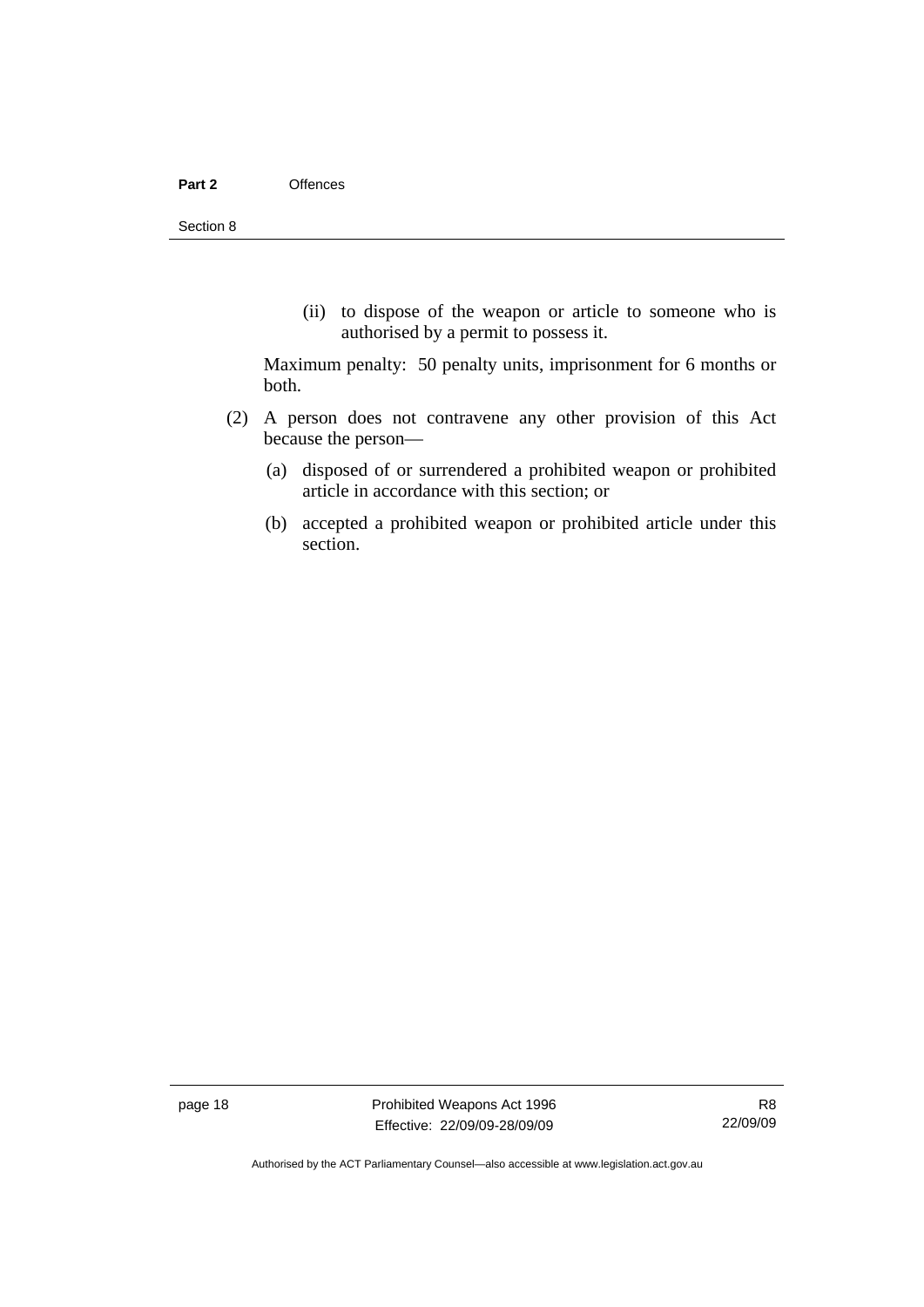# <span id="page-24-0"></span>**Part 3 Permits**

### **9 Permits**

- (1) The registrar may issue a permit authorising—
	- (a) the possession or the possession and use of a prohibited weapon; or
	- (b) the possession of a prohibited article.
- (2) The regulations may provide for mandatory or discretionary grounds for refusing the issue of a permit.
- (3) A permit may be issued subject to conditions.
- (4) The conditions may provide for the expiration of the permit, limit the authority it confers and impose requirements on the person to whom the permit is issued.
- (5) The registrar may, for any reason the registrar considers sufficient, cancel a permit by causing written notice of its cancellation to be served on the person to whom the permit was issued.
- (6) A person to whom a permit was issued may surrender the permit for cancellation.

# **11 Contravention of conditions**

A person to whom a permit is issued shall not contravene any requirement made by the conditions of a permit.

Maximum penalty: 50 penalty units.

page 19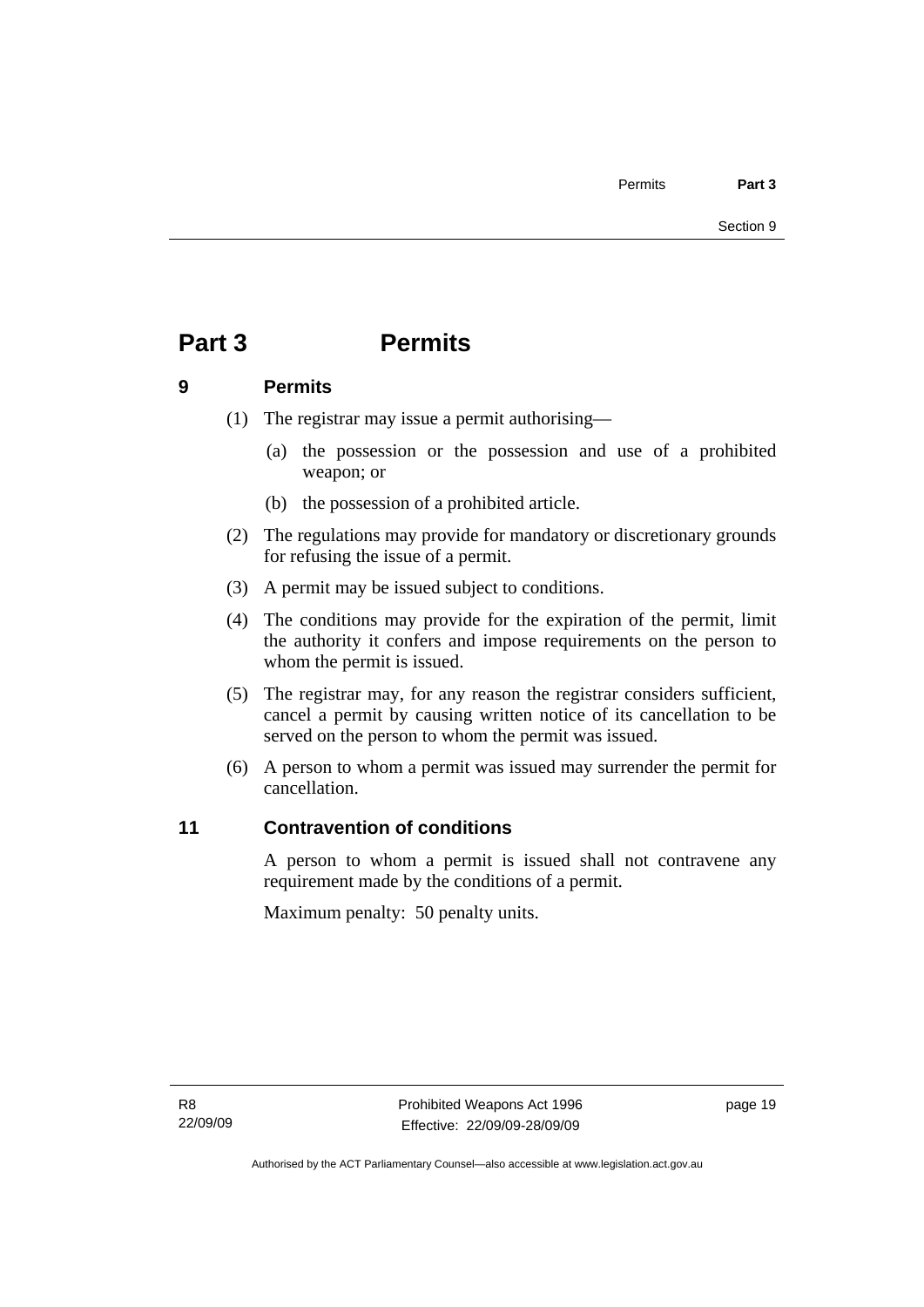#### <span id="page-25-0"></span>**12 Production of permit**

- (1) A person to whom a permit is issued shall, on demand of a police officer at any time—
	- (a) produce the permit for inspection by the police officer if the person has the permit in his or her possession; or
	- (b) state the person's full name and usual place of residence to the police officer.

Maximum penalty: 50 penalty units, imprisonment for 6 months or both.

 (2) A person commits an offence against subsection (1) only if the police officer, when making the demand, explains to the person that failure to comply with the demand is an offence against this Act.

#### **13 Surrender of cancelled permit**

If a permit is cancelled or expires, the person to whom it was issued shall within 7 days of that cancellation or expiry, surrender it to the registrar.

Maximum penalty: 50 penalty units, imprisonment for 6 months or both.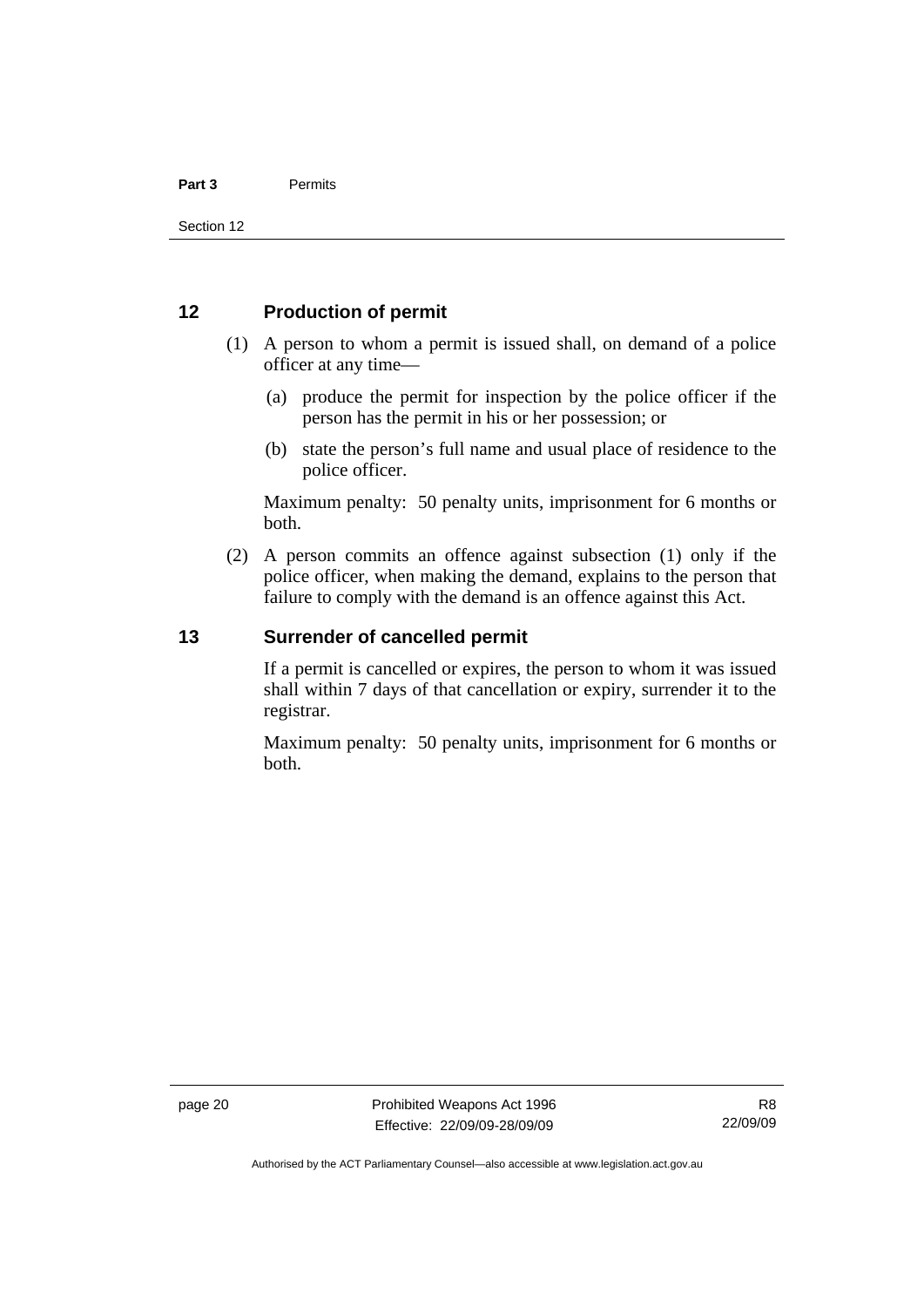# <span id="page-26-0"></span>**Part 3A Notification and review of decisions**

**14 Meaning of** *reviewable decision—***pt 3A** 

In this part:

*reviewable decision* means a decision mentioned in schedule 3, column 3 under a provision of this Act mentioned in column 2 in relation to the decision.

#### **14A Reviewable decision notices**

If a person makes a reviewable decision, the person must give a reviewable decision notice to each entity mentioned in schedule 3, column 4 in relation to the decision.

- *Note 1* The person must also take reasonable steps to give a reviewable decision notice to any other person whose interests are affected by the decision (see *ACT Civil and Administrative Tribunal Act 2008*, s 67A).
- *Note 2* The requirements for reviewable decision notices are prescribed under the *ACT Civil and Administrative Tribunal Act 2008*.

#### **14B Applications for review**

The following may apply to the ACAT for a review of a reviewable decision:

- (a) an entity mentioned in schedule 3, column 4 in relation to the decision;
- (b) any other person whose interests are affected by the decision.
- *Note* If a form is approved under the *ACT Civil and Administrative Tribunal Act 2008* for the application, the form must be used.

page 21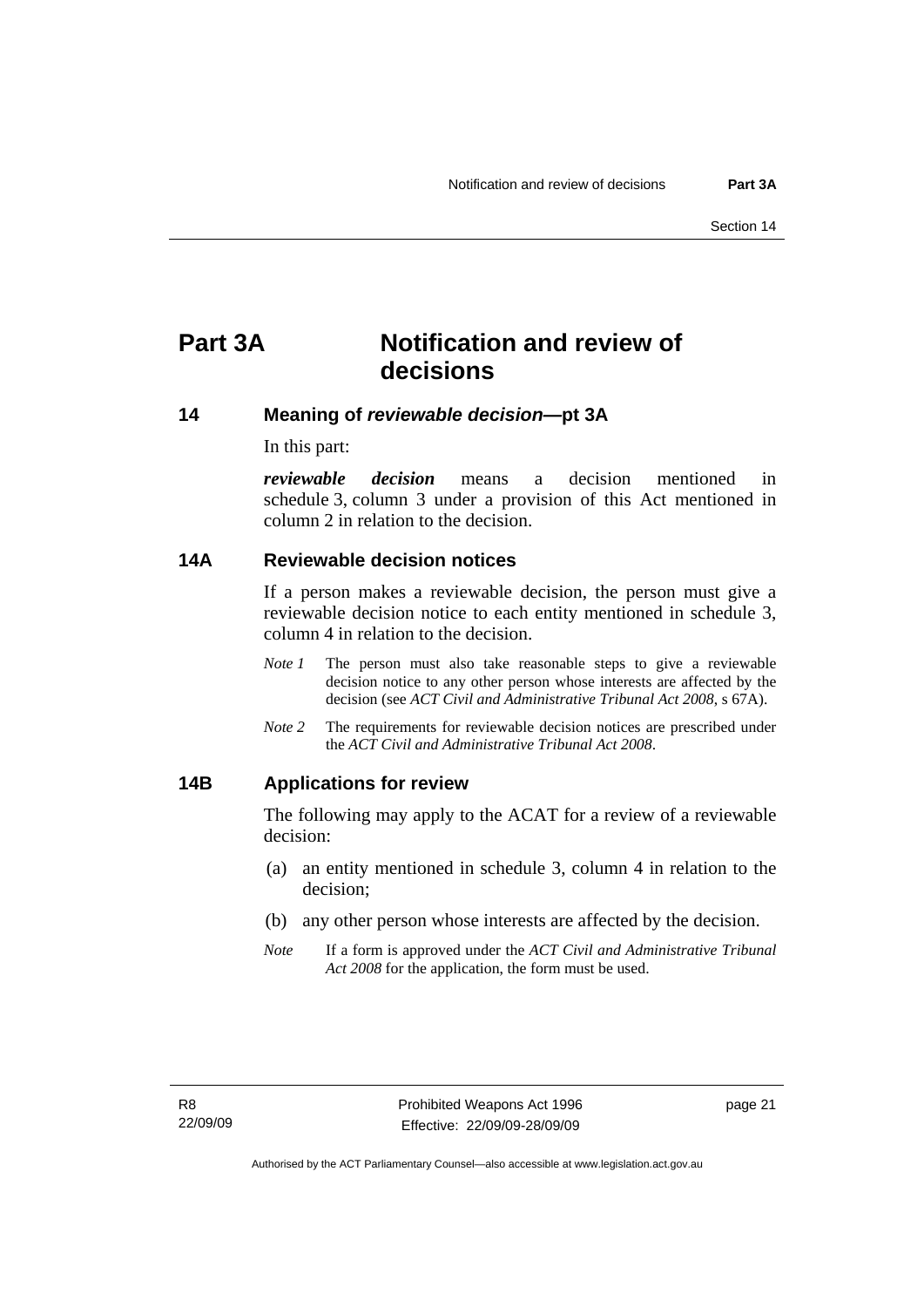#### <span id="page-27-0"></span>**Part 4** Miscellaneous

Section 15

# **Part 4 Miscellaneous**

#### **15 Information to be supplied**

A person who has possession of a prohibited weapon or prohibited article acquired from another person shall, on demand made by a police officer at any time, inform the police officer of—

- (a) the name and address of the person from whom the weapon or article was acquired; and
- (b) the date on which it was acquired.

Maximum penalty: 50 penalty units.

#### **16 Disposal of surrendered or seized prohibited weapons or prohibited articles**

- (1) A magistrate may, on application by a police officer or by any person who claims to be the owner of a prohibited weapon or prohibited article surrendered to or seized by a police officer in accordance with this Act, order that the weapon or article—
	- (a) be forfeited to the Territory; or
	- (b) be returned to the person claiming to be the owner of the weapon or article; or
	- (c) be otherwise disposed of in such manner as the court thinks fit.
- (2) If a person is found guilty of an offence against this Act and a weapon or article has been seized by a police officer in connection with the offence, the court which makes the finding of guilt is taken to have ordered that the weapon or article be forfeited to the Territory.
- (3) A weapon or article forfeited under subsection (2) may be destroyed.

Authorised by the ACT Parliamentary Counsel—also accessible at www.legislation.act.gov.au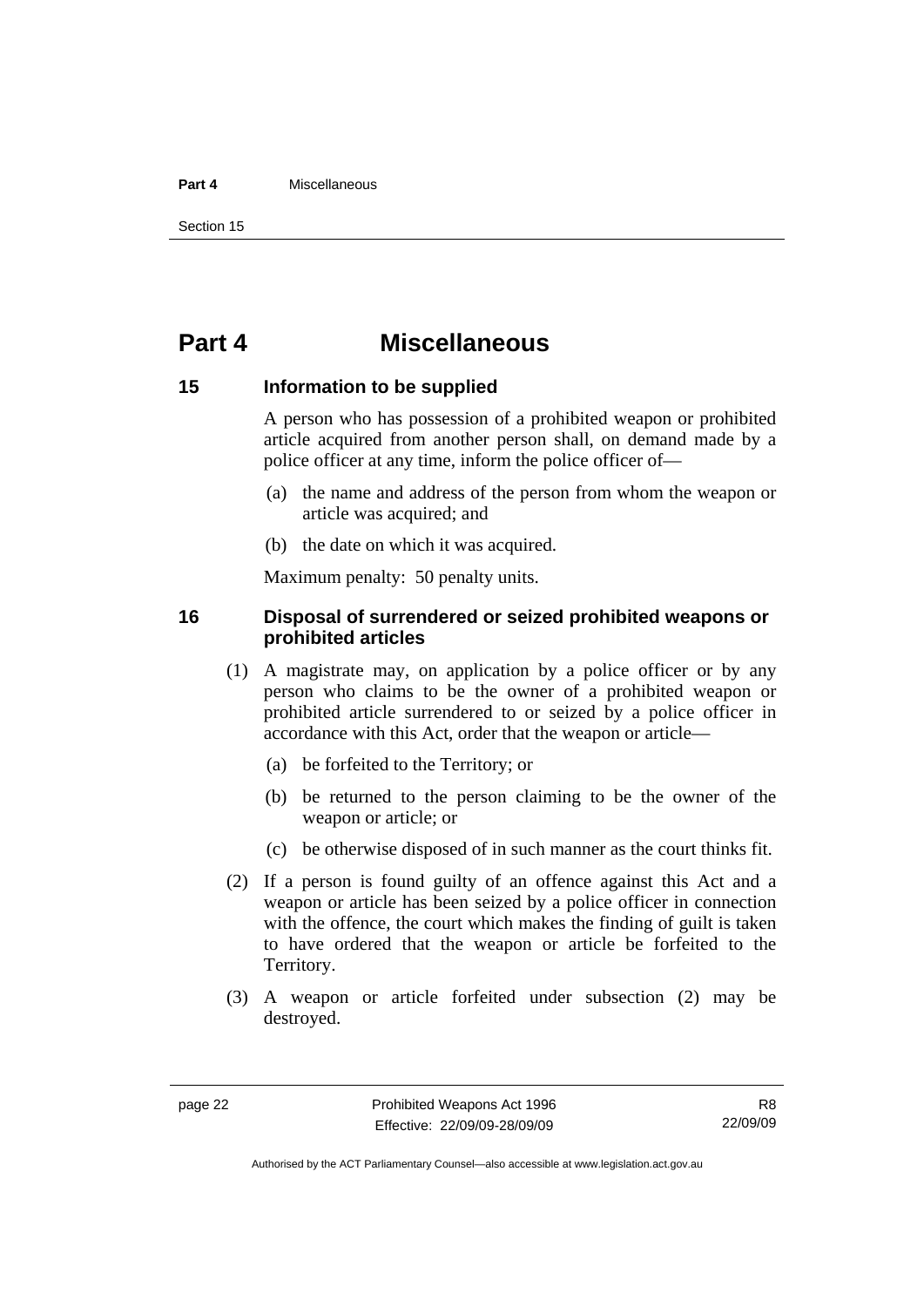### <span id="page-28-0"></span>**17 Evidentiary provisions**

A certificate signed by the registrar stating the following is evidence of the matter stated:

- (a) at a stated time or during a stated period, a stated person was, or was not, the holder of a stated permit (or of a permit for a stated prohibited weapon or prohibited article);
- (b) a permit was or was not, on a day or during a stated period, subject to a stated condition.

# **17A Determination of fees**

- (1) The Minister may determine fees for this Act.
	- *Note* The Legislation Act contains provisions about the making of determinations and regulations relating to fees (see pt 6.3).
- (2) A determination is a disallowable instrument.
	- *Note* A disallowable instrument must be notified, and presented to the Legislative Assembly, under the Legislation Act.

# **18 Approved forms**

- (1) The registrar may, in writing, approve forms for this Act.
- (2) If the registrar approves a form for a particular purpose, the approved form must be used for that purpose.
- (3) An approved form is a notifiable instrument.

*Note* A notifiable instrument must be notified under the *Legislation Act 2001*.

### **19 Regulation-making power**

- (1) The Executive may make regulations for this Act.
	- *Note* Regulations must be notified, and presented to the Legislative Assembly, under the *Legislation Act 2001*.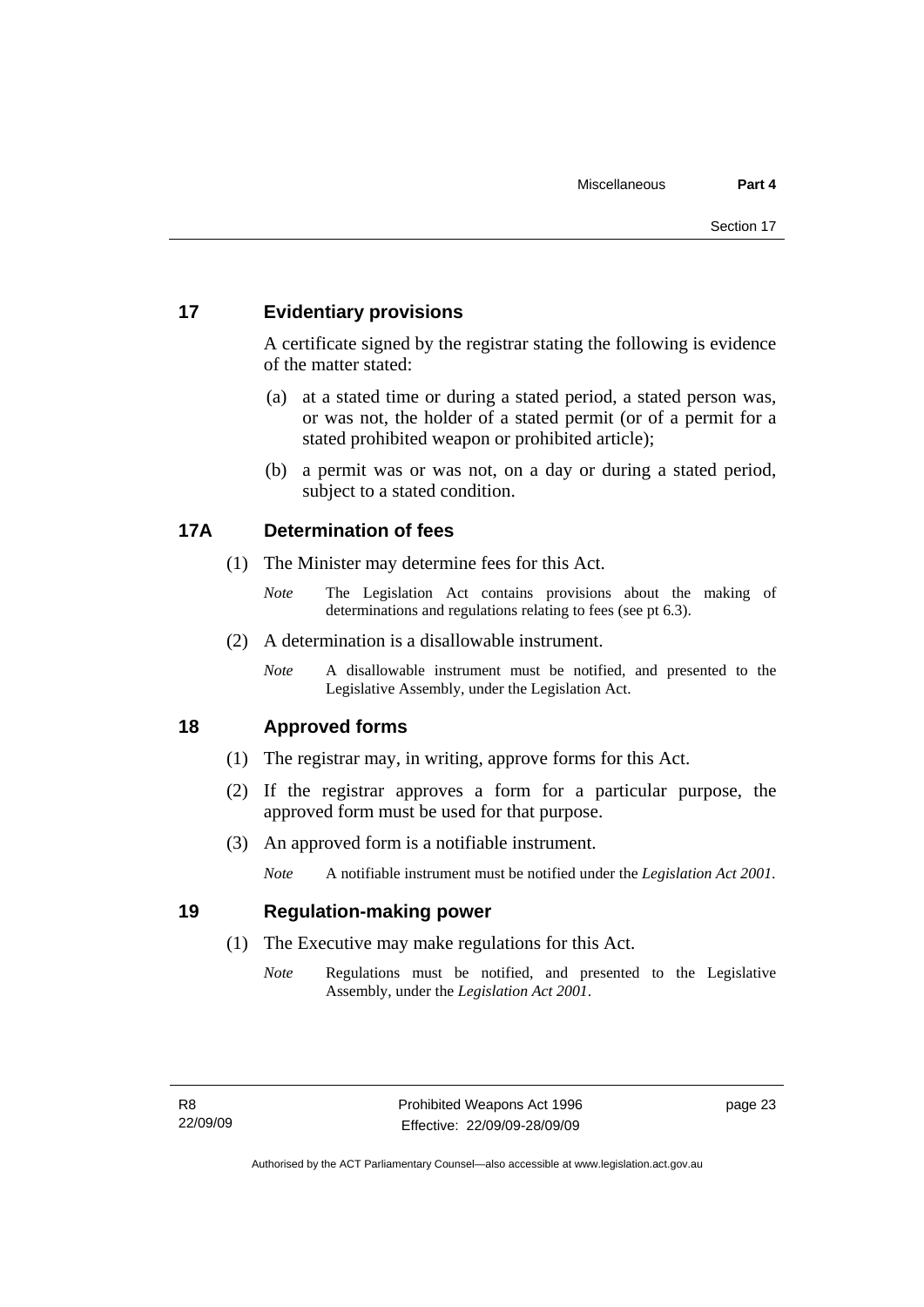#### **Part 4** Miscellaneous

Section 19

 (2) The regulations may prescribe offences for contraventions of the regulations and prescribe maximum penalties of not more than 10 penalty units for offences against the regulations.

page 24 Prohibited Weapons Act 1996 Effective: 22/09/09-28/09/09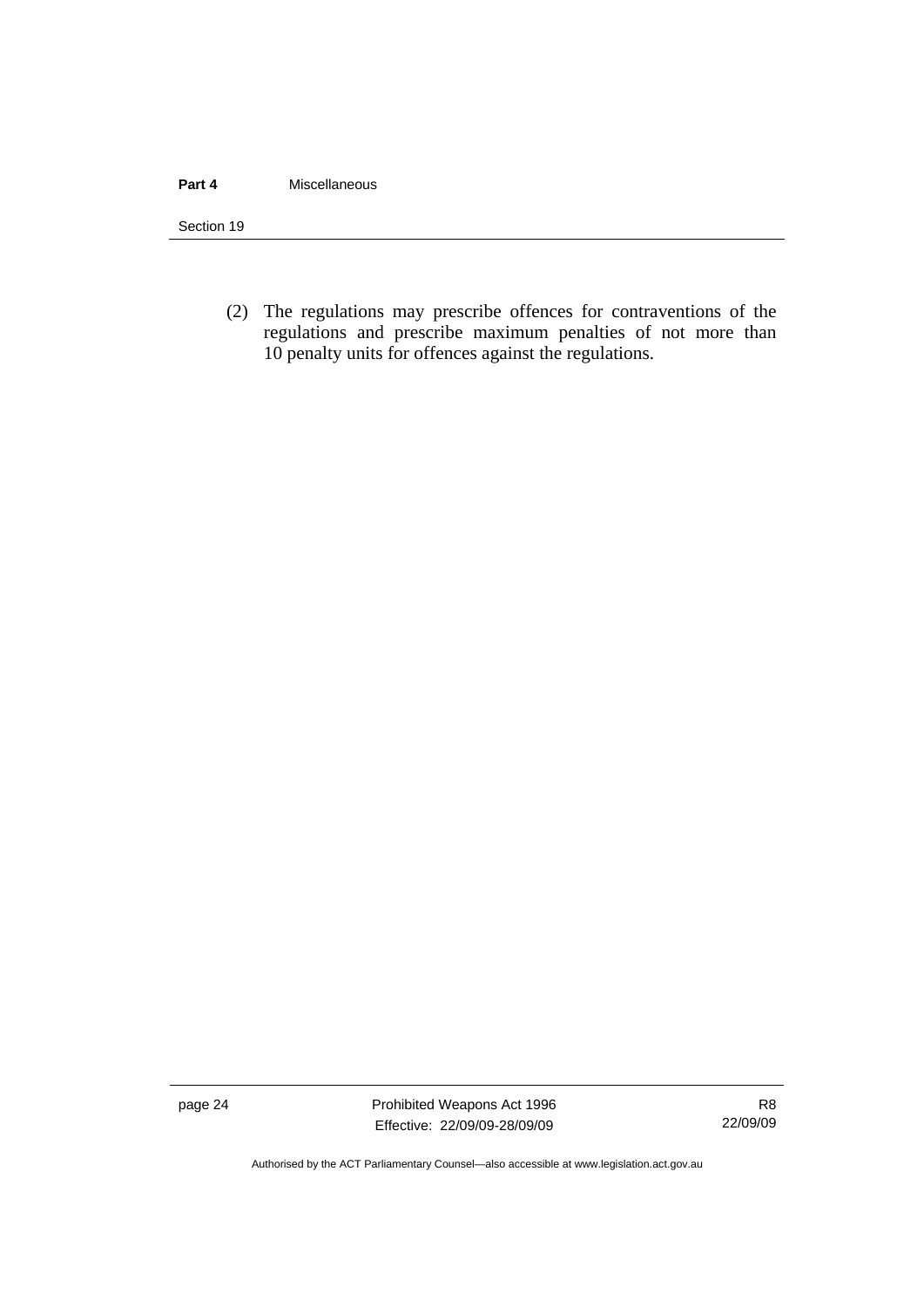# <span id="page-30-0"></span>**Part 5 Transitional**

# **50 Definitions—pt 5**

In this part:

*commencement day* means the day 1 year after the day the *Firearms Amendment Act 2008* is notified.

*dispose*, of a prohibited weapon or article, means sell, give away or otherwise transfer possession of the weapon or article.

*pre-commencement Act* means this Act as in force at any time before the commencement day.

# **51 Pre-commencement Act—permitted weapons and articles generally**

- (1) This section applies to a weapon or article that—
	- (a) is not, before the commencement day, a prohibited weapon or prohibited article; and
	- (b) will be, on the commencement day, a prohibited weapon or prohibited article.
- (2) A person may apply to the registrar for a permit for the weapon or article at any time before the commencement day.
- (3) For an application mentioned in subsection (2), section 9 (Permits), section 13 (Surrender of cancelled permit) and section 14 (Review of decisions) apply as if the weapon or article were a prohibited weapon or prohibited article.
- (4) The person is exempt from any fee that would otherwise be payable to the registrar for—
	- (a) the application; and
	- (b) if a permit is issued to the person—the issue of the permit.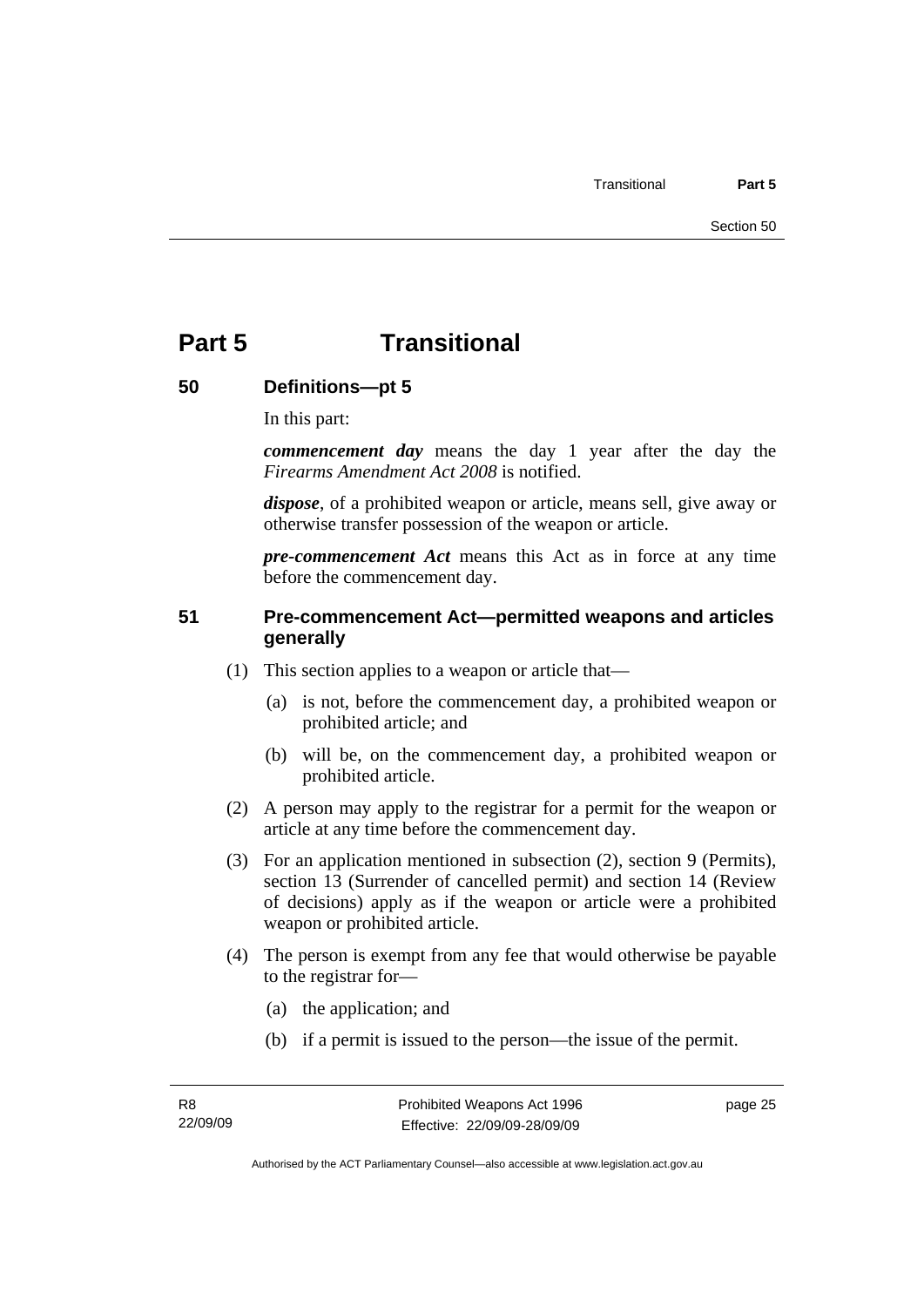- <span id="page-31-0"></span> (5) A person may before the commencement day—
	- (a) surrender the weapon or article to a police officer; or
	- (b) dispose of the weapon or article to someone who is authorised by a permit to possess it.
- (6) A weapon or article surrendered under this section—
	- (a) is forfeited to the Territory; and
	- (b) may be destroyed or otherwise disposed of as the chief executive directs.

### **52 Pre-commencement Act—permitted weapons and articles—late application for permit**

- (1) This section applies if—
	- (a) a person applies under section 51 for a permit for a weapon or article during the period beginning 30 days before the commencement day; and
	- (b) the registrar has not decided whether to issue or refuse to issue the permit before the commencement day.
- (2) The person does not commit an offence against this Act in relation to the possession or use of the weapon or article if the elements of the offence happen—
	- (a) during the period the registrar is deciding; and
	- (b) if the registrar decides to refuse to issue the permit—during the period of 7 days (the *7-day period*) beginning on the day after the day the person receives notice of the registrar's decision.
- (3) A person mentioned in subsection (2) (b) may, during the 7-day period—
	- (a) surrender the weapon or article to a police officer; or
	- (b) dispose of the weapon or article to someone who is authorised by a permit to possess it; or

R8 22/09/09

Authorised by the ACT Parliamentary Counsel—also accessible at www.legislation.act.gov.au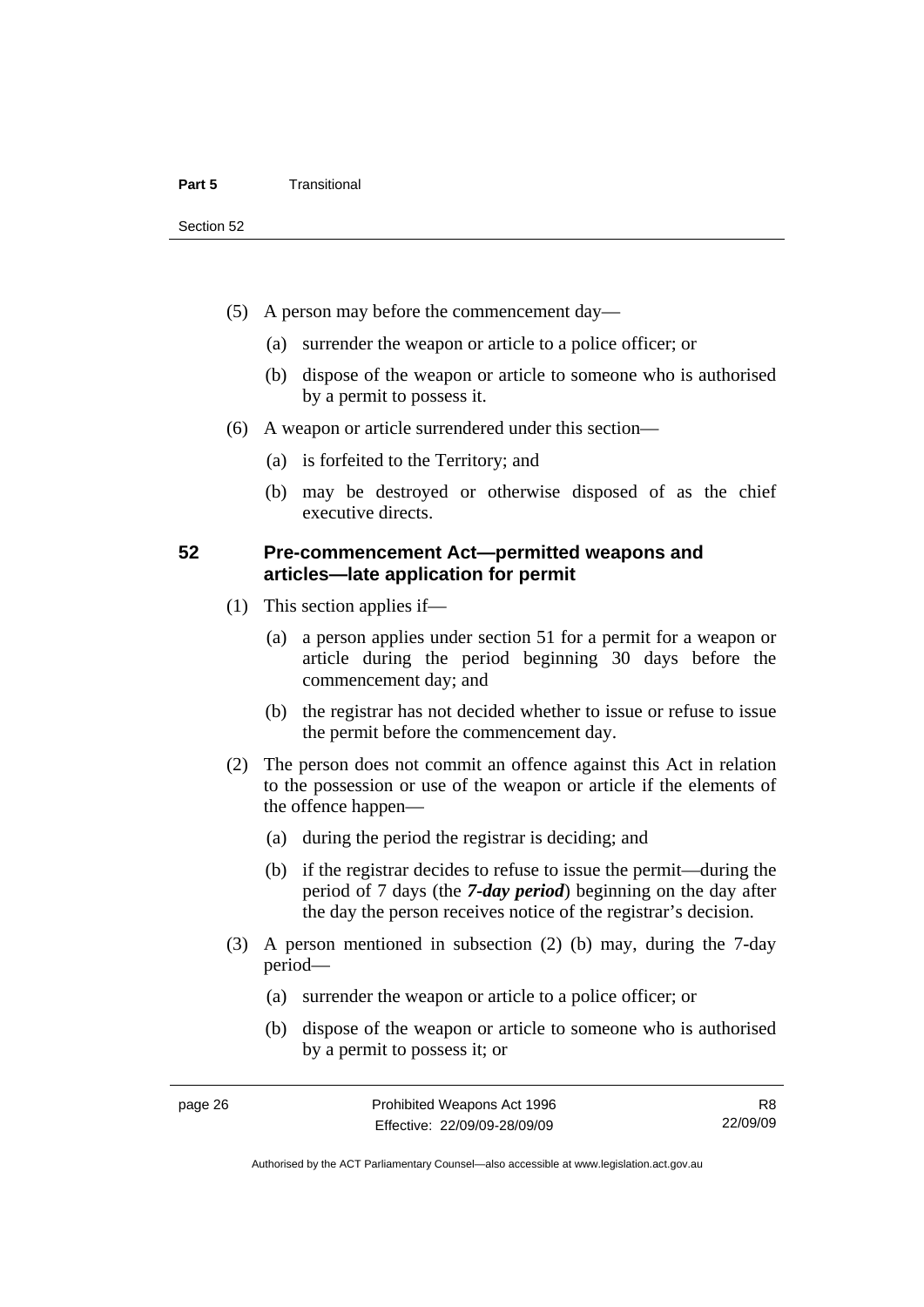- <span id="page-32-0"></span> (c) if the person decides to apply to the AAT for a review of the decision of the registrar to refuse to issue the permit—ask the registrar to store the weapon or article until the application, and any subsequent appeal, are finally decided.
- (4) If the person's application or appeal is successful, the weapon or article must be returned to the person.
- (5) If the person's application or appeal is not successful, the weapon or article is taken to be surrendered to the registrar.
- (6) A weapon or article surrendered under this section—
	- (a) is forfeited to the Territory; and
	- (b) may be destroyed or otherwise disposed of as the chief executive directs.

# **53 Transitional regulations**

- (1) A regulation may prescribe transitional matters necessary or convenient to be prescribed because of the enactment of the *Firearms Amendment Act 2008*.
- (2) A regulation may modify this part to make provision in relation to anything that, in the Executive's opinion, is not, or is not adequately or appropriately, dealt with in this part.
- (3) A regulation under subsection (2) has effect despite anything else in this Act or another territory law.

# **54 Expiry—pt 5**

This part expires 1 year after the commencement day.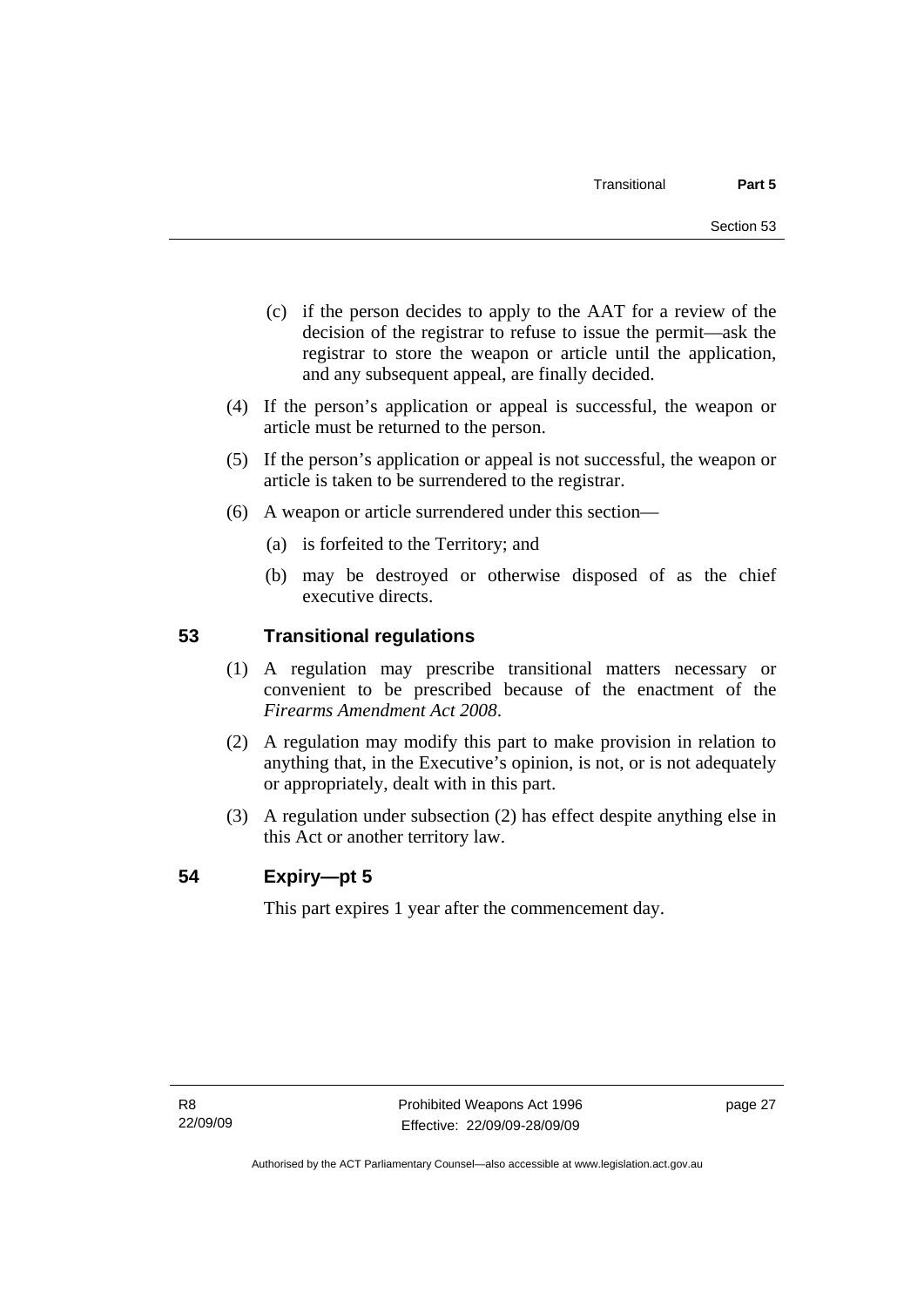# <span id="page-33-0"></span>**Schedule 1 Prohibited weapons**

(see s 4A)

# **Part 1.1** Prohibited bladed weapons

| column 1<br>item | column 2<br>description                                                                                                    |  |  |
|------------------|----------------------------------------------------------------------------------------------------------------------------|--|--|
|                  | a flick knife or other similar device that has a blade folded or<br>recessed into the handle which opens automatically by— |  |  |
|                  | gravity or centrifugal force; or<br>(a)                                                                                    |  |  |
|                  | pressure applied to a button, spring or device in or attached<br>(b)<br>to the handle of the device                        |  |  |
|                  | a sheath knife or other similar device that has a sheath that<br>withdraws into the handle by—                             |  |  |
|                  | gravity or centrifugal force; or<br>(a)                                                                                    |  |  |
|                  | pressure applied to a button, spring or device in or attached<br>(b)<br>to the handle of the device                        |  |  |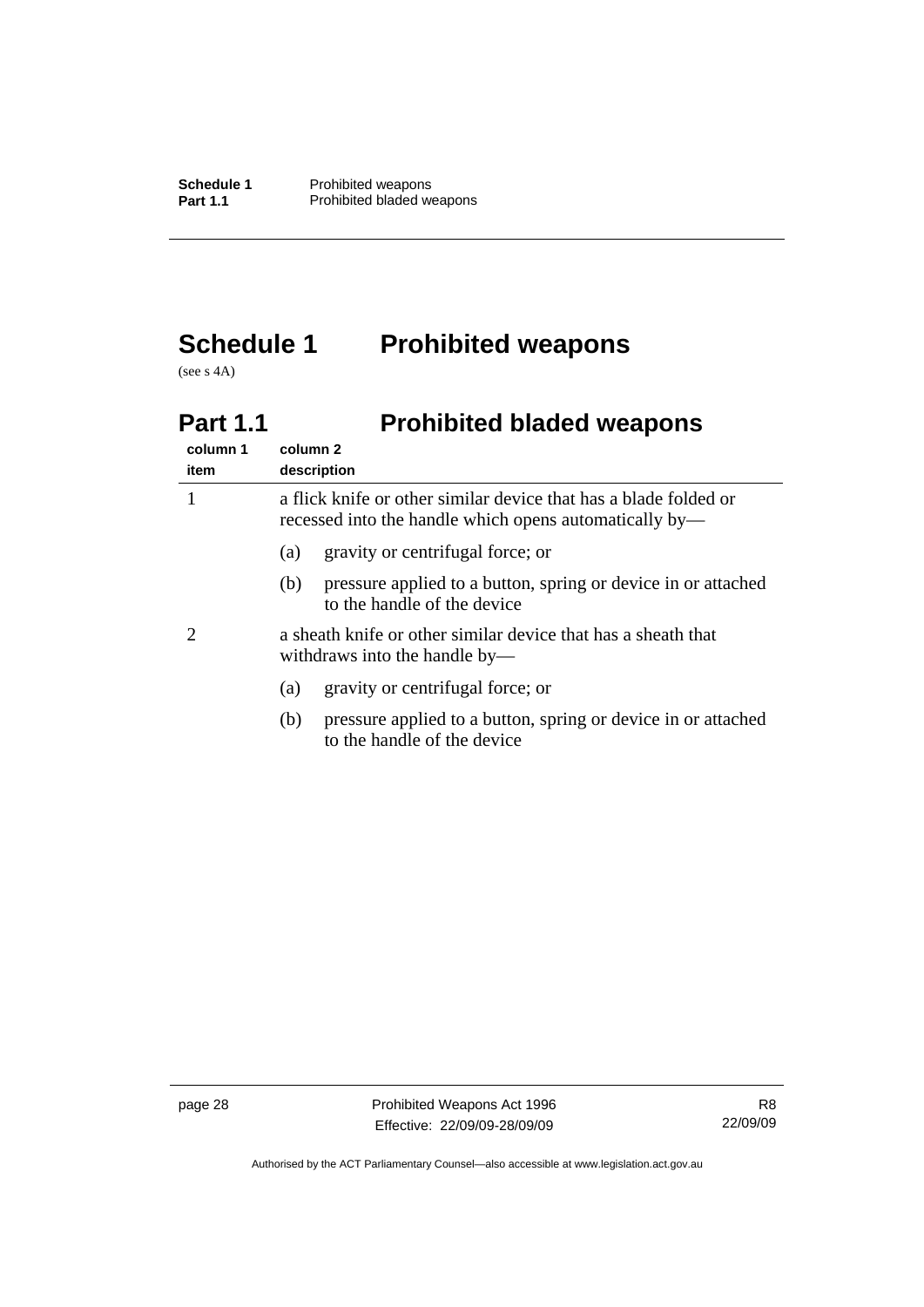| column 1<br>item | column <sub>2</sub>                                                                                                                  | description                                                                        |                                                                                                                                                                                     |
|------------------|--------------------------------------------------------------------------------------------------------------------------------------|------------------------------------------------------------------------------------|-------------------------------------------------------------------------------------------------------------------------------------------------------------------------------------|
| 3                |                                                                                                                                      | a dagger or other similar device, that has a sharp-pointed stabbing<br>instrument- |                                                                                                                                                                                     |
|                  | (a)                                                                                                                                  |                                                                                    | that can be concealed on the person; and                                                                                                                                            |
|                  | (b)                                                                                                                                  | $that$ —                                                                           |                                                                                                                                                                                     |
|                  |                                                                                                                                      | (i)                                                                                | has a flat blade with cutting edges (whether serrated<br>or non-serrated) along the length of both sides; or                                                                        |
|                  |                                                                                                                                      | (ii)                                                                               | has a needle-like blade, the cross section of which is<br>elliptical or has three or more sides; and                                                                                |
|                  |                                                                                                                                      | (iii)                                                                              | is not a sword or bayonet                                                                                                                                                           |
|                  | <b>Example</b>                                                                                                                       |                                                                                    |                                                                                                                                                                                     |
|                  |                                                                                                                                      |                                                                                    | Urban Skinner push dagger                                                                                                                                                           |
|                  | <b>Note</b>                                                                                                                          |                                                                                    | An example is part of the Act, is not exhaustive and may extend, but<br>does not limit, the meaning of the provision in which it appears (see<br>Legislation Act, s 126 and s 132). |
| 4                | a butterfly knife, balisong or other similar device that consists of a<br>blade (whether single-edged or multi-edged) or spike that— |                                                                                    |                                                                                                                                                                                     |
|                  | (a)                                                                                                                                  |                                                                                    | fits within 2 handles attached to the blade or spike by<br>transverse pivot points; and                                                                                             |
|                  | (b)                                                                                                                                  |                                                                                    | can be opened by gravity or centrifugal force                                                                                                                                       |
| 5                |                                                                                                                                      |                                                                                    | a star knife or other similar device that—                                                                                                                                          |
|                  | (a)                                                                                                                                  |                                                                                    | consists of 2 or more angular points, blades or spikes that<br>spreads out about a central axis point; and                                                                          |
|                  | (b)                                                                                                                                  |                                                                                    | is designed to spin around the knife's central axis point in<br>flight when thrown at a target                                                                                      |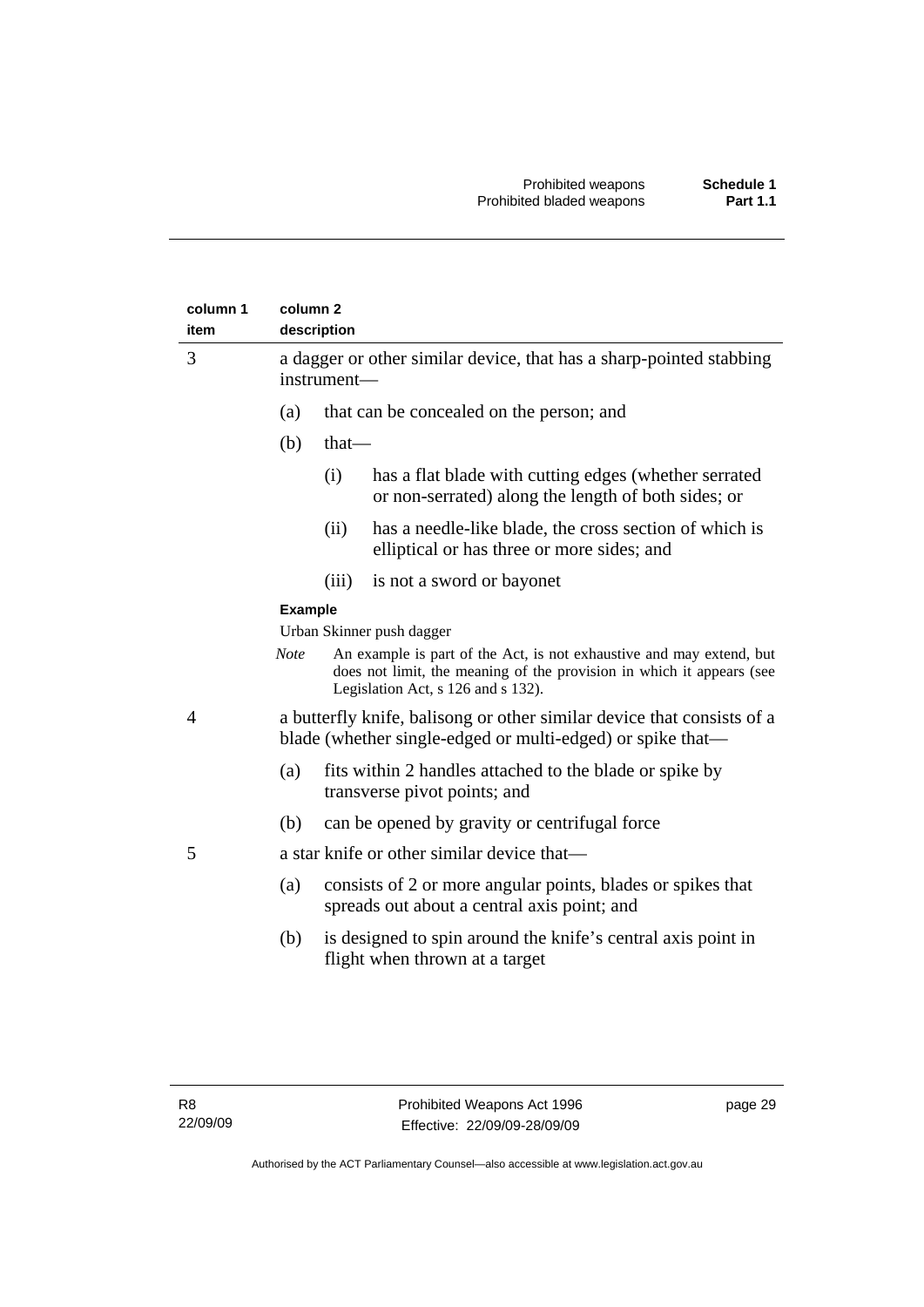| column 1<br>item | column <sub>2</sub><br>description                                                                                                         |  |
|------------------|--------------------------------------------------------------------------------------------------------------------------------------------|--|
| 6                | a trench knife or other similar device that—                                                                                               |  |
|                  | consists of a blade (whether single-edged or multi-edged) or<br>(a)<br>spike; and                                                          |  |
|                  | is fitted with a handle made of a hard substance; and<br>(b)                                                                               |  |
|                  | is either made or modified to be fitted over the knuckles of<br>(c)<br>the hand of the user—                                               |  |
|                  | to protect the knuckles; and<br>(i)                                                                                                        |  |
|                  | to increase the effect of a punch or blow<br>(i)                                                                                           |  |
| 7                | a knife that can discharge a blade as a projectile by a spring<br>mechanism or other means (known as a ballistic knife)                    |  |
| 8                | a blade, knife or axe that is either made or modified to be thrown                                                                         |  |
| 9                | a claw (known as a hand or foot claw) made or modified to be<br>attached to or worn on the hand or foot to cause injury to<br>someone else |  |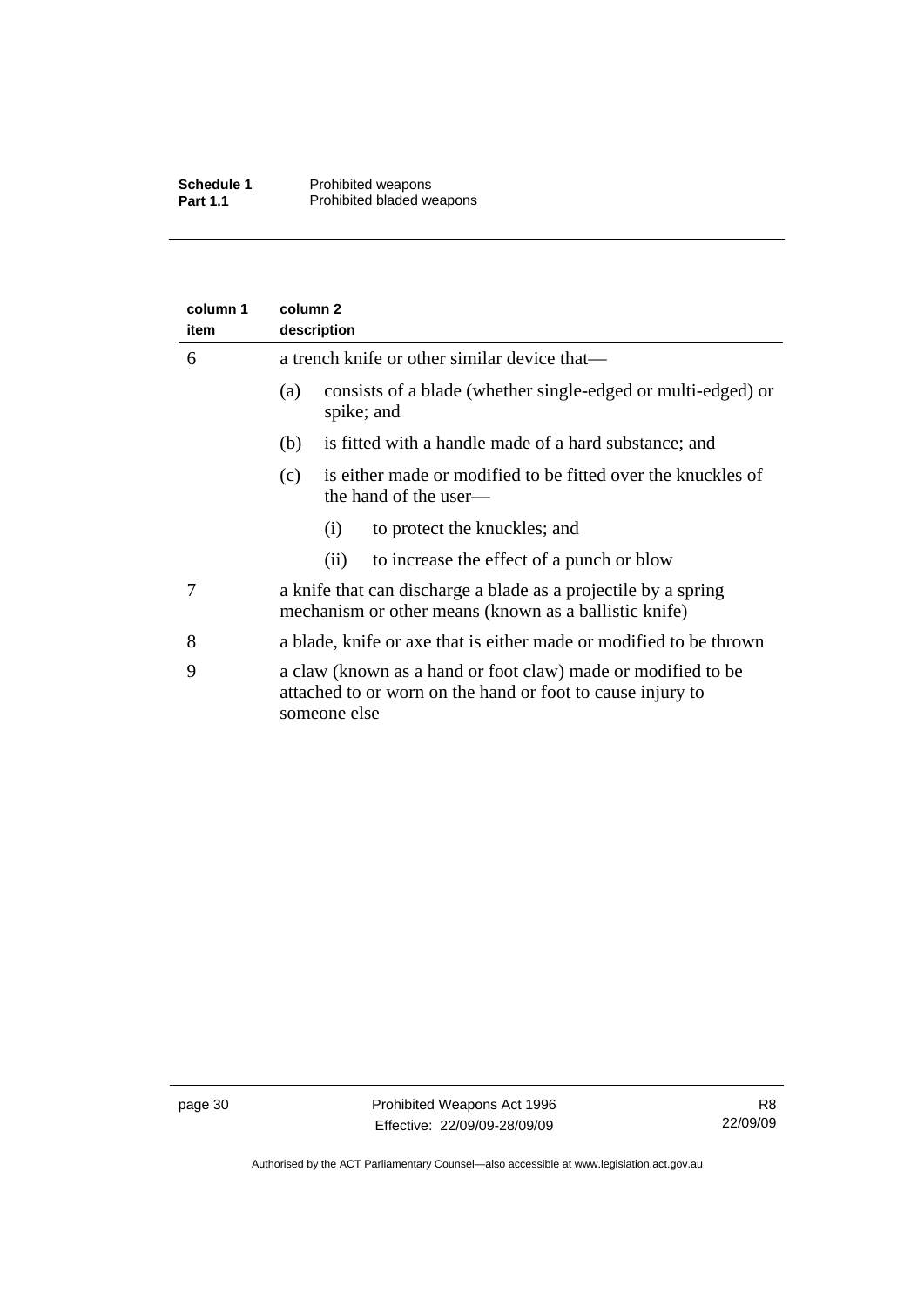| column 1<br>item | column <sub>2</sub><br>description                                                                                                                                                           |  |
|------------------|----------------------------------------------------------------------------------------------------------------------------------------------------------------------------------------------|--|
| $\mathbf{1}$     | a knuckle-duster or other similar device, made or modified to be<br>fitted over the knuckles of the hand of the user—                                                                        |  |
|                  | to protect the knuckles; and<br>(a)                                                                                                                                                          |  |
|                  | (b)<br>to increase the effect of a punch or other blow                                                                                                                                       |  |
| $\overline{2}$   | a sap glove or other weighted glove (including a fingerless glove)<br>made or modified to be used as a weapon                                                                                |  |
| 3                | a studded glove, or other similar hand covering, that incorporates<br>protrusions designed to puncture or bruise the skin                                                                    |  |
| $\overline{4}$   | a mace or other similar device (other than a ceremonial mace<br>made for use solely as a symbol of authority on ceremonial<br>occasions) that—                                               |  |
|                  | can cause injury; and<br>(a)                                                                                                                                                                 |  |
|                  | (b)<br>consists of a club or staff fitted with a flanged or spiked<br>head                                                                                                                   |  |
| 5                | a flail or other similar device consisting of a staff or handle that<br>has fitted to 1 end, by any means, a freely swinging part armed<br>with spikes or studded with any protruding matter |  |
| 6                | a whip, the lash of which is comprised completely or partly of<br>metal                                                                                                                      |  |
| 7                | a cat-o'-nine-tails or other similar device whether or not it has<br>9 lashes                                                                                                                |  |
| 8                | nunchakus or kung-fu sticks or other similar device                                                                                                                                          |  |

# <span id="page-36-0"></span>**Part 1.2 Prohibited hand weapons**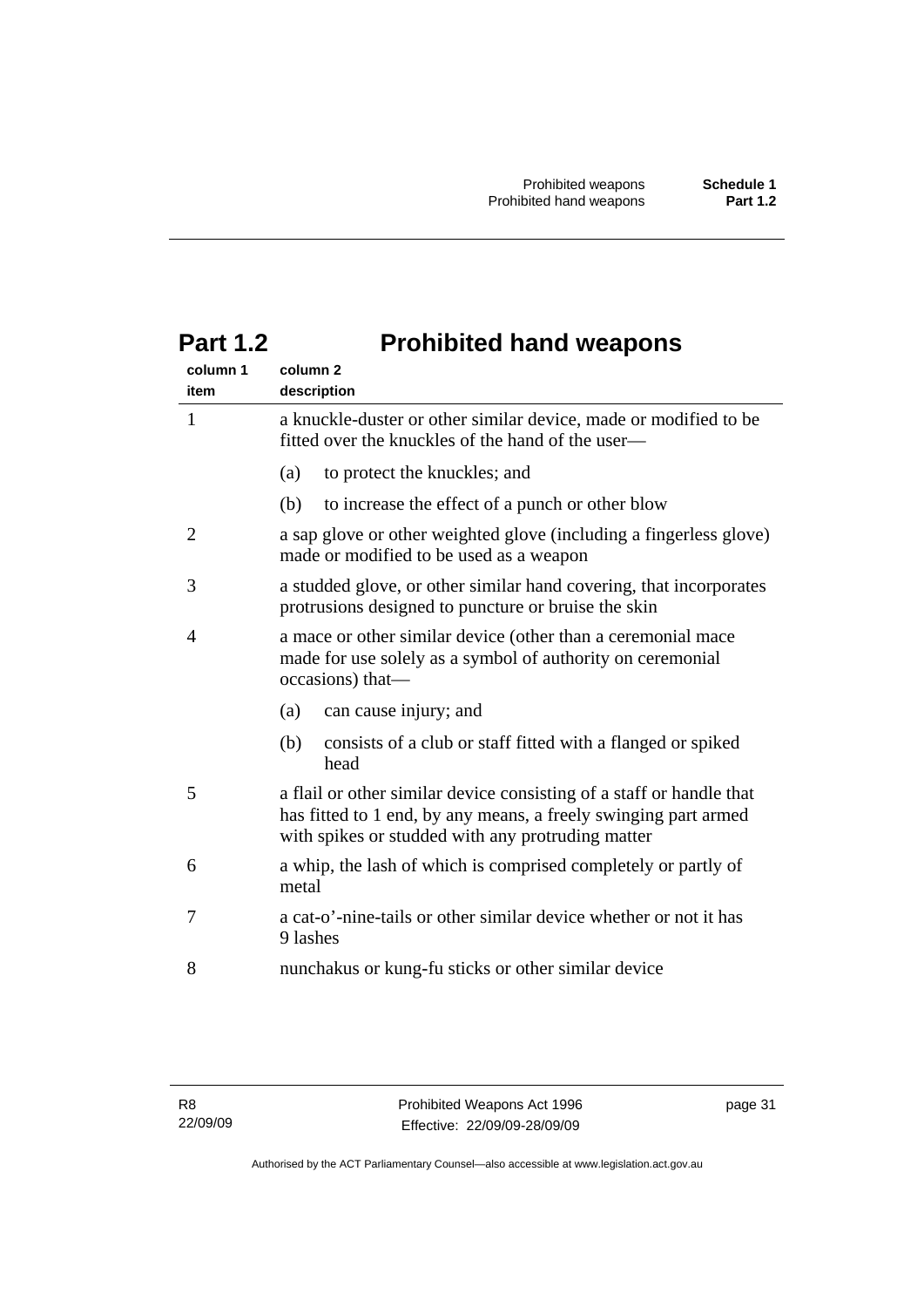| Schedule 1      | Prohibited weapons      |
|-----------------|-------------------------|
| <b>Part 1.2</b> | Prohibited hand weapons |

| column 1<br>item | column 2<br>description                                                                            |  |  |
|------------------|----------------------------------------------------------------------------------------------------|--|--|
| 9                | a side-handled baton or other similar device that—                                                 |  |  |
|                  | consists of a baton, staff or rod; and<br>(a)                                                      |  |  |
|                  | is made of a hard substance; and<br>(b)                                                            |  |  |
|                  | has fitted to 1 side a handle (whether or not permanently<br>(c)<br>fixed)                         |  |  |
| 10               | an extendable or telescopic baton, made or modified so that the<br>length of the baton extends by— |  |  |
|                  | gravity; or<br>(a)                                                                                 |  |  |
|                  | centrifugal force; or<br>(b)                                                                       |  |  |
|                  | pressure applied to a button, spring or device in or attached<br>(c)<br>to the handle of the baton |  |  |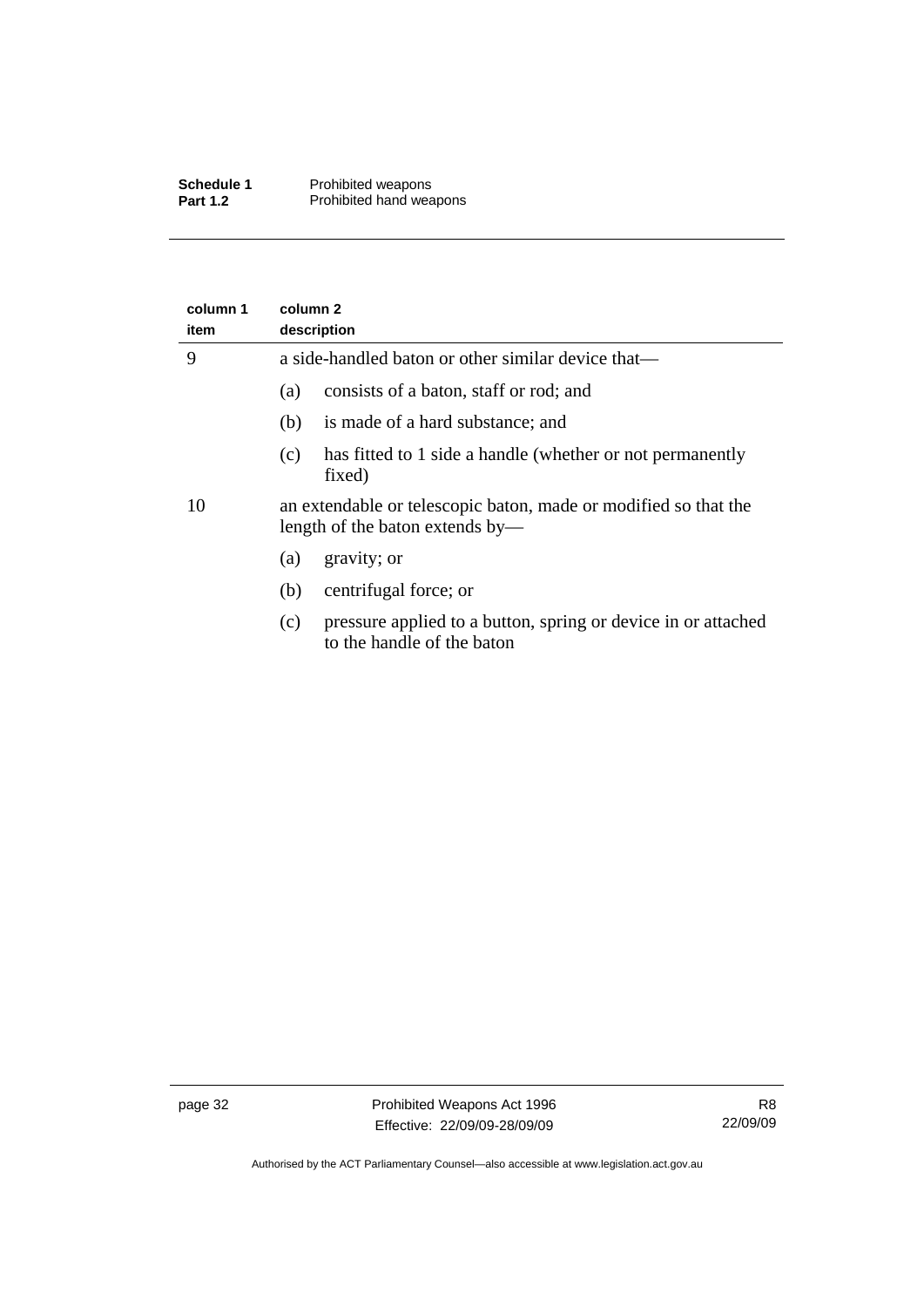<span id="page-38-0"></span>

| <b>Prohibited missile weapons</b> |
|-----------------------------------|
|                                   |

| column 1<br>item | column <sub>2</sub><br>description                                                                                                                                                                 |  |  |
|------------------|----------------------------------------------------------------------------------------------------------------------------------------------------------------------------------------------------|--|--|
| $\mathbf{1}$     | a spear gun with an overall length of less than 45cm when<br>unloaded                                                                                                                              |  |  |
| $\overline{2}$   | a hunting sling, catapult or sling shot made or modified for use<br>with, or a component part of which is, a brace that—                                                                           |  |  |
|                  | fits or rests on the forearm or other part of the body; and<br>(a)                                                                                                                                 |  |  |
|                  | (b)<br>supports the wrist or forearm against the tension of the<br>material used to propel a projectile                                                                                            |  |  |
|                  | <b>Example</b>                                                                                                                                                                                     |  |  |
|                  | a Saunders 'falcon' hunting sling                                                                                                                                                                  |  |  |
|                  | An example is part of the Act, is not exhaustive and may extend, but<br><b>Note</b><br>does not limit, the meaning of the provision in which it appears (see<br>Legislation Act, s 126 and s 132). |  |  |
| 3                | a crossbow or other similar device manufactured on or after<br>1 January 1900                                                                                                                      |  |  |
| 4                | a blow gun, blow-pipe or dart projector that consists of a pipe or<br>tube through which a dart or other device can be projected by—                                                               |  |  |
|                  | the exhaled breath of the user; or<br>(a)                                                                                                                                                          |  |  |
|                  | (b)<br>the use of an elasticised band; or                                                                                                                                                          |  |  |
|                  | (c)<br>means other than by an explosive                                                                                                                                                            |  |  |
| 5                | a shark dart or other similar device designed to expel, on or after<br>contact, a gas or other substance that can cause bodily harm                                                                |  |  |
|                  | <b>Example</b>                                                                                                                                                                                     |  |  |
|                  |                                                                                                                                                                                                    |  |  |

a Farallon shark dart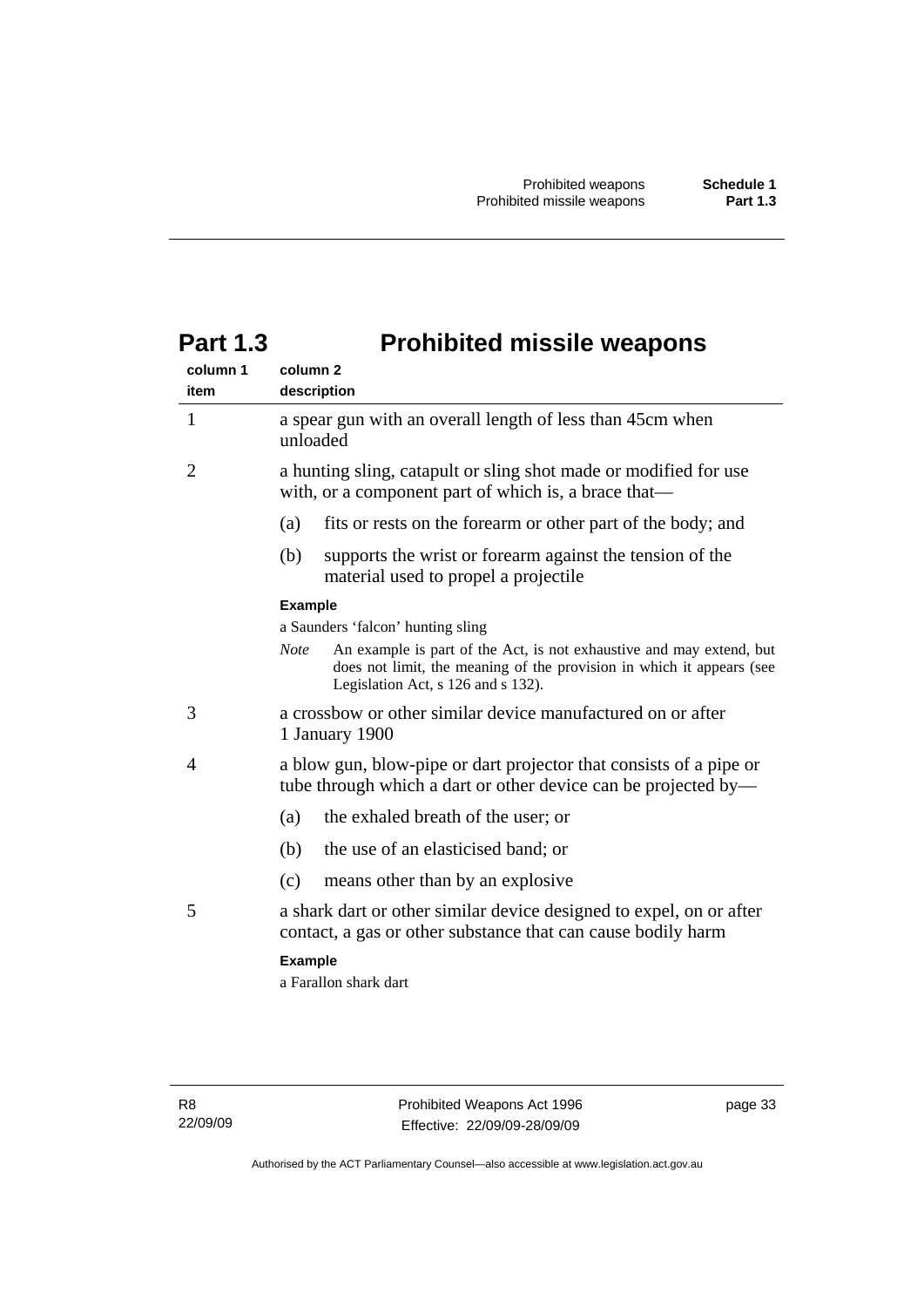# <span id="page-39-0"></span>**Part 1.4 Other prohibited weapons**

| column 1<br>item | column <sub>2</sub><br>description                                                                                                                                                                 |  |  |  |
|------------------|----------------------------------------------------------------------------------------------------------------------------------------------------------------------------------------------------|--|--|--|
| 1                | an explosive, incendiary, irritant or poison gas—                                                                                                                                                  |  |  |  |
|                  | bomb; or<br>(a)                                                                                                                                                                                    |  |  |  |
|                  | (b)<br>grenade; or                                                                                                                                                                                 |  |  |  |
|                  | rocket with a propellant charge of more than 100g; or<br>(c)                                                                                                                                       |  |  |  |
|                  | missile with an explosive or incendiary charge of more than<br>(d)<br>$7g$ ; or                                                                                                                    |  |  |  |
|                  | mine<br>(e)                                                                                                                                                                                        |  |  |  |
| 2                | a device or apparatus made or modified for use with a gas or<br>liquid, if the device or apparatus is—                                                                                             |  |  |  |
|                  | (a)<br>capable of killing or incapacitating someone; or                                                                                                                                            |  |  |  |
|                  | made or modified to kill or incapacitate someone<br>(b)                                                                                                                                            |  |  |  |
| 3                | A flame thrower or any other device of military design that can<br>propel ignited incendiary fuel                                                                                                  |  |  |  |
| 4                | A hand-held or other electric device designed to administer an<br>electric shock on contact, other than a piece of medical equipment<br>or electric prod designed exclusively for use with animals |  |  |  |
|                  | Example-hand-held electric device<br>a taser self-defence weapon                                                                                                                                   |  |  |  |
|                  | Examples-other electric device                                                                                                                                                                     |  |  |  |
|                  | a taxi protection cushion system<br>1                                                                                                                                                              |  |  |  |
|                  | a super safety suitcase<br>2                                                                                                                                                                       |  |  |  |
|                  | An example is part of the Act, is not exhaustive and may extend, but<br><b>Note</b><br>does not limit, the meaning of the provision in which it appears (see                                       |  |  |  |

page 34 Prohibited Weapons Act 1996 Effective: 22/09/09-28/09/09

Legislation Act, s 126 and s 132).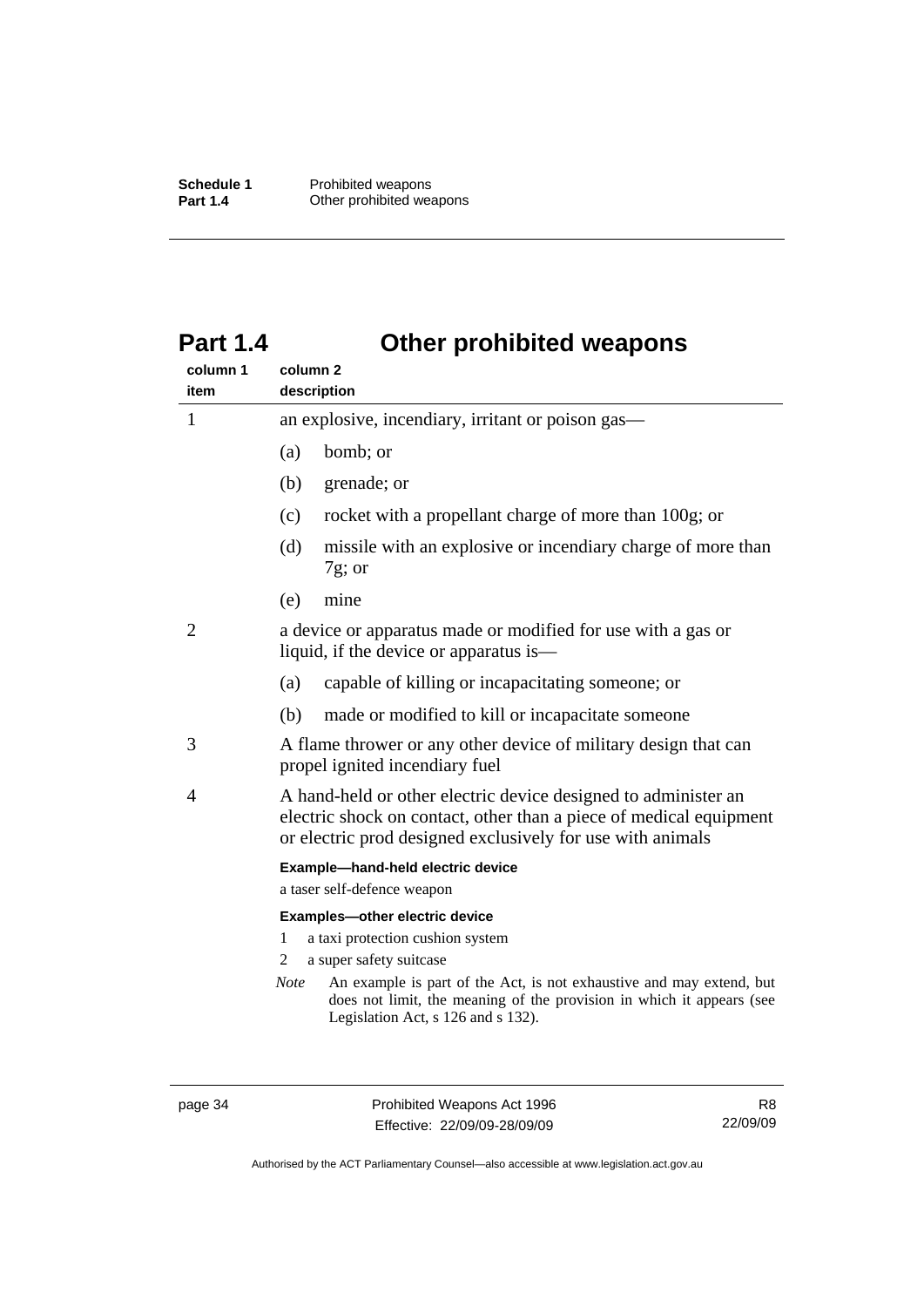| column 1 | column <sub>2</sub>                                                                                                                                                                                           |  |  |  |
|----------|---------------------------------------------------------------------------------------------------------------------------------------------------------------------------------------------------------------|--|--|--|
| item     | description                                                                                                                                                                                                   |  |  |  |
| 5        | a thing made or intended as a defence or antipersonnel spray that<br>can discharge by any means an irritant (other than an irritant<br>matter mentioned in item 6) in liquid, powder, gas or chemical<br>form |  |  |  |
| 6        | a thing made or intended as a defence or antipersonnel spray that<br>can discharge by any means an irritant in liquid, powder, gas or<br>chemical form, including but not limited to the following:           |  |  |  |
|          | (a)<br>chloroacetophenone, known as CN;                                                                                                                                                                       |  |  |  |
|          | (b)<br>orthochlorobenzalmalononitrile, known as CS;                                                                                                                                                           |  |  |  |
|          | dypenylaminechloroarsone, known as DM or Adamsite;<br>(c)                                                                                                                                                     |  |  |  |
|          | oleoresin capsicum, known as OC<br>(d)                                                                                                                                                                        |  |  |  |
| 7        | an acoustic or light-emitting antipersonnel device made or<br>modified-                                                                                                                                       |  |  |  |
|          | to cause permanent or temporary incapacity or disability to<br>(a)<br>a person; or                                                                                                                            |  |  |  |
|          | to otherwise physically disorientate a person<br>(b)                                                                                                                                                          |  |  |  |
| 8        | hand-held articles, commonly known as laser pointers, designed<br>or adapted to emit a laser beam with an accessible emission level<br>of greater than 1mW                                                    |  |  |  |

page 35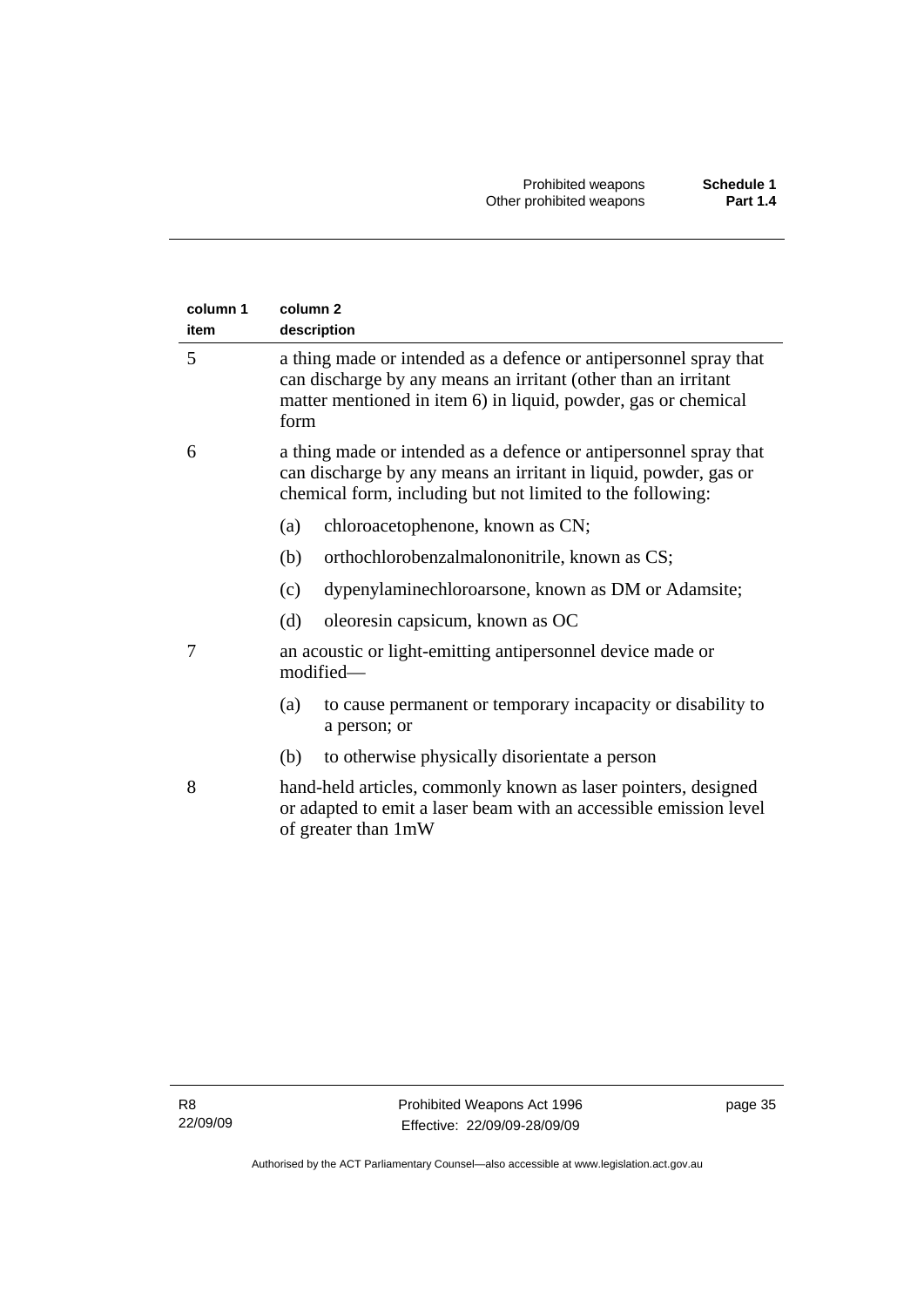# <span id="page-41-0"></span>**Schedule 2 Prohibited articles**

| (see s 4B)     |                                                                                                                                                                                                    |  |  |
|----------------|----------------------------------------------------------------------------------------------------------------------------------------------------------------------------------------------------|--|--|
| column 1       | column <sub>2</sub>                                                                                                                                                                                |  |  |
| item           | description                                                                                                                                                                                        |  |  |
| 1              | an article commonly known as soft body armour                                                                                                                                                      |  |  |
| $\overline{2}$ | a modified article of clothing, accessory or adornment a purpose<br>of which is to disguise or conceal a weapon                                                                                    |  |  |
|                | <b>Examples-modified articles</b>                                                                                                                                                                  |  |  |
|                | a walking stick containing a sword<br>1                                                                                                                                                            |  |  |
|                | a riding crop containing a stiletto<br>2                                                                                                                                                           |  |  |
|                | a Bowen knife belt<br>3                                                                                                                                                                            |  |  |
|                | An example is part of the Act, is not exhaustive and may extend, but<br><b>Note</b><br>does not limit, the meaning of the provision in which it appears (see<br>Legislation Act, s 126 and s 132). |  |  |
| 3              | an article or device intended for use to muffle, reduce or stop the<br>noise created by firing a firearm                                                                                           |  |  |
| 4              | equipment made or modified to make a smoke screen                                                                                                                                                  |  |  |
| 5              | a trip flare                                                                                                                                                                                       |  |  |
| 6              | a rimfire magazine with a capacity of more than 15 rounds                                                                                                                                          |  |  |
| 7              | a pistol magazine with a capacity of more than 10 rounds                                                                                                                                           |  |  |
| 8              | a centre-fire self-loading rifle magazine, or shotgun magazine,<br>with a capacity of more than 5 rounds                                                                                           |  |  |
| 9              | a shotgun tubular magazine extension to extend the capacity of a<br>shotgun magazine to more than 5 rounds                                                                                         |  |  |
| 10             | a device that converts a firearm so it can fire in a fully automatic<br>condition                                                                                                                  |  |  |
| 11             | a folding, detachable, telescopic or collapsible stock                                                                                                                                             |  |  |

R8 22/09/09

Authorised by the ACT Parliamentary Counsel—also accessible at www.legislation.act.gov.au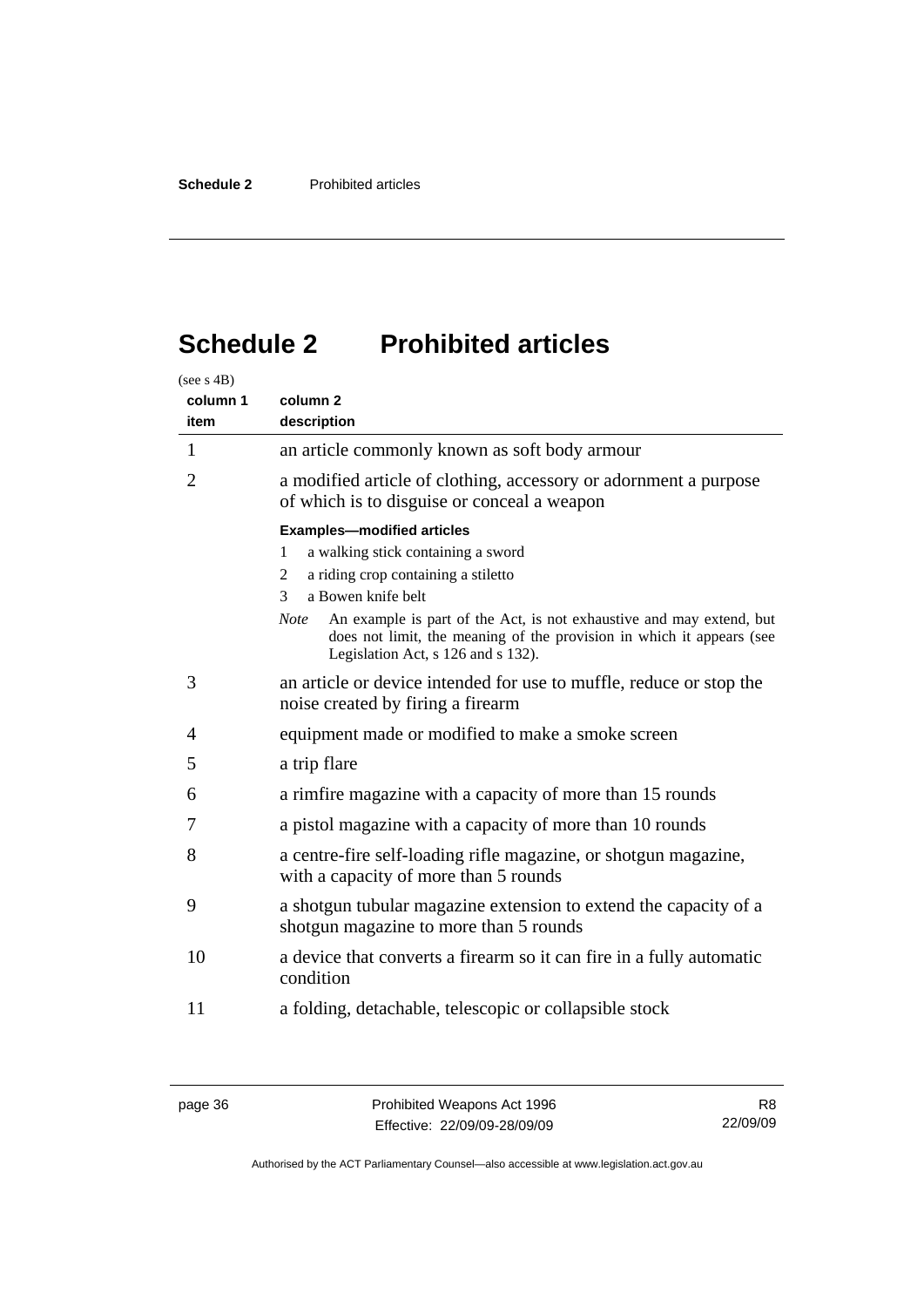# <span id="page-42-0"></span>**Schedule 3 Reviewable decisions**

(see pt 3A)

| column 1<br>item | column 2<br>section | column 3<br>decision      | column 4<br>entity     |
|------------------|---------------------|---------------------------|------------------------|
|                  | 9 (1)               | refuse to issue<br>permit | applicant for permit   |
|                  | 9 (5)               | cancel permit             | person who held permit |

R8 22/09/09 Prohibited Weapons Act 1996 Effective: 22/09/09-28/09/09

page 37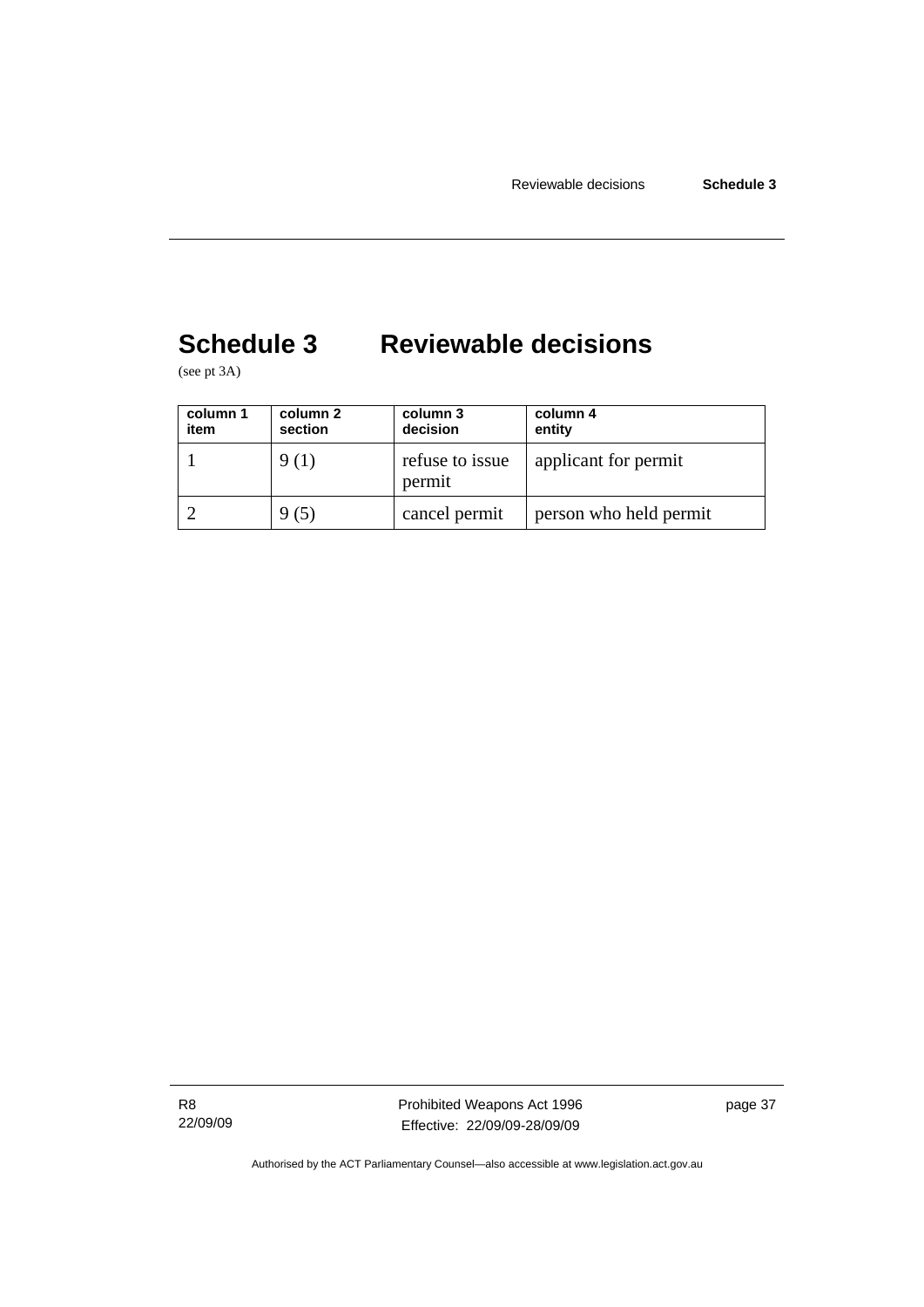# <span id="page-43-0"></span>**Dictionary**

(see s 2)

- *Note 1* The Legislation Act contains definitions and other provisions relevant to this Act.
- *Note 2* For example, the Legislation Act, dict, pt 1, defines the following terms:
	- ACAT
	- ACT
	- corrections officer
	- Criminal Code
	- exercise
	- **function**
	- police officer
	- registrar of firearms
	- reviewable decision notice
	- under.

*connected* with an offence, for part 1B (Unregulated weapons)—see section 4CA.

*dispose*, of a prohibited weapon or article, means sell, give away or otherwise transfer possession of the weapon or article.

*firearm*—see the *Firearms Act 1996*, section 6.

*permit* means a permit under part 3.

*possession*—see section 3.

*premises* means the whole or any part of any land, building or other structure, vehicle, vessel, aircraft or place.

*prohibited article*—see section 4B.

*prohibited weapon*—see section 4A.

*registrar* means the registrar of firearms.

page 38 Prohibited Weapons Act 1996 Effective: 22/09/09-28/09/09

R8 22/09/09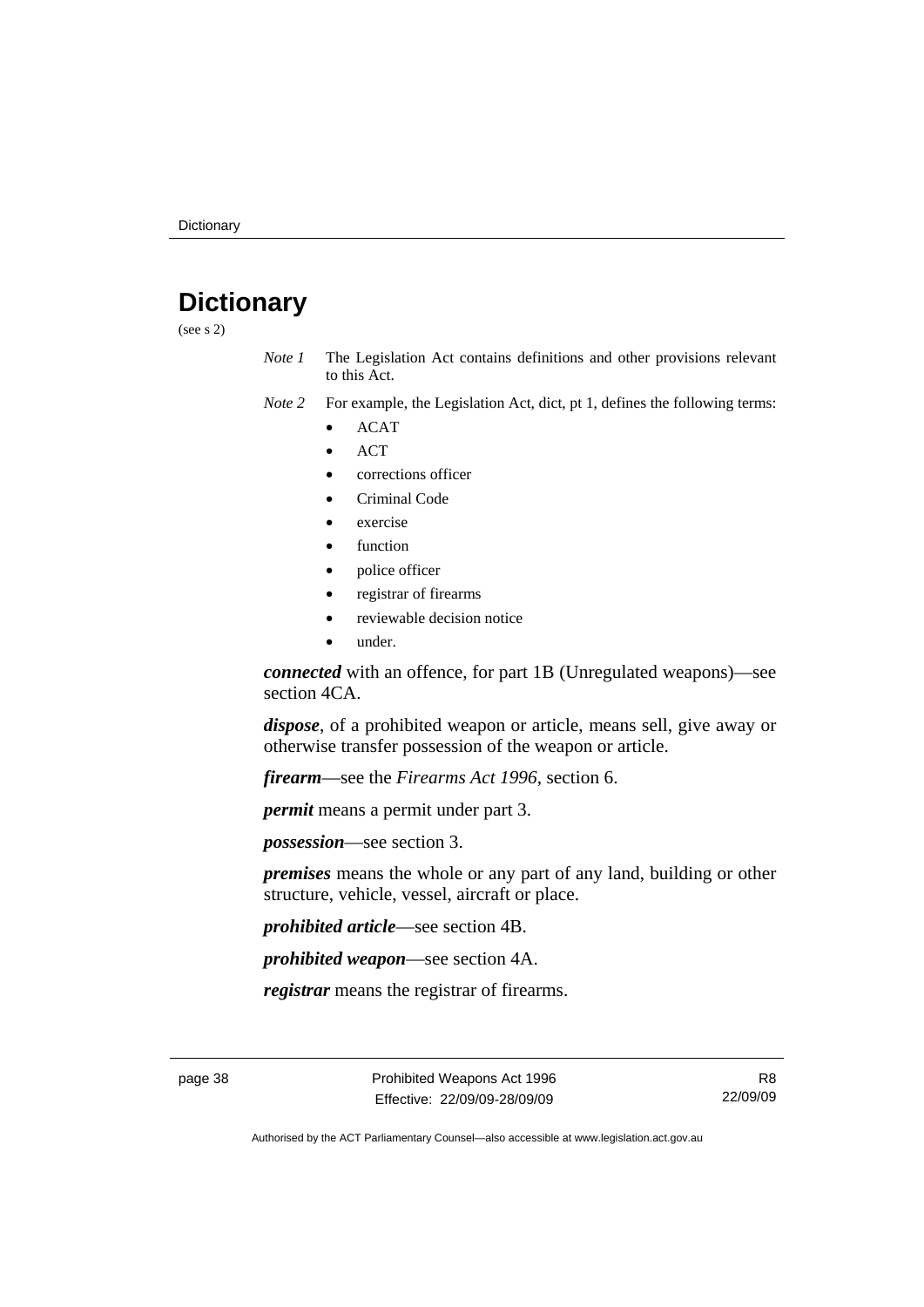*reviewable decision*, for part 3A (Notification and review of decisions)—see section 14.

*unregulated weapon*—see section 4C.

R8 22/09/09 Prohibited Weapons Act 1996 Effective: 22/09/09-28/09/09

page 39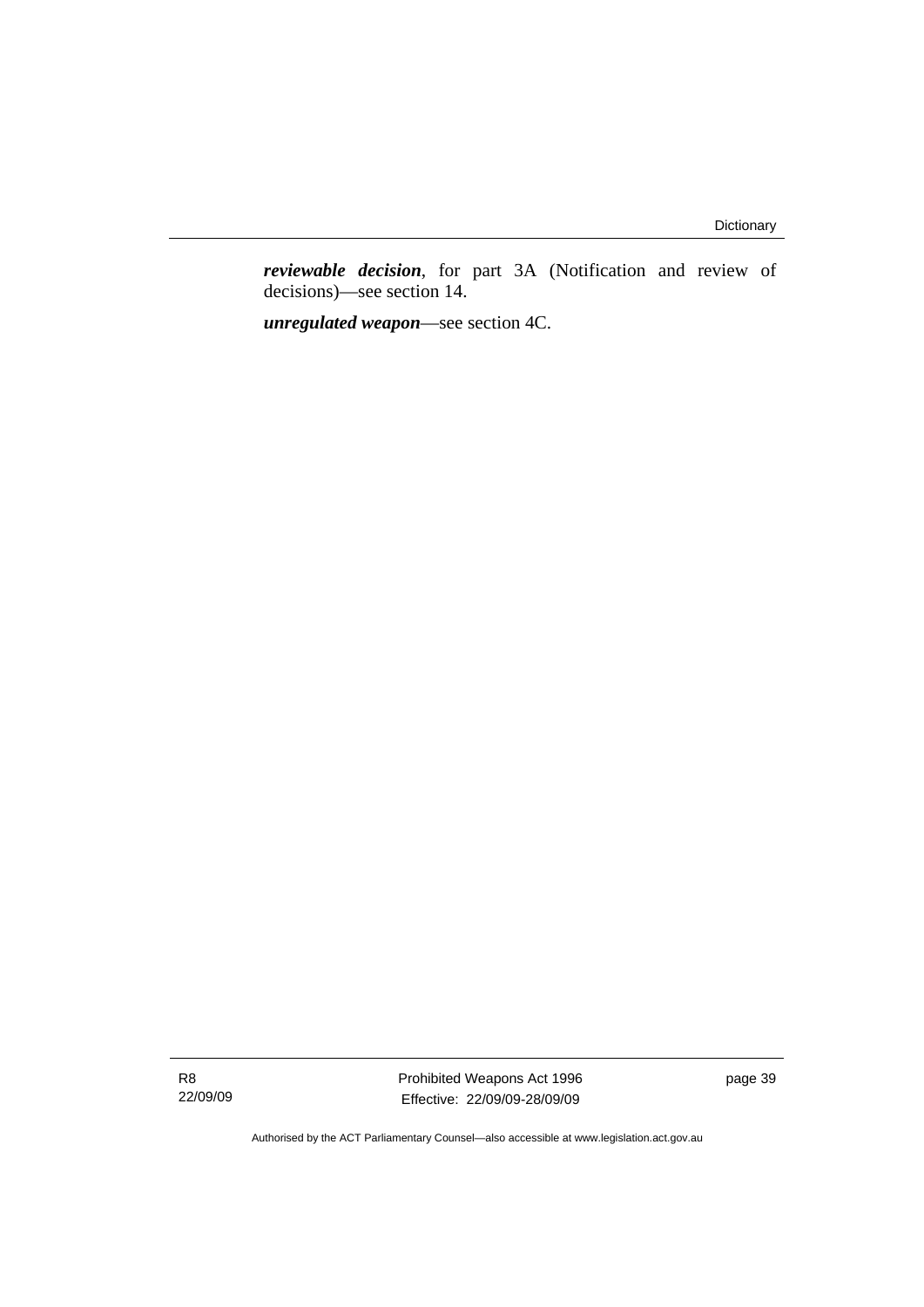<span id="page-45-0"></span>1 About the endnotes

### **Endnotes**

### **1 About the endnotes**

Amending and modifying laws are annotated in the legislation history and the amendment history. Current modifications are not included in the republished law but are set out in the endnotes.

Not all editorial amendments made under the *Legislation Act 2001*, part 11.3 are annotated in the amendment history. Full details of any amendments can be obtained from the Parliamentary Counsel's Office.

Uncommenced amending laws and expiries are listed in the legislation history and the amendment history. These details are underlined. Uncommenced provisions and amendments are not included in the republished law but are set out in the last endnote.

If all the provisions of the law have been renumbered, a table of renumbered provisions gives details of previous and current numbering.

The endnotes also include a table of earlier republications.

| $am = amended$                               | $ord = ordinance$                         |
|----------------------------------------------|-------------------------------------------|
| $amdt = amendment$                           | orig = original                           |
| $ch = chapter$                               | par = paragraph/subparagraph              |
| $def = definition$                           | $pres = present$                          |
| $dict = dictionary$                          | $prev = previous$                         |
| $disallowed = disallowed by the Legislative$ | $(\text{prev}) = \text{previously}$       |
| Assembly                                     | $pt = part$                               |
| $div = division$                             | $r = rule/subrule$                        |
| $exp = expires/expired$                      | $renum = renumbered$                      |
| $Gaz = gazette$                              | $reloc = relocated$                       |
| $h dq =$ heading                             | $R[X]$ = Republication No                 |
| $IA = Interpretation Act 1967$               | $RI = reissue$                            |
| $ins = inserted/added$                       | $s = section/subsection$                  |
| $LA =$ Legislation Act 2001                  | $sch = schedule$                          |
| $LR =$ legislation register                  | $sdiv = subdivision$                      |
| $LRA =$ Legislation (Republication) Act 1996 | $sub = substitution$                      |
| $mod = modified/modification$                | SL = Subordinate Law                      |
| $o = order$                                  | underlining = whole or part not commenced |
| $om = omitted/report$                        | or to be expired                          |

#### **2 Abbreviation key**

page 40 **Prohibited Weapons Act 1996** Effective: 22/09/09-28/09/09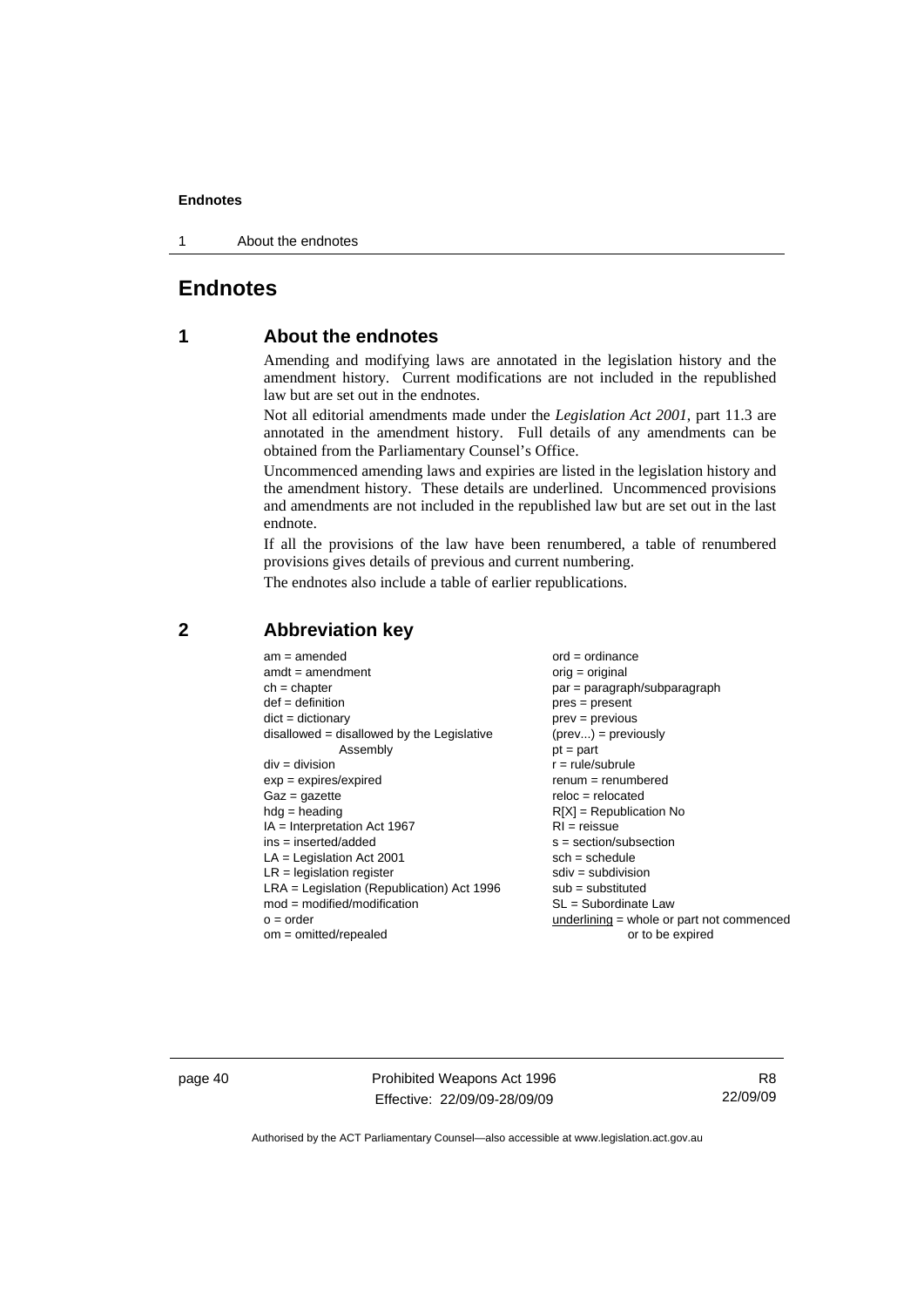# <span id="page-46-0"></span>**3 Legislation history**

| <b>Prohibited Weapons Act 1996 No 75</b><br>notified 20 December 1996 (Gaz 1998 No S328)<br>s 1, s 2 commenced 20 December 1996 (s 2 (1))<br>remainder commenced 22 May 1997 (s 2 (2) and Gaz 1997 No S140)                                                                                                                                                         |
|---------------------------------------------------------------------------------------------------------------------------------------------------------------------------------------------------------------------------------------------------------------------------------------------------------------------------------------------------------------------|
| as amended by                                                                                                                                                                                                                                                                                                                                                       |
| <b>Prohibited Weapons Regulations 1997 SL No 12</b><br>notified 19 May 1997 (Gaz 1997 No S137)<br>commenced 22 May 1997 (s 2)                                                                                                                                                                                                                                       |
| Legislation (Consequential Amendments) Act 2001 No 44 pt 301<br>notified 26 July 2001 (Gaz 2001 No 30)<br>s 1, s 2 commenced 26 July 2001 (IA s 10B)<br>pt 301 commenced 12 September 2001 (s 2 and see Gaz 2001<br>No S65)                                                                                                                                         |
| <b>Criminal Code (Theft, Fraud, Bribery and Related Offences)</b><br>Amendment Act 2004 A2004-15 sch 2 pt 2.71<br>notified LR 26 March 2004<br>s 1, s 2 commenced 26 March 2004 (LA s 75 (1))<br>sch 2 pt 2.71 commenced 9 April 2004 (s 2 (1))                                                                                                                     |
| Sentencing Legislation Amendment Act 2006 A2006-23 sch 1 pt 1.29<br>notified LR 18 May 2006<br>s 1, s 2 commenced 18 May 2006 (LA s 75 (1))<br>sch 1 pt 1.29 commenced 2 June 2006 (s 2 (1) and see Crimes<br>(Sentence Administration) Act 2005 A2005-59 s 2, Crimes<br>(Sentencing) Act 2005 A2005-58, s 2 and LA s 79)                                           |
| Firearms Amendment Act 2008 A2008-25 pt 3, sch 1 pt 1.2<br>notified LR 15 July 2008<br>s 1, s 2 commenced 15 July 2008 (LA s 75 (1))<br>s 76, s 81 commenced 16 July 2008 (s 2 (2))<br>s 71, s 72, s 82, sch 1 amdt 1.14, amdt 1.16 commenced 15 July 2009<br>(s 2(3))<br>pt 3 remainder, sch 1 pt 1.2 remainder commenced 15 January 2009<br>(s 2 (1) and LA s 79) |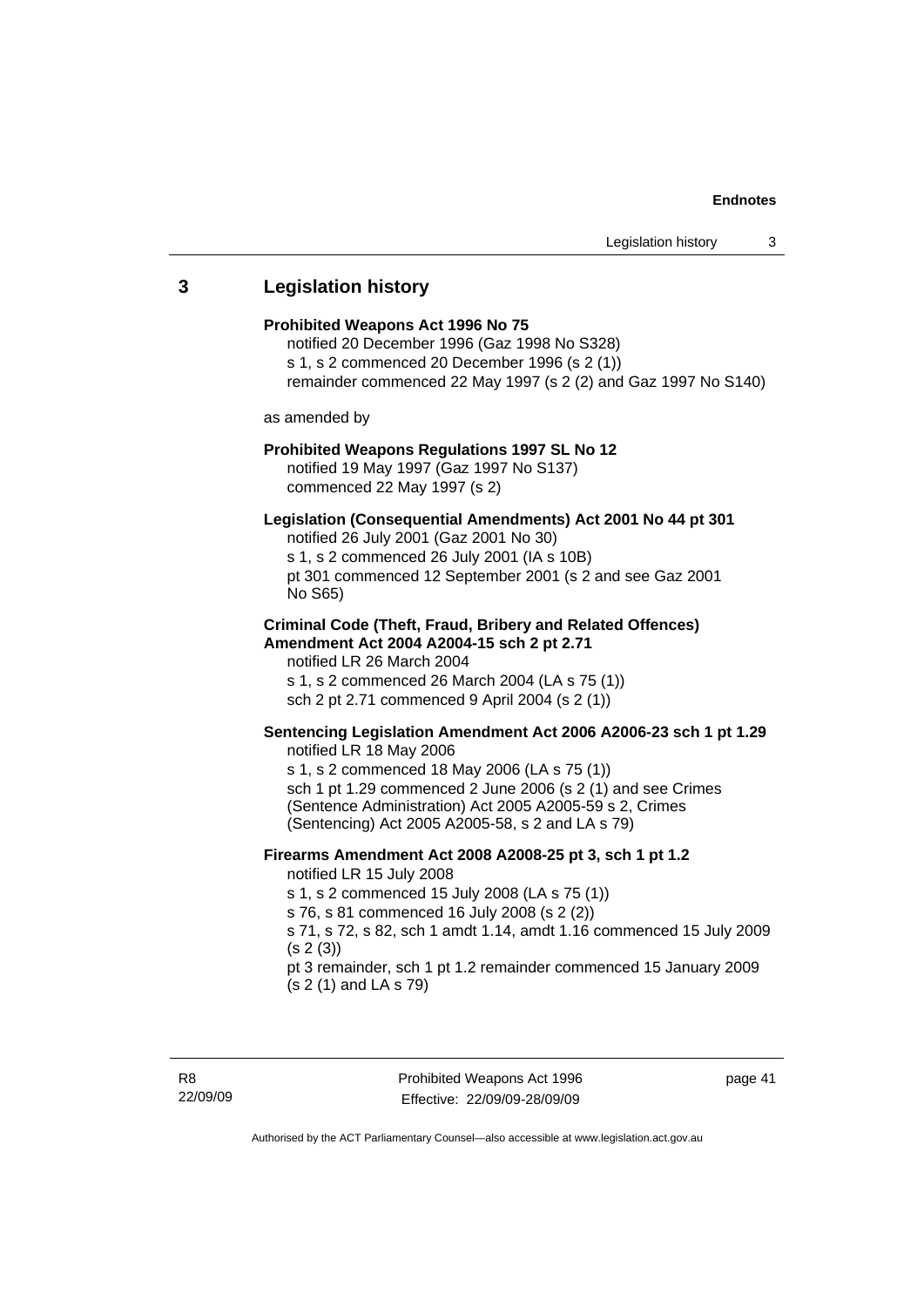<span id="page-47-0"></span>4 Amendment history

#### **ACT Civil and Administrative Tribunal Legislation Amendment Act 2008 A2008-36 sch 1 pt 1.41**

notified LR 4 September 2008

s 1, s 2 commenced 4 September 2008 (LA s 75 (1)) sch 1 pt 1.41 commenced 15 July 2009 (s 2 (4) and see Firearms Amendment Act 2008 A2008-25, s 2 (3))

#### **Justice and Community Safety Legislation Amendment Act 2009 (No 2) A2009-19 pt 12**

notified LR 1 September 2009 s 1, s 2 commenced 1 September 2009 (LA s 75 (1)) pt 12 commences 29 September 2009 (s 2)

#### **Statute Law Amendment Act 2009 A2009-20 sch 3 pt 3.60**

notified LR 1 September 2009

s 1, s 2 commenced 1 September 2009 (LA s 75 (1)) sch 3 pt 3.60 commenced 22 September 2009 (s 2)

#### **4 Amendment history**

| Name of Act<br>$\boldsymbol{\mathsf{s}}$ 1                                            | sub A2008-25 amdt 1.13                                                                  |  |  |
|---------------------------------------------------------------------------------------|-----------------------------------------------------------------------------------------|--|--|
| <b>Dictionary</b><br>S <sub>2</sub>                                                   | om 2001 No 44 amdt 1.3294<br>ins A2008-25 amdt 1.14                                     |  |  |
| <b>Notes</b><br>s 2A                                                                  | ins A2008-25 amdt 1.15                                                                  |  |  |
| $s$ 2B                                                                                | Offences against Act-application of Criminal Code etc<br>ins A2008-25 amdt 1.15         |  |  |
| Meaning of possession-Act<br>s <sub>3</sub>                                           | sub A2008-25 s 71                                                                       |  |  |
| s 3A                                                                                  | Evidence of possession--prohibited weapons or articles at premises<br>ins A2008-25 s 71 |  |  |
| Evidence of possession—care, control or management of prohibited weapon<br>or article |                                                                                         |  |  |
| s 3B                                                                                  | ins A2008-25 s 71                                                                       |  |  |
| <b>Application of Act</b><br>s <sub>4</sub>                                           | am 2001 No 44 amdt 1.3295, amdt 1.3296; A2006-23<br>amdts 1.272-1.275; A2009-19 s 60    |  |  |

page 42 Prohibited Weapons Act 1996 Effective: 22/09/09-28/09/09

R8 22/09/09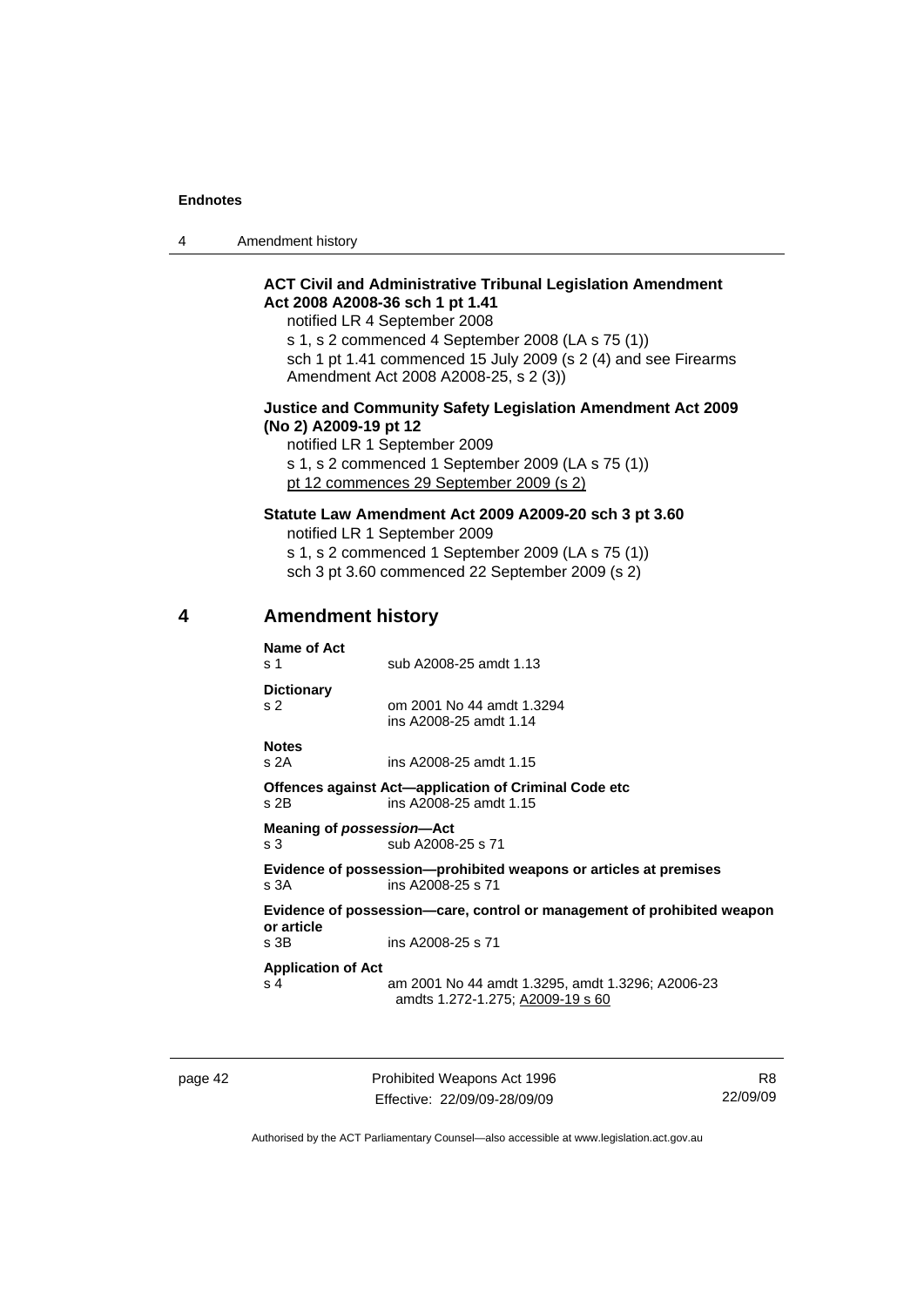Amendment history 4

**Important concepts**  pt 1A hdg ins A2008-25 s 72 **Meaning of** *prohibited weapon***—Act**  s 4A ins A2008-25 s 72 **Meaning of** *prohibited article***—Act s** 4B **ins A2008-25 s** 7 ins A2008-25 s 72 **Unregulated weapons**  pt 1B hdg ins A2008-25 s 73 **Meaning of** *unregulated weapon***—Act**  s 4C ins A2008-25 s 73 **Meaning of** *connected***—pt 1B** s 4CA ins A2008-2 ins A2008-25 s 73 **Unregulated weapons—seizure by police**  s 4D ins A2008-25 s 73 **Unregulated weapons—receipt for seizure**  s 4E ins A2008-25 s 73 **Unregulated weapons—examination**  s 4F ins A2008-25 s 73 **Unregulated weapons—access to things seized**  ins A2008-25 s 73 **Unregulated weapons—review of decision to seize**  s 4H ins A2008-25 s 73 **Unregulated weapons—forfeiture**  ins A2008-25 s 73 **Minister's guidelines**  pt 1C hdg ins A2008-25 s 73 **Minister's guidelines**  s 4K ins A2008-25 s 73 **Declarations about prohibited articles and weapons**  pt 1D hdg ins A2008-25 s 73 **Prohibited articles and weapons declarations by registrar**  s 4L ins A2008-25 s 73 am A2009-20 amdt 3.165, amdt 3.166 **Effect of certain declarations**  ins A2008-25 s 73 **Offences**  pt 2 hdg sub A2008-25 s 74

R8 22/09/09 Prohibited Weapons Act 1996 Effective: 22/09/09-28/09/09

page 43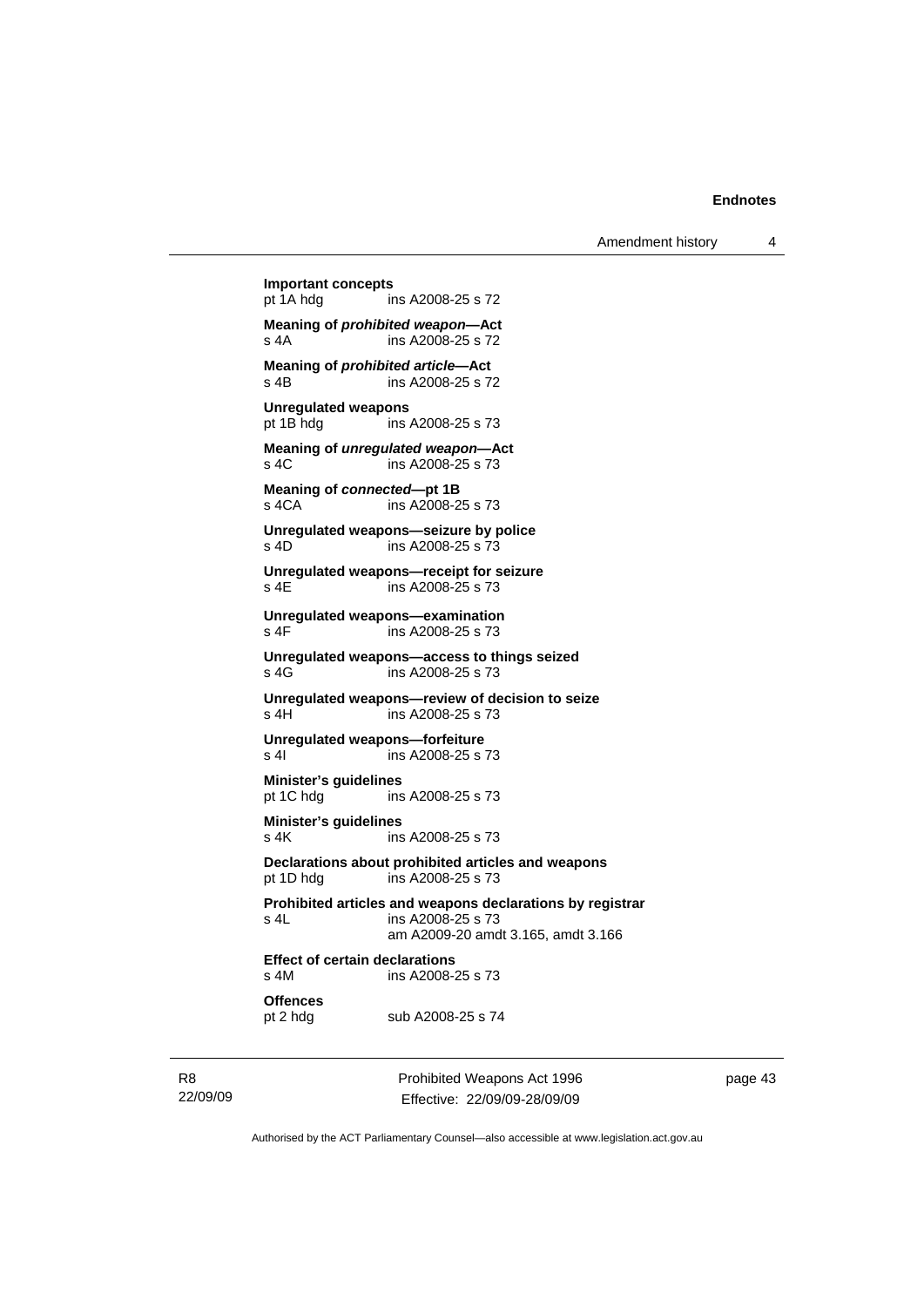| $\overline{A}$ | Amendment history |
|----------------|-------------------|
|----------------|-------------------|

**Offence—unauthorised possession or use of prohibited weapons**  s 5 am 2001 No 44 amdt 1.3297 sub A2008-25 s 75 **Offence—unauthorised possession or use of prohibited articles**  s 6 am 2001 No 44 amdt 1.3298 sub A2008-25 s 75 **Declarations about authorised possession and use of laser pointers**  s 6A ins A2008-25 s 76 **Guidelines for declarations under section 6A**  s 6B ins A2008-25 s 76 **Offence—disposal of prohibited weapons and articles by unauthorised holders**  sub A2008-25 s 77 **Notification and review of decisions**  pt 3A hdg ins A2008-36 amdt 1.571 **Meaning of** *reviewable decision—***pt 3A**  s 14 sub A2008-36 amdt 1.571 **Reviewable decision notices**  s 14A ins A2008-36 amdt 1.571 **Applications for review**  ins A2008-36 amdt 1.571 **Applications—false or misleading particulars**  s 10 om A2004-15 amdt 2.148 **Evidentiary provisions**  s 17 sub A2008-25 s 78 **Determination of fees**<br>s 17A **ins** ins A2008-25 s 78 **Approved forms**  s 18 sub 2001 No 44 amdt 1.3299 (4)-(7) exp 12 September 2002 (s 18 (7)) am A2008-25 s 79 **Regulation-making power**  ins 2001 No 44 amdt 1.3299 **Transitional**  pt 5 hdg ins A2008-25 s 80 exp 15 July 2010 (s 54)

page 44 **Prohibited Weapons Act 1996** Effective: 22/09/09-28/09/09

R8 22/09/09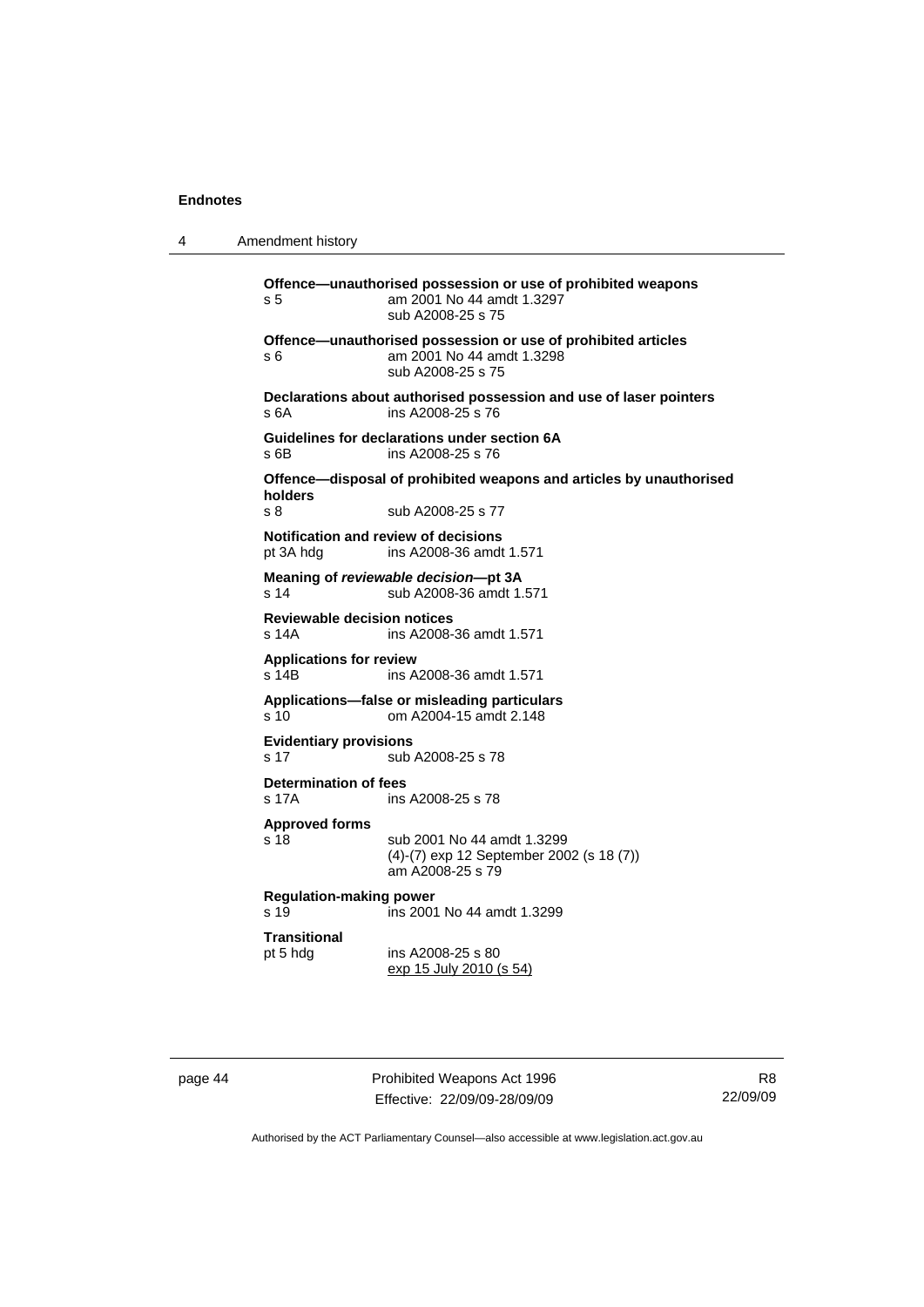|          |                                         | <u>TULIOLIULIULII LIIJUTY</u>                                                                                        |         |
|----------|-----------------------------------------|----------------------------------------------------------------------------------------------------------------------|---------|
|          | Definitions-pt 5                        |                                                                                                                      |         |
|          | s 50                                    | ins A2008-25 s 80<br><u>exp 15 July 2010 (s 54)</u><br>def commencement day ins A2008-25 s 80                        |         |
|          |                                         | def <i>dispose</i> ins A2008-25 s 80<br>def pre-commencement day ins A2008-25 s 80                                   |         |
|          | s 51                                    | Pre-commencement Act-permitted weapons and articles generally<br>ins A2008-25 s 80<br><u>exp 15 July 2010 (s 54)</u> |         |
|          | for permit                              | Pre-commencement Act-permitted weapons and articles-late application                                                 |         |
|          | s 52                                    | ins A2008-25 s 80<br><u>exp 15 July 2010 (s 54)</u>                                                                  |         |
|          | <b>Transitional regulations</b><br>s 53 | ins A2008-25 s 80<br>exp 15 July 2010 (s 54)                                                                         |         |
|          | Expiry-pt 5<br>s 54                     | ins A2008-25 s 80<br><u>exp 15 July 2010 (s 54)</u>                                                                  |         |
|          | <b>Prohibited weapons</b>               |                                                                                                                      |         |
|          | sch 1 hdg                               | (prev sch hdg) am SL 1997 No 12 reg 15<br>renum R1 LA                                                                |         |
|          | sch 1                                   | am A2008-25 s 81<br>sub A2008-25 s 82                                                                                |         |
|          | <b>Prohibited articles</b>              |                                                                                                                      |         |
|          | sch 2                                   | ins A2008-25 s 82                                                                                                    |         |
|          | Note for sch 2                          | sch 2 also ins A2008-36 amdt 1.572<br>renum as sch 3 R7 LA                                                           |         |
|          | <b>Reviewable decisions</b>             |                                                                                                                      |         |
|          | sch 3                                   | (prev sch 2) ins A2008-36 amdt 1.572<br>renum as sch 3 R7 LA                                                         |         |
|          | <b>Dictionary</b>                       |                                                                                                                      |         |
|          | dict                                    | ins A2008-25 amdt 1.16                                                                                               |         |
|          |                                         | am A2008-36 amdt 1.573, amdt 1.574                                                                                   |         |
|          |                                         | def connected ins A2008-25 amdt 1.16                                                                                 |         |
|          |                                         | def dispose ins A2008-25 amdt 1.16                                                                                   |         |
|          |                                         | def <i>firearm</i> ins A2008-25 amdt 1.16                                                                            |         |
|          |                                         | def <i>permit</i> ins A2008-25 amdt 1.16<br>def possession ins A2008-25 amdt 1.16                                    |         |
|          |                                         | def <i>premises</i> ins A2008-25 amdt 1.16                                                                           |         |
|          |                                         | def <i>prohibited article</i> ins A2008-25 amdt 1.16                                                                 |         |
|          |                                         | def <i>prohibited</i> weapon ins A2008-25 amdt 1.16                                                                  |         |
| R8       |                                         | Prohibited Weapons Act 1996                                                                                          | page 45 |
| 22/09/09 |                                         | Effective: 22/09/09-28/09/09                                                                                         |         |
|          |                                         |                                                                                                                      |         |

Authorised by the ACT Parliamentary Counsel—also accessible at www.legislation.act.gov.au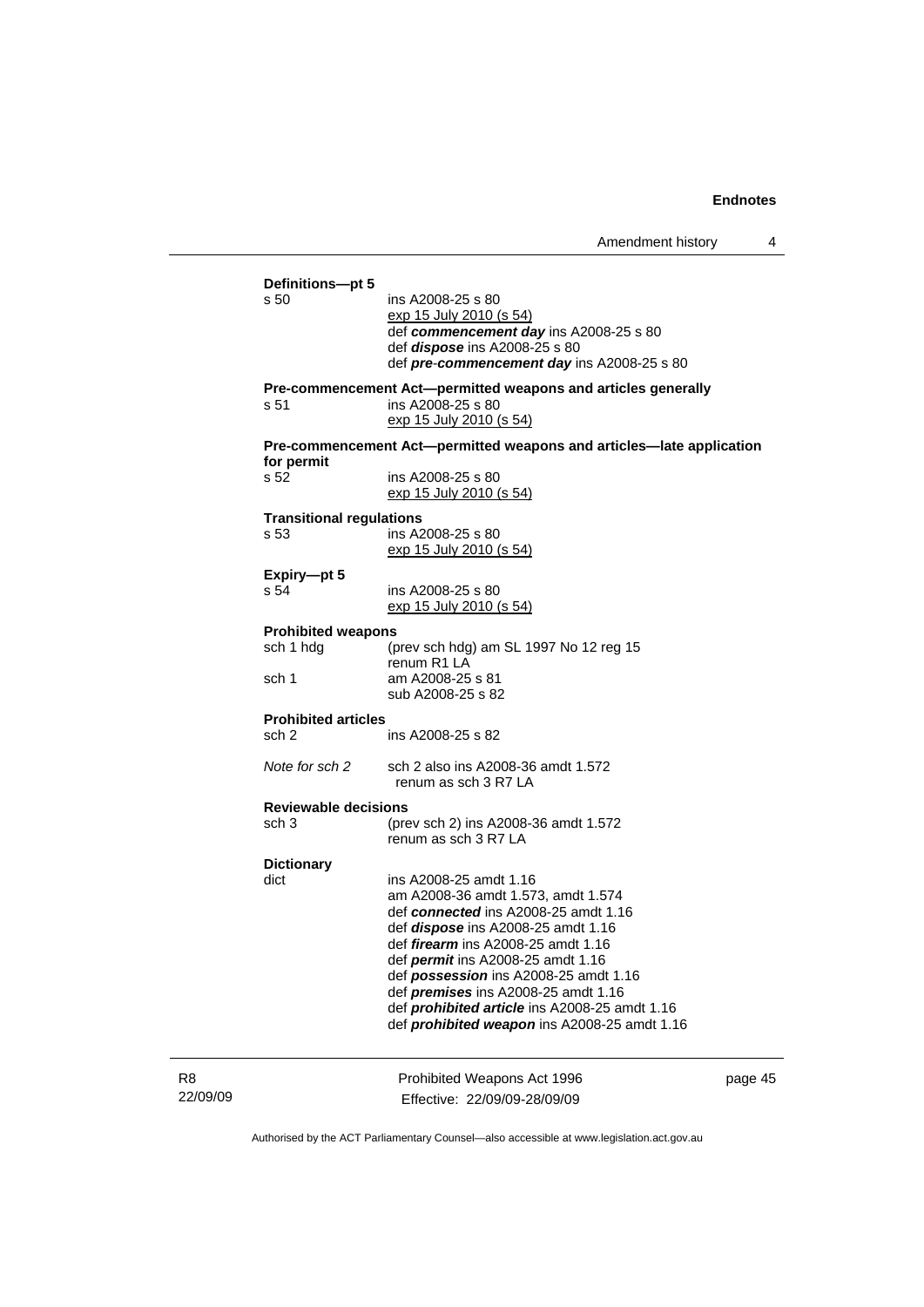<span id="page-51-0"></span>5 Earlier republications

 def *registrar* ins A2008-25 amdt 1.16 def *reviewable decision* ins A2008-36 amdt 1.575 def *unregulated weapon* ins A2008-25 amdt 1.16

#### **5 Earlier republications**

Some earlier republications were not numbered. The number in column 1 refers to the publication order.

Since 12 September 2001 every authorised republication has been published in electronic pdf format on the ACT legislation register. A selection of authorised republications have also been published in printed format. These republications are marked with an asterisk (\*) in column 1. Electronic and printed versions of an authorised republication are identical.

| <b>Republication</b><br>No and date | <b>Effective</b>              | Last<br>amendment<br>made by | <b>Republication</b><br>for               |
|-------------------------------------|-------------------------------|------------------------------|-------------------------------------------|
| R0A                                 | 22 May 1997-                  | SL1997-12                    | amendments by                             |
| 30 July 2003                        | 11 Sept 2001                  |                              | SL1997-12                                 |
| R <sub>1</sub>                      | 12 Sept 2001-                 | A2001-44                     | amendments by                             |
| 18 Feb 2002                         | 12 Sept 2002                  |                              | A2001-44                                  |
| R <sub>2</sub><br>13 Sept 2002      | 13 Sept 2002-<br>8 Apr 2004   | A2001-44                     | commenced expiry                          |
| R3                                  | 9 Apr 2004-                   | A2004-15                     | amendments by                             |
| 9 Apr 2004                          | 1 June 2006                   |                              | A2004-15                                  |
| R4                                  | 2 June 2006-                  | A2006-23                     | amendments by                             |
| 2 June 2006                         | 15 July 2008                  |                              | A2006-23                                  |
| R <sub>5</sub>                      | 16 July 2008-                 | A2008-25                     | amendments by                             |
| 16 July 2008                        | 14 Jan 2009                   |                              | A2008-25                                  |
| R6                                  | 15 Jan 2009-                  | A2008-36                     | amendments by                             |
| 15 Jan 2009                         | 14 July 2009                  |                              | A2008-25                                  |
| R7<br>15 July 2009                  | 15 July 2009-<br>21 Sept 2009 | A2008-36                     | amendments by<br>A2008-25 and<br>A2008-36 |

page 46 Prohibited Weapons Act 1996 Effective: 22/09/09-28/09/09